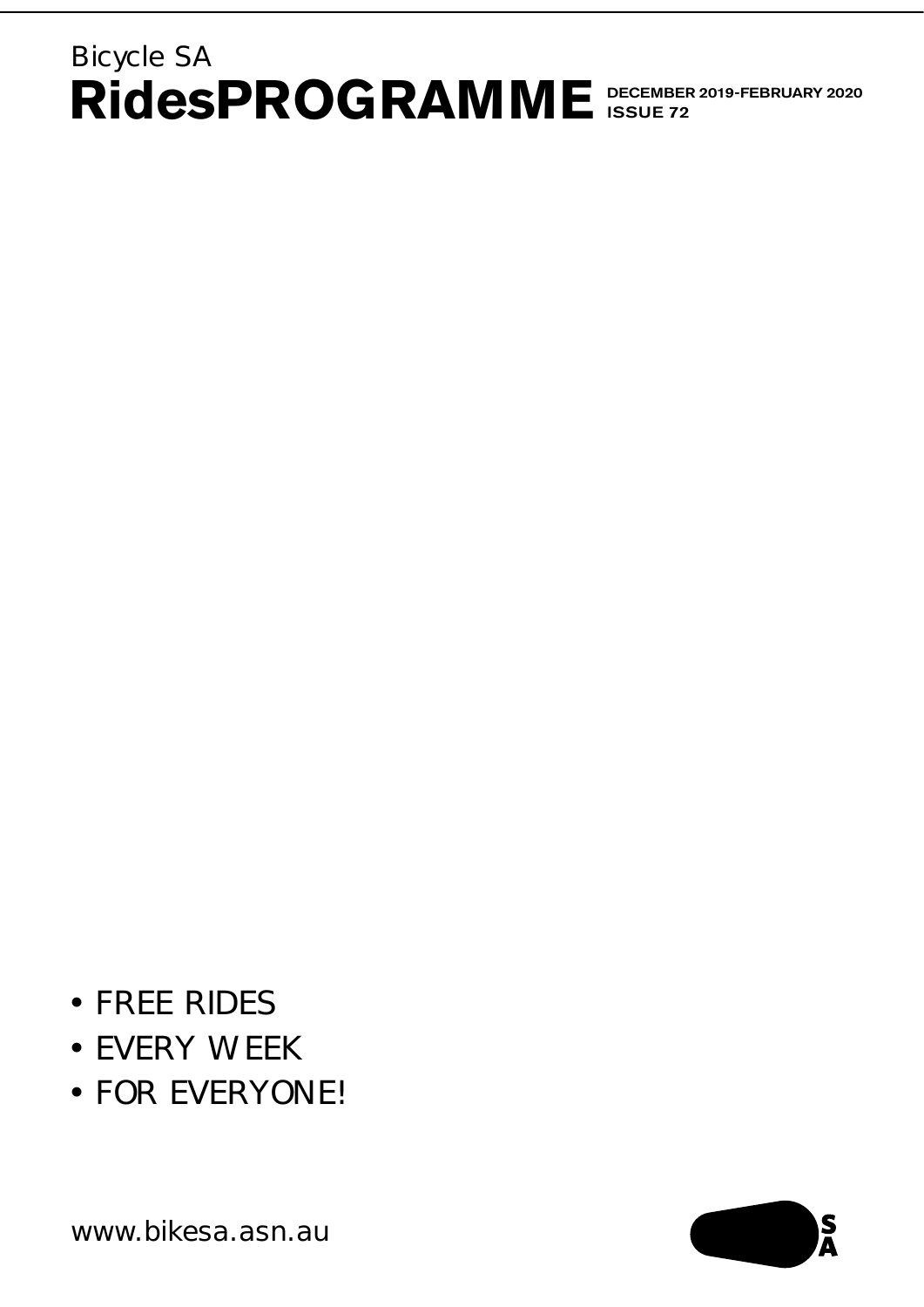Dec 2019-Feb 2020



**Mannum Peddle Wheelers**

**Northern Off Road Riders** Mark 0490 340 167 **Northside Cycling Group**

mannumpedalwheelers@groups.facebook.com

Terry 0427 319 004 www.facebook.com/groups/ mannumpedalwheelers or

**Mishmash** Michele 0438 010 220 **Night Espresso** Rob 8299 0230

Gary 8255 1979 **Peninsula Pedallers** Raelene 8682 3196 **Poseurs d'Adelaide** Peter 0407 182 376 Andrew 0419 817 749 Doug 0419 813 479 **Ride with Keith** Andy 8232 7277 **Riverland Riders** Ruth 0427 752 815 **Saturday Express** Patsy 8379 6477 **Saturday Sojourn** Chris 0414 802 919 **Tuesday Traverse** Rick 0417 816 372 **Tuesday Treadlers** Tony 8388 4730 **Unley BUG** David 0411 268 582 **Wednesday Wheelers** Max 0405 191 995

### *Information*

The rides are free of charge (unless indicated otherwise) and available to the general public. For a punctual start, please arrive 15 minutes prior to the scheduled starting time. Riders are encouraged to join Bicycle SA after three rides. Only Bicycle SA members are eligible to lead and coordinate rides. The ride leaders can be contacted for additional rides information. Each ride has been coded for your convenience and it is suggested that you choose the ride to suit your ability. Children under 16 shall be accompanied by a responsible adult. The *Rides Programme* is subject to change without notice.

#### *On Road Ride Codes*

- 1 Up to 15km/h  $\overline{A}$  Flat<br>2 15 to 18km/h  $\overline{B}$  A fe 2 15 to 18km/h **B** A few hills 3 18 to 20 km/h **C** Hilly and steep<br>4 20 to 23 km/h **D** Challenging
- 
- **5** 23 to 26km/h
- $6$  26+km/h

### *Mountain Bike Ride Codes*

**Class 1 (MTB Beginner)** Limited off road experience. Obstacle free. Smooth fire tracks. Ride time 45 minutes. 10% gradient. Class 2 (MTB Intermediate) Fire Roads, 20–30km. Numerous obstacles, various rock jumps, drop offs, technical tracks. Class 3 (MTB Experience) Experienced riders, 30+km. Frequent single tracks, steep slopes, sand, drop offs, log jumps.

Challenging

*What to Take on a Ride*

| what to Take on a Rive |                 |             |
|------------------------|-----------------|-------------|
| Puncture kit           | Pump            | Water       |
| Rain jacket            | Money           | Sun glasses |
| Spare tube             | Sun screen      |             |
| <b>Identification</b>  | Lights at night |             |

### *Hot Weather Policy*

Cancel non-fee paying rides, as listed in the *Rides Programme*, if the official forecast temperature on the day is 35°C or greater. Early morning and evening rides shall occur at the ride leaders and/or coordinators discretion. The hot weather policy does not apply to fee-paying events, which are managed within their own risk management protocols.

### *Ride Group Coordinators*

**30/30 Beach Streak** Daniel 0433 391 674 **All Women's Bike Rides** Lanie 0406 452 117

**Better Harts**  Sharon 8723 0805

sharonholmes@ozemail.com.au **Bike Melrose**

Richard 0417 341 462 **Border BUG**

Marcus 0407 978 763 **Broken Gadgets**

Stu stu.clement@yahoo.com

**Cobwebs** cobwebsadelaide@yahoo.com.au

**Cogs & Coffee** Jane 0402 102 608

**'Cycle Salisbury' Elaine 0422 393 997** 

**GAD-BUG (Goolwa and District Bicycle User Group)** Gavin 0468 909 397

**Gawler Wheelers** Paul 0431 866 586

**Getonyabike** Michele 0438 010 220

Rob 0428 990 059

Manfred 8553 0383 **Keep On Riding**

#### *Advertisements*

Bicycle SA takes no responsibility for any advertised ride/event/activity appearing in this programme that it has not organised.

# BECOME A BICYCLE SA MEMBER

**Bicycle SA was established in 1982. Since that time the organisation has grown and is now recognised as South Australia's peak body for cyclists. Bicycle SA is a non government, not–for–profit volunteer based organisation, staffed by a group of dedicated professionals.**

### *10 great reasons to join*

- 1. Comprehensive personal accident insurance
- 2. Comprehensive public liability insurance
- 3. Discounted entry fee to all Bicycle SA events
- 4. Discounted registration fee to all Bicycle SA coaching and bike maintenance courses
- 5. Access to cycling information including our members only quarterly *Cycle! Magazine* and *Rides Programme*
- 6. Up to 10% discounts from supporting bicycle and outdoor stores – see contact list of stores
- 7. WIN great prizes at Bicycle SA's recreational events
- 8. Assistance and friendly advice on all aspects of cycling
- 9. Reduced subscription rates for Bicycling Australia
- 10. Free first interview and 10% discount from Andersons Solicitors on any legal matter.

*Become a Bicycle SA Member* There has never been a better time to become a member of Bicycle SA. Membership now includes personal accident cover worldwide, 24 hours a day, 7 days a week!\*

Bicycle SA offers more than just third party cover. Membership also includes protection for you AND your income. With public liability insurance, medical cover, rehabilitation and income protection, this is one of the best membership packages in Australia. Individual membership from \$80 with household and concession rates available.

### *Contact us to join now.*

**II**

\* Conditions apply. Visit www.bikesa.asn.au for full details.

**Hills Ride Kangaroo Island BUG**

Tony 0407 884 730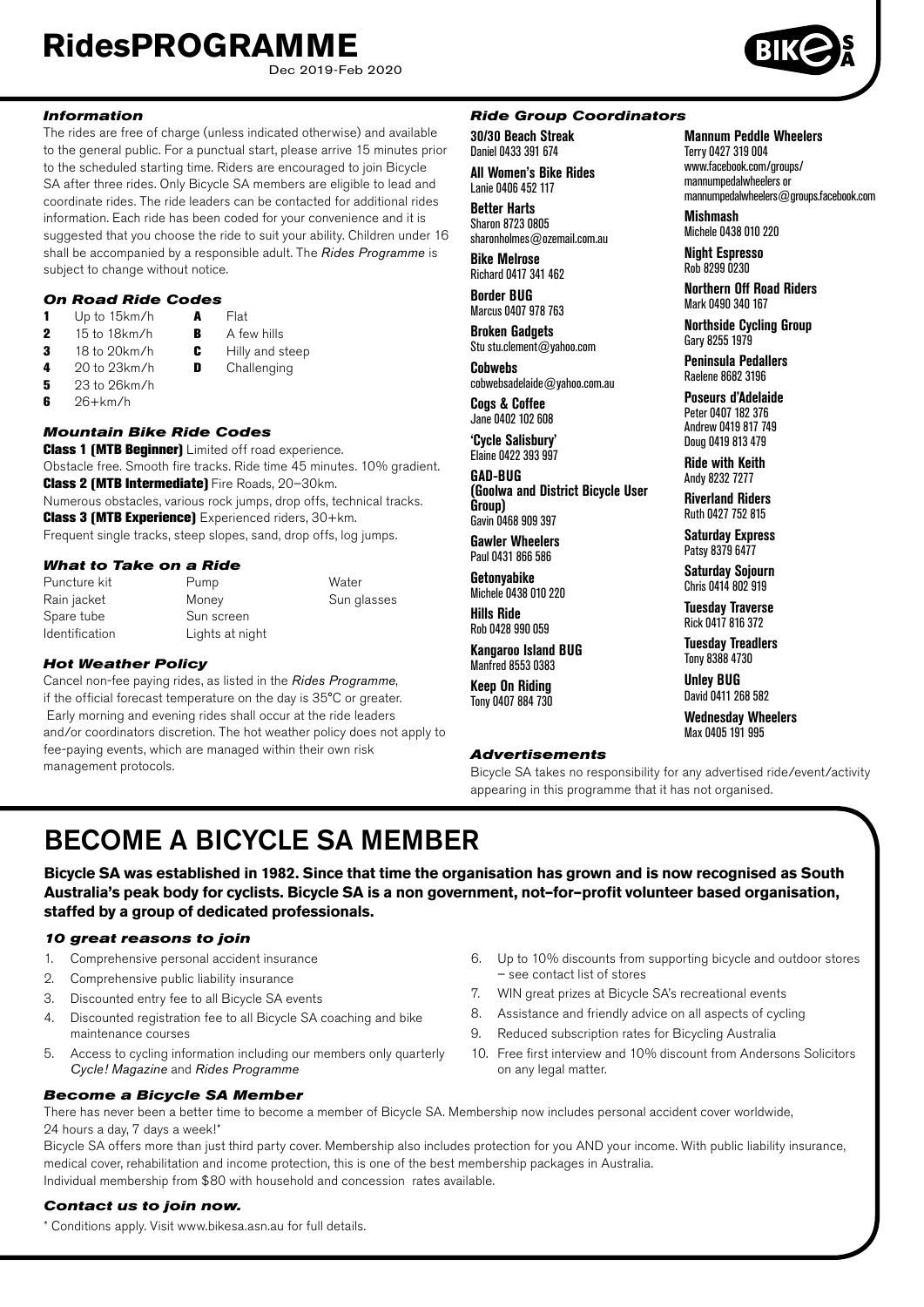# WELCOME

Each year, over 2,000 organised rides are delivered as part of Bicycle SA's free *Rides Programme*.

From Willunga to Gawler and Mt Gambier to the Eyre Peninsula all rides are delivered by our experienced rides leaders. Our *Rides Programme* is the most comprehensive in Australia – with an experience for everyone–and best of all they are FREE.

These rides are ideal for those who are getting back on the bike after a few years off or those taking it up for the first time. Each of the rides are coded with a degree of difficulty so you know exactly what to expect. But if you're not quite sure, you can call any of our rides leaders and have a chat with them.

The *Rides Programme* is also available on our website,

## *www.bikesa.asn.au*

All are welcome, so get involved and go for a ride.

# SUN 1 DEC

### Border BUG

# TUE 3 DEC Getonyabike

8:00 AM, Caltex Service Station, Bordertown. Social ride on quiet roads. Riders choose their turnaround point. Coffee afterwards. 40 km 6B Marcus 0407 978 763

GAD-BUG (Goolwa & District Bicycle User Group)

8:00 AM, Goolwa Wharf area, under Hindmarsh Island Bridge, Goolwa. Uses Encounter Bikeway, Beacon 19, Hindmarsh Island and Laffins Point. Usually two groups, fast and slow. Rides vary from 1A to 3B. Riders choose when to turn back. Usually coffee afterwards. The ride will commence at 7:30 am if the BOM forecast for Victor Harbor is 32°C or greater.

30 km 2B Gavin 0468 909 397

# Poseurs d'Adelaide

8:00 AM, Corner Portrush & Greenhill Rds. (in front of the Burnside Town Hall). Bitumen road ride, 4C to 5B, generally in the hills or quieter Adelaide roads. We don't take ourselves too seriously and aim for a good bakery or cafe towards the end.<br>60-80 km **5B** Peter, Andrew or Doug 0407 182 376 0419 817 749 or 0419 813 479

#### Hills Ride

9:00 AM, Our weekly Sunday rides start at different locations throughout the Adelaide Hills region, usually grade 2C and the distance is about 50 km. We stop somewhere en route for coffee/lunch.

New riders welcome. Ride cancelled if forecast is over 35°C. Please contact the Ride Coordinator for further details.

50 km **2C** Rob 0428 990 059

### Peninsula Pedallers

9:00 AM, Arteyrea Hall, Mortlock Terrace, Port Lincoln. Coffee afterwards.<br>40 km **4B** Jim 0448 412 992

### Kangaroo Island BUG

10:00 AM, Start location and ride details to be advised. 25-35 km Manfred 8553 0383

Bike Melrose

5:00 PM, Paradise Square, Melrose. A mountain bike ride. Further information – Bike Melrose facebook page. Richard 0417 341 462

# MON 2 DEC

# Northside Cycling Group

9:30 AM, Elizabeth Star Cycles, 5 Barfield Crescent, Elizabeth. Ride with 2 options, from 3A to 5A with a coffee stop en route. 30 km 5A Gary 8255 1979

9:00 AM, Charleston Tennis Courts, Charleston. GETONYABIKE is a group aimed at encouraging people of all ages and stages of fitness to get back on their bikes. You don't need to wear lycra, be skinny, fit or young. It does not matter whether you have an old bike that has been in your shed for 40 years or a new bike that you have not gotten around to riding. If your bike wont fit in your car, take the front wheel off. We will help you put it back on. We will ride on the Amy Gillett Bikeway. After the ride we will head to the Charleston Hotel for coffee. Please come along and give it a try. Whether you

ride 1 km or 10 km, you will have a nice ride with friendly people. Ride is weather dependent. Follow us on Facebook. 0-38 km **1A** Michele 0438 010 220

### Peninsula Pedallers

9:30 AM, Arteyrea Hall, Mortlock Terrace, Port Lincoln. Beginners ride, with the group riding at the pace of the slowest rider. Bring money for coffee afterwards. We will meet at a convenient location for the riders on the day! 30 km 1A Raelene 0419 842 007

#### Tuesday Treadlers

9:30 AM, Balhannah Oval, Balhannah. Road bike ride, with a mid-way stop for coffee and back by lunchtime. Two options, a longer, more challenging route or a shorter less demanding route, but all meet up for coffee. Usually a different start location on the first Tuesday of each month. Ride Coordinator to confirm. 50-70 km 4B or 5C Tony 8388 4730 or 0407 884 730

**Tuesday Traverse**<br>10:00 AM, Port Adelaide Shopping Centre<br>(Near Drakes Supermarket). Mystery ride. BYO lunch.

40 km 2B Magda 0417 802 723

### Border BUG

6:00 PM, Apex Park, Woolshed Street Bordertown. Social ride on quiet roads. Ride returns to start point for a chat after. Lights required.<br>30 km **6A** Marcus 0407 978 763

#### Night Espresso

7:00 PM, Hurtle Square Adelaide. An easier ride option for those wishing to join the Espresso 'night riders' Good lights essential. Coffee afterwards at a café 40 km 4A Rob 8299 0230

#### Night Espresso

7:00 PM, Hurtle Square Adelaide. The rides vary from 6A, 5B, 4C usually with a slightly easier option. Good lights essential. Coffee afterwards at a café. 40 km Rob 8299 0230

# *BICYCLE SA*

**Phone + 61 8 8168 9999** 

**www.bikesa.asn.au**

**office@bikesa.asn.au 11a Croydon Road** 

**Keswick SA 5035**

**Office open 9am-5pm Monday-Sunday** 

**Emergency Phone 0409 950 884**

### WED 4 DEC Mannum Peddle Wheelers

# 7:00 AM, Mid-Murray Council Chambers, car park, 49 Adelaide Rd, Mannum. Enjoy a mid-week ride starting from the historic township of Mannum, exploring the surrounding countryside and stopping for coffee during or after the ride. Route and coffee stop depending on who is riding.

Visitors and new riders are most welcome. Visit us on face book. www.facebook.com/groups/mannumpedalwheelers

or mannumpeddlewheelers.weebly.com 30-80 km **4B** Terry or Wally<br>0427 319 004 or 0428 592 282

#### GAD-BUG (Goolwa & District Bicycle User Group)

8:00 AM, Goolwa Wharf area, under Hindmarsh Island Bridge, Goolwa. Generally two ride options along Encounter Bikeway. Either 30 km easy for coffee at Middleton/Port Elliot or 45 km-70 km to Victor Harbor area. Options from 1B to 4B. The ride will commence at 7:30 am if the BOM forecast for Victor Harbor is 32°C or greater.<br>30 km **1B** Gavin 0468 909 397

# Para Pedallers 'Cycle Salisbury'

8:30 AM, Salisbury Waterwheel Museum car park, Commercial Rd. Salisbury (opposite Parabanks). Easy ride along local trails and/or local roads, as decided by the group on the day. Coffee afterwards. MTB/Hybrid bikes preferred. 25-30 km 1A to 2A Elaine 0422 393 997

#### Ride with Keith

9:00 AM, Bicycle Express, 124 Halifax St, Adelaide. Join Adelaide television and radio personality Keith Conlon for this relaxed pace, 90 minute ride along the bike paths and back streets of Adelaide. Departing from Bicycle Express on Halifax St at 9:00 am and returning for coffee by 10:30 am, this ride is informative and fun, and open to all riders of any age and ability. Pace is steady and the rides are flat, often taking in the Linear Park and parklands of Adelaide.<br>20–25 km **3A** Andy 8232 7277

**Northside Cycling Group**<br>9:30 AM, Elizabeth Star Cycles, 5 Barfield<br>Crescent, Elizabeth. Ride with 2 options,<br>from 3A to 5A with a coffee stop en route. 30 km 5A Gary 8255 1979

### Wednesday Wheelers

10:00 AM, 10:00 am start at different locations around Adelaide and environs, usually grade 3B or 3C, usually about 50 km, stopping somewhere en route for lunch. New riders welcome. Sometimes there is an alternative easier ride starting at the same time and place. Contact Max 0405 191 955 or Malcolm 8276 9469 for more details.<br>50 km **3B** or **3C** Max 0405 191 955

#### Peninsula Pedallers

5:45 PM, Cluster Cycles, 4/60 Liverpool St, Port Lincoln. We usually have road rides in summer (to be confirmed on the day). Intermediate level, 2-3 hour rides and we re-group at specific points. Clusters Cycles facebook page for further information about the rides and or www.peninsulapedallers.com.au . Clayton 0447 821 175

### THU 5 DEC Keep On Riding

9:30 AM, Balhannah Oval, Onkaparinga Valley Rd Balhannah. Leisurely social ride

of 40-50km. Mostly quiet roads and bike paths. Coffee break mid-ride. Back by lunch time.<br>40-50 km **3B-4B** Tony 8388 4730 or

0407 884 730

#### 30/30 Beach Streak

6:00 PM, Henley Square, Henley Beach. Start at 6:15 pm. Join the 30kph average for 30 km or the 35kph average for 30 km graduates (40kph often). Refreshments at the Adelaide Sailing Club, West Beach, afterwards.

30 km 6A Daniel 0433 391 674 Border BUG

6:00 PM, Apex Park, Woolshed Street, Bordertown. Social ride on quiet roads. Ride returns to start point for a chat after. Lights required.<br>30 km **6A** Marcus 0407 978 763

#### FRI 6 DEC GAD-BUG (Goolwa & District Bicycle User Group)

8:00 AM, Goolwa Wharf area, under Hindmarsh Island Bridge, Goolwa. Road bike ride of approximately 50 km with a break for coffee. From time to time location/terrain may change in favour of an off-road mountain bike ride. Please contact Ride Coordinator to confirm. The ride will commence at 7:30 am if the BOM forecast for Victor Harbor is 32°C

or greater.<br>50 km **3B** Gavin 0468 909 397

### SAT 7 DEC Bike Melrose

6:30 AM, Over the Edge Shop, Melrose. Two ride options – 6:30 am start for the road riders and 7:30 am for the gravel grinders. Meet afterwards at Over the Edge Shop for a coffee and a chat. Further information, Bike Melrose facebook page. 20-55 km Kristen 0409 093 649

### Mannum Peddle Wheelers

7:00 AM, Arnold Park (car park by the Mannum Ferry), Mannum. A regular social group ride. Cross the ferry, ride along the scenic river road to the Younghusband Store. Return to Mannum for coffee/ breakfast and a chat at Picklemee Grandma's Cafe. (Bring money for coffee/ breakfast). Visitors and new riders are welcome. Visit us on face book. www.facebook.com/groups/mannumpedalwheelers<br>or mannumpeddlewheelers.weebly.com<br>35 km **2B-3B** Terry or Wally 0427 319 004<br>or 0428 592 282

#### Riverland Riders

7:00 AM, Renmark Fountain/Lion car park, Renmark. Distance varies depending on how far the group want to ride.<br>35-50 km 6B Ruth 0427 752 815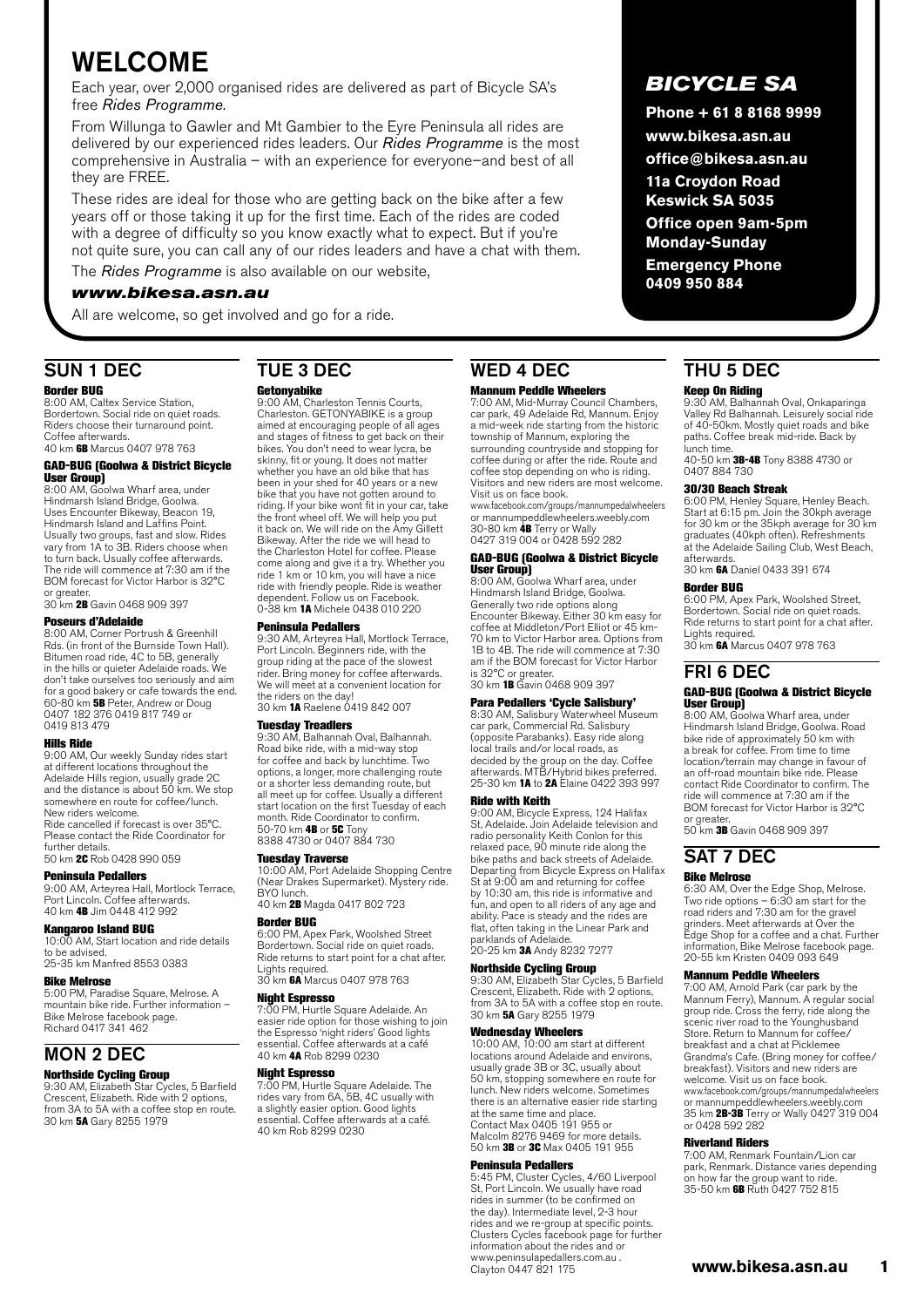Dec 2019-Feb 2020



#### Gawler Wheelers

7:30 AM, 41 High St Gawler, southern car park (next to Gawler Council Administration Building). Gawler Wheelers is a social road cycling group, meeting at 41 High St Gawler. Rides are held every Saturday morning. Ride and safety briefing at 7:15 am, roll out at 7.30 am. Ride distances range from 50 km to 100 km. Three options per week: Short (5A and 6A), Intermediate (5B and 6B) and challenging (5D and 6D). Riders must have bike fitness (age 16+ only) Refreshments and coffee at the Exchange Hotel. Join us for a chat. All welcome. For ride options and the latest news visit www.facebook.com/groups/210163156066987 www.adelaidecyclists.com For cycling routes in Gawler and surrounds, visit

gawler.org.au/portfolio-item/gawler-surrounds-cycling-guide 50-100 km Paul 0431 866 586

#### **Cohwebs**

8:00 AM, Tarniwarra Park, Cygnet Court, North Glenelg. This is a long-standing group road ride to Outer Harbour and return. Generally we have 70 to 100+ riders riding each Saturday in 6+ organised sub-groups. Riders meet for coffee and a chat afterwards at the Watermark Hotel cobwebsadelaide@yahoo.com.au

54 km 6A

#### Dry Creek Trailers 'Cycle Salisbury'

8:00 AM, Car park of BMX Club/Skate Park cnr. Bridge Rd. and South Tce, Pooraka. Beginners ride on good gravel trail, no traffic and great scenery. Coffee at Valley View shops. MTB bikes please. 15 km MTB Class 1 Bryce 0432 732 540

**Mishmash Cycling**<br>8:00 AM, Birdwood Foodland (car park<br>at rear of supermarket) Birdwood. Social roadie ride meets at 7:45 am for 8:00 am start. Two distance/speed groups. Different route every week. Riders look after each other so no-one gets left behind. Regroup at every intersection. Slowest rider dictates overall speed. 40 km leisurely ride, 60 km faster ride. Weather dependent. Follow us on Facebook for ride updates. Coffee afterwards at Pomegranate Cottage.<br>**3B** and **5C** Michele 0438 010 220

#### Peninsula Pedallers

8:30 AM, Arteyrea Hall, Mortlock Terrace, Port Lincoln. Coffee afterwards.<br>40 km **4B** Jim 0448 412 992

# Para District Pedallers 'Cycle

**Salisbury'**<br>9:00 AM, Salisbury Waterwheel Museum<br>car park, Commercial Rd, Salisbury<br>(opposite Parabanks). Easy ride along the Little Para Trail and Dry Creek Trail. Coffee afterwards. MTB/Hybrid bikes

preferred.<br>22 km MTB **1-3A** Jim 0401 984 767

### Unley BUG

9:00 AM, Unley Civic Centre, 181 Unley Rd, Unley. (meet in car park off Oxford St). Cycling in Historic Unley. A leisurely ride for those interested in the historic areas in the City of Unley. Suitable for all ages; families encouraged. Rides are planned for the first Saturday of the month. For those interested we will have coffee at La Scala Cafe, at the conclusion of the ride, around 10:30 am. If your bike has not been ridden for some time, contact the Been nuder for some time, contact the<br>Ride Coordinator for a voucher for a free bike safety check (david.sutton@live.com. au) Further details see unleybug1.wixsite.com/ubug

1A David 0411 268 582

#### All Women's Bike Rides

9:30 AM, Cycle On' 2/19 Albyn Tce, Strathalbyn. An all women's social bike ride with coffee afterwards. Various start locations Contact Lanie for details.<br>20 km **2B** Lanie 0406 452 117

#### **Coas & Coffee**

10:00 AM, Japanese Gardens, corner South Tce and Glen Osmond Rd, Adelaide. Introducing the Cogs & Coffee ride group, who meet for a morning ride with the obligatory coffee stop. The Japanese Gardens is our usual meeting point but if you are a new or intermittent rider, please ring on Friday (latest) to double-check. There is no pre-planned direction or route each week; this is decided by everyone before we head off. Jane 0402 102 608 Richard 0419 033 140 50 km 4B Jane 0402 102 608

#### Saturday Express

1:00 PM, Torrens Weir, War Memorial Drive, North Adelaide. Café stop for afternoon tea. 40 km 3B Bob 0409 091 183

#### Saturday Sojourn

1:00 PM, Heywood Park, Addiscombe Place, Unley Park. Loop around the airport to Glenelg and return via the Westside Bikeway. An easy paced, sociable ride. BYO or buy refreshments. 25 km 2A Chris 0414 802 919

### Broken Gadgets

The Broken Gadgets MTB rides occur 2 or 3 times a month at different locations throughout the Adelaide Hills. Rides vary considerably in terrain (sometimes predominantly single-track adventures, sometimes predominantly gravel road tours), duration (from 1.5 riding hours to all-day expeditions) and demeanour (sometimes leisurely and sometimes at least at intermediate-level speeds). BYO nibbles, water, lunch and spares accordingly. Contact Stu Clement at

[stu.clement@yahoo.com](mailto:stu.clement@yahoo.com) for details.

#### SUN 8 DEC Border BUG

8:00 AM, Caltex Service Station, Bordertown. Social ride on quiet roads. Riders choose their turnaround point. Coffee afterwards. 40 km 6B Marcus 0407 978 763

# **GAD-BUG (Goolwa & District Bicycle<br><b>User Group)**<br>8:00 AM, Goolwa Wharf area, under

Hindmarsh Island Bridge, Goolwa. Uses Encounter Bikeway, Beacon 19, Hindmarsh Island and Laffins Point. Usually two groups, fast and slow. Rides vary from 1A to 3B. Riders choose when to turn back. Usually coffee afterwards. The ride will commence at 7:30 am if the BOM forecast for Victor Harbor is 32°C

or greater.<br>30 km **2B** Gavin 0468 909 397

#### Poseurs d'Adelaide

8:00 AM, Corner Portrush & Greenhill Rds. (in front of the Burnside Town Hall). Bitumen road ride, 4C to 5B, generally in the hills or quieter Adelaide roads. We don't take ourselves too seriously and aim for a good bakery or cafe towards the end.<br>60-80 km **5B** Peter, Andrew or Doug<br>0407 182 376, 0419 817 749 or 0419 813 479

#### Hills Ride

9:00 AM, Our weekly Sunday rides start at different locations throughout the Adelaide Hills region, usually grade 2C and the distance is about 50 km. We stop somewhere en route for coffee/lunch. New riders welcome. Ride cancelled if forecast is over 35°C. Please contact the Ride Coordinator for further details. 50 km **2C** Rob 0428 990 059

#### Peninsula Pedallers

9:00 AM, Arteyrea Hall, Mortlock Terrace,<br>Port Lincoln. Coffee afterwards.<br>40 km **4B** Jim 0448 412 992

#### Semaphore Sojourn 'Cycle Salisbury'

9:00 AM, North Adelaide Railway Station, War Memorial Drive, North Adelaide. (On western side near tennis/basketball courts). Easy paced ride along outer Harbour Greenway, bike paths and some roads to Semaphore for coffee/<br>refreshments before returning via same<br>route. Suitable for all types of bikes.<br>25-30 km **2A-4A** Nigel 0431 838 735

#### Bike Melrose

5:00 PM, Paradise Square, Melrose. A mountain bike ride. Further information, Bike Melrose facebook page. Richard 0417 341 462

#### Peninsula Pedallers

Port Lincoln. A special Christmas ride/ lunch. Suitable for any type of bike. Further information, www.peninsulapedallers.com.au

# MON 9 DEC

Northside Cycling Group 9:30 AM, Elizabeth Star Cycles, 5 Barfield Crescent, Elizabeth. Ride with 2 options, from 3A to 5A with a coffee stop en route. 30 km 5A Gary 8255 1979

# TUE 10 DEC

### Getonyabike

9:00 AM, Charleston Tennis Courts, Charleston. GETONYABIKE is a group aimed at encouraging people of all ages and stages of fitness to get back on their bikes. You don't need to wear lycra, be skinny, fit or young. It does not matter whether you have an old bike that has been in your shed for 40 years or a new bike that you have not gotten around to riding. If your bike wont fit in your car, take the front wheel off. We will help you put it back on. We will ride on the Amy Gillett Bikeway. After the ride we will head to the Charleston Hotel for coffee. Please come along and give it a try. Whether you ride 1 km or 10 km, you will have a nice ride with friendly people. Ride is weather dependent. Follow us on Facebook. 0-38 km 1A Michele 0438 010 220

#### Peninsula Pedallers

9:30 AM, Arteyrea Hall, Mortlock Terrace, Port Lincoln. Beginners ride, with the group riding at the pace of the slowest rider. Bring money for coffee afterwards. We will meet at a convenient location for the riders on the day! 30 km 1A Raelene 0419 842 007

**Tuesday Treadlers**<br>9:30 AM, Balhannah Oval, Balhannah.<br>Road bike ride, with a mid-way stop<br>for coffee and back by lunchtime. Two options, a longer, more challenging route or a shorter less demanding route, but all meet up for coffee. Usually a different start location on the first Tuesday of each month. Ride Coordinator to confirm. 50-70 km **4B** or **5C** Tony 8388 4730 or<br>0407 884 730

Tuesday Traverse<br>10:00 AM, Torrens Weir, Adelaide. Eastern suburbs ride. Coffee at Hutt Street. BYO lunch. 40 km 2B Jo 0432 429 922

### Border BUG

6:00 PM, Apex Park, Woolshed Street Bordertown. Social ride on quiet roads. Ride returns to start point for a chat after. Lights required. 30 km 6A Marcus 0407 978 763

### Night Espresso

7:00 PM, Hurtle Square Adelaide. The rides vary from 6A, 5B, 4C usually with a slightly easier option. Good lights essential. Coffee afterwards at a café. 40 km Rob 8299 0230

# GAD-BUG (Goolwa & District Bicycle

www.facebook.com/groups/mannumpedalwheelers or mannumpeddlewheelers.weebly.com 30-80 km 4B Terry or Wally 0427 319 004 or 0428 592 282

7:00 AM, Mid-Murray Council Chambers, car park, 49 Adelaide Rd, Mannum. Enjoy a mid-week ride starting from the historic township of Mannum, exploring the surrounding countryside and stopping for coffee during or after the ride. Route and coffee stop depending on who is riding. Visitors and new riders are most welcome.

User Group) 8:00 AM, Goolwa Wharf area, under Hindmarsh Island Bridge, Goolwa. Generally two ride options along Encounter Bikeway. Either 30 km easy for coffee at Middleton/Port Elliot or 45 km-70 km to Victor Harbor area. Options from 1B to 4B. The ride will commence at 7:30 am if the BOM forecast for Victor Harbor is 32°C or greater.<br>30 km **1B** Gavin 0468 909 397

#### Ride with Keith

WED 11 DEC Mannum Peddle Wheelers

Visit us on face book.

9:00 AM, Bicycle Express, 124 Halifax St, Adelaide. Join Adelaide television and radio personality Keith Conlon for this relaxed pace, 90 minute ride along the bike paths and back streets of Adelaide. Departing from Bicycle Express on Halifax St at 9:00 am and returning for coffee by 10:30 am, this ride is informative and fun, and open to all riders of any age and ability. Pace is steady and the rides are flat, often taking in the Linear Park and parklands of Adelaide. 20-25 km 3A Andy 8232 7277

**Northside Cycling Group**<br>9:30 AM, Elizabeth Star Cycles, 5 Barfield<br>Crescent, Elizabeth. Ride with 2 options, from 3A to 5A with a coffee stop en route. 30 km 5A Gary 8255 1979

#### Wednesday Wheelers

10:00AM, 10:00 am start at different locations around Adelaide and environs, usually grade 3B or 3C, usually about 50 km, stopping somewhere en route for lunch. New riders welcome. Sometimes there is an alternative easier ride starting at the same time and place. Contact Max 0405 191 955 or Malcolm 8276 9469 for more details.

50 km 3B or **3C** Max 0405 191 955

#### Peninsula Pedallers

5:45 PM, Cluster Cycles, 4/60 Liverpool St, Port Lincoln. We usually have road rides in summer (to be confirmed on the day). Intermediate level, 2-3 hour rides and we re-group at specific points. Clusters Cycles facebook page for further information about the rides and or www.peninsulapedallers.com.au Clayton 0447 821 175

# THU 12 DEC

### Keep On Riding

9:30 AM, Balhannah Oval, Onkaparinga Valley Rd Balhannah. Leisurely social ride of 40-50km. Mostly quiet roads and bike paths. Coffee break mid-ride. Back by lunch time. 40-50 km 3B-4B Tony 8388 4730 or

0407 884 730

### 30/30 Beach Streak

6:00 PM, Henley Square, Henley Beach. Start at 6:15 pm. Join the 30kph average for 30 km or the 35kph average for 30 km graduates (40kph often). Refreshments at the Adelaide Sailing Club, West Beach, afterwards. 30 km 6A Daniel 0433 391 674

Border BUG 6:00 PM, Apex Park, Woolshed Street, Bordertown. Social ride on quiet roads. Ride returns to start point for a chat after. Lights required. 30 km **6A** Marcus 0407 978 763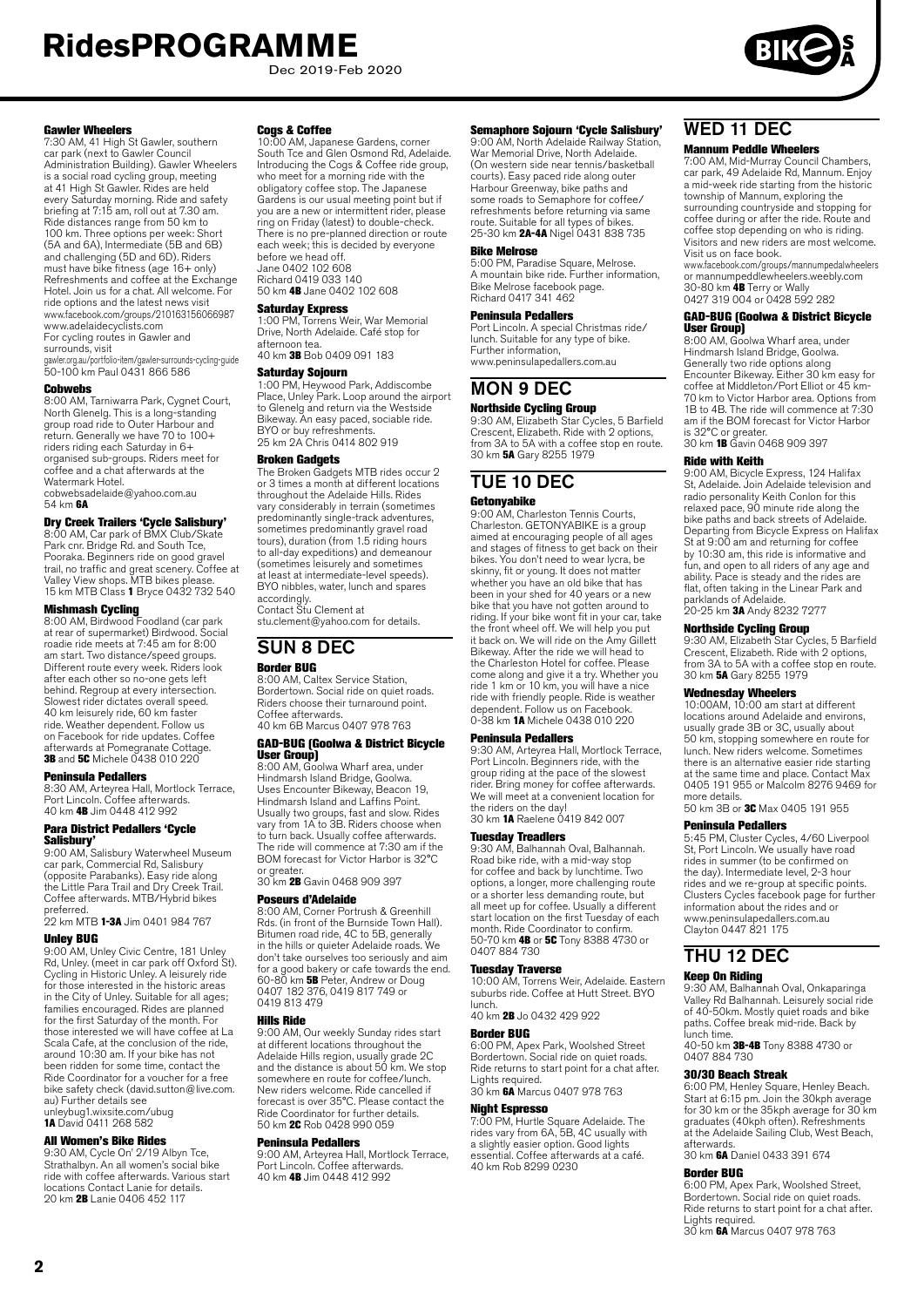#### FRI 13 DEC GAD-BUG (Goolwa & District Bicycle User Group)

8:00 AM, Goolwa Wharf area, under Hindmarsh Island Bridge, Goolwa. Road bike ride of approximately 50 km with a break for coffee. From time to time location/terrain may change in favour of an off-road mountain bike ride. Please contact Ride Coordinator to confirm. The ride will commence at 7:30 am if the BOM forecast for Victor Harbor is 32°C

or greater.<br>50 km **3B** Gavin 0468 909 397

# SAT 14 DEC

#### Bike Melrose

6:30 AM, Over the Edge Shop, Melrose. Two ride options – 6:30 am start for the road riders and 7:30 am for the gravel grinders. Meet afterwards at Over the Edge Shop for a coffee and a chat. Further information, Bike Melrose facebook page. 20-55 km Kristen 0409 093 649

#### Mannum Peddle Wheelers

7:00 AM, Arnold Park (car park by the Mannum Ferry), Mannum. A regular social group ride. Cross the ferry, ride along the scenic river road to the Younghusband Store. Return to Mannum for coffee/ breakfast and a chat at Picklemee Grandma's Cafe. (Bring money for coffee/ breakfast). Visitors and new riders are welcome. Visit us on face book. www.facebook.com/groups/mannumpedalwheelers

or mannumpeddlewheelers.weebly.com 35 km **2B-3B** Terry or Wally<br>0427 319 004 or 0428 592 282

#### Riverland Riders

7:00 AM, Renmark Fountain/Lion car park, Renmark. Distance varies depending on how far the group want to ride.<br>35-50 km **6B** Ruth 0427 752 815

#### Gawler Wheelers

7:30 AM, 41 High St Gawler, southern car park (next to Gawler Council Administration Building). Gawler Wheelers is a social road cycling group, meeting at 41 High St Gawler. Rides are held every Saturday morning. Ride and safety briefing at 7:15 am, roll out at 7.30 am. Ride distances range from 50 km to 100 km. Three options per week: Short (5A and 6A), Intermediate (5B and 6B) and challenging (5D and 6D). Riders must have bike fitness (age 16+ only) Refreshments and coffee at the Exchange Hotel. Join us for a chat. All welcome. For ride options and the latest news visit www.facebook.com/groups/210163156066987 www.adelaidecyclists.com For cycling routes in Gawler and surrounds, visit

gawler.org.au/portfolio-item/gawler-surrounds-cycling-guide 50-100 km Paul 0431 866 586

#### **Cobwebs**

8:00 AM, Tarniwarra Park, Cygnet Court, North Glenelg. This is a long-standing group road ride to Outer Harbour and return. Generally we have 70 to 100+ riders riding each Saturday in 6+ organised sub-groups. Riders meet for coffee and a chat afterwards at the Watermark Hotel

cobwebsadelaide@yahoo.com.au 54 km 6A

**Mishmash Cycling**<br>8:00 AM, Birdwood Foodland (car park<br>at rear of supermarket) Birdwood. Social roadie ride meets at 7:45 am for 8:00 am start. Two distance/speed groups. Different route every week. Riders look after each other so no-one gets left behind. Regroup at every intersection. Slowest rider dictates overall speed. 40 km leisurely ride, 60 km faster ride. Weather dependent. Follow us on Facebook for ride updates. Coffee afterwards at Pomegranate Cottage.<br>**3B** and **5C** Michele 0438 010 220

#### Peninsula Pedallers

8:30 AM, Arteyrea Hall, Mortlock Terrace, Port Lincoln. Coffee afterwards. 40 km **4B** Jim 0448 412 992

#### Northern Off Road Riders

8:50 AM, Little Para Golf Course, 62 Martins Rd, Paralowie. Meet at bottom car park. Mainly off road ride along local tracks and trails in the Salisbury area, stopping for refreshments along the way. Mountain/hybrid bikes please. Ready to roll at 9:00 am. 30 km **2B** to **3B** Mark 0491 034 167

**Para Cruizers 'Cycle Salisbury'**<br>9:00 AM, South Tce, Pooraka, adjacent<br>to toilet block at the Bridge Rd. end. Ride<br>to Pt. Adelaide via Levels Bikeway, North Adelaide and Outer Harbour Greenway and return. Coffee at Pt. Adelaide. Suitable for all types of bikes. 45 km **2A** to **3A** Des 0408 086 545

#### All Women's Bike Rides

9:30 AM, Cycle On' 2/19 Albyn Tce, Strathalbyn. An all Women's Bike Ride aimed to help build confidence for ladies of all ages. Suitable for the beginner or women wanting to get back into cycling on a casual and social level. Buy coffee afterwards. andr wates.<br>15 km **2B** Lanie 0406 452 117

#### Cogs & Coffee

10:00 AM, Japanese Gardens, corner South Tce and Glen Osmond Rd, Adelaide. A morning ride with the obligatory coffee stop. The Japanese Gardens is our usual meeting point but if you are a new or intermittent rider, please ring on Friday (latest) to double-check. There is no preplanned direction or route each week; this is decided by everyone before we head off. Jane 0402 102 608 Richard 0419 033 140 50 km 4B Jane 0402 102 608

#### Saturday Express

1:00 PM, Drage Reserve, Briar Rd, Felixstow. Suitable for any type of bike. Café stop for afternoon tea. 40 km 3B Don 0428 566 745

**Saturday Sojourn**<br>1:00 PM, Pt. Adelaide – Lighthouse,<br>McLaren Parade, Pt. Adelaide. Ride a leisurely loop to Outer Harbour and return. An easy paced, sociable ride. BYO or buy refreshments. 25 km **2A** Steve 0405 479 344

# SUN 15 DEC

Border BUG

8:00 AM, Caltex Service Station, Bordertown. Social ride on quiet roads. Riders choose their turnaround point. Coffee afterwards.

40 km 6B Marcus 0407 978 763

### GAD-BUG (Goolwa & District Bicycle User Group) 8:00 AM, Goolwa Wharf area, under

Hindmarsh Island Bridge, Goolwa. Uses Encounter Bikeway, Beacon 19, Hindmarsh Island and Laffins Point. Usually two groups, fast and slow. Rides vary from 1A to 3B. Riders choose when to turn back. Usually coffee afterwards. The ride will commence at 7:30 am if the BOM forecast for Victor Harbor is 32°C or greater.

30 km 2R Gavin 0468 909 397

#### Poseurs d'Adelaide

8:00 AM, Corner Portrush & Greenhill Rds. (in front of the Burnside Town Hall). Bitumen road ride, 4C to 5B, generally in the hills or quieter Adelaide roads. We don't take ourselves too seriously and aim for a good bakery or cafe towards the end. 60-80 km 5B Peter, Andrew or Doug 0407 182 376 0419 817 749 or 0419 813 479

#### Hills Ride

9:00 AM, Our weekly Sunday rides start at different locations throughout the Adelaide Hills region, usually grade 2C and the distance is about 50 km. We stop somewhere en route for coffee/lunch. New riders welcome.

Ride cancelled if forecast is over 35°C. Please contact the Ride Coordinator for further details. 50 km **2C** Rob 0428 990 059

#### Peninsula Pedallers

9:00 AM, Arteyrea Hall, Mortlock Terrace, Port Lincoln. Mystery Ride. Please phone for details. Coffee afterwards. 40 km 4B Jim 0448 412 992

#### Bike Melrose

5:00 PM, Paradise Square, Melrose. A mountain bike ride. Further information, Bike Melrose facebook page. Richard 0417 341 462

### MON 16 DEC Northside Cycling Group

9:30 AM, Elizabeth Star Cycles, 5 Barfield Crescent, Elizabeth. Ride with 2 options, from 3A to 5A with a coffee stop en route. 30 km 5A Gary 8255 1979

### TUE 17 DEC Getonyabike

9:00 AM, Charleston Tennis Courts, Charleston. GETONYABIKE is a group aimed at encouraging people of all ages and stages of fitness to get back on their bikes. You don't need to wear lycra, be skinny, fit or young. It does not matter whether you have an old bike that has been in your shed for 40 years or a new bike that you have not gotten around to riding. If your bike wont fit in your car, take the front wheel off. We will help you put it back on. We will ride on the Amy Gillett Bikeway. After the ride we will head to the Charleston Hotel for coffee. Please come along and give it a try. Whether you ride 1 km or 10 km, you will have a nice ride with friendly people. Ride is weather dependent. Follow us on Facebook. 0-38 km 1A Michele 0438 010 220

#### Peninsula Pedallers

9:30 AM, Arteyrea Hall, Mortlock Terrace, Port Lincoln. Beginners ride, with the group riding at the pace of the slowest rider. Bring money for coffee afterwards. We will meet at a convenient location for the riders on the day! 30 km 1A Raelene 0419 842 007

#### Tuesday Treadlers

9:30 AM, Balhannah Oval, Balhannah. Road bike ride, with a mid-way stop for coffee and back by lunchtime. Two options, a longer, more challenging route or a shorter less demanding route, but all meet up for coffee. Usually a different start location on the first Tuesday of each month. Ride Coordinator to confirm. 50-70 km **4B** or **5C** Tony 8388 4730 or<br>0407 884 730

#### Tuesday Traverse

10:00 AM, Drage Reserve, Briar Road. Felixstow. Mystery ride. Some hills. BYO lunch. 40 km **2B** Don 0428 566 745

### Border BUG

6:00 PM, Apex Park, Woolshed Street Bordertown. Social ride on quiet roads. Ride returns to start point for a chat after. Lights required. 30 km 6A Marcus 0407 978 763

#### Night Espresso

7:00 PM, Hurtle Square Adelaide. The rides vary from 6A, 5B, 4C usually with a slightly easier option. Good lights essential. Coffee afterwards at a café. 40 km Rob 8299 0230

# WED 18 DEC

#### Mannum Peddle Wheelers

7:00 AM, Mid-Murray Council Chambers, car park, 49 Adelaide Rd, Mannum. Enjoy a mid-week ride starting from the historic<br>township of Mannum, exploring the<br>surrounding countryside and stopping for<br>coffee during or after the ride. Route and<br>coffee stop depending on who is riding. Visitors and new riders are most welcome. Visit us on face book.

www.facebook.com/groups/mannumpedalwheelers or mannumpeddlewheelers.weebly.com<br>30-80 km **4B** Terry or Wally<br>0427 319 004 or 0428 592 282

#### GAD-BUG (Goolwa & District Bicycle User Group)

8:00 AM, Goolwa Wharf area, under Hindmarsh Island Bridge, Goolwa. Generally two ride options along Encounter Bikeway. Either 30 km easy for coffee at Middleton/Port Elliot or 45 km-70 km to Victor Harbor area. Options from 1B to 4B. The ride will commence at 7:30 am if the BOM forecast for Victor Harbor is 32°C or greater.<br>30 km **1B** Gavin 0468 909 397

#### Para Pedallers 'Cycle Salisbury'

8:30 AM, Salisbury Waterwheel Museum car park, Commercial Rd. Salisbury (opposite Parabanks). Easy ride along local trails and/or local roads, as decided by the group on the day. Coffee afterwards. MTB/Hybrid bikes preferred. 25-30 km 1A to 2A Elaine 0422 393 997

#### Ride with Keith

9:00 AM, Bicycle Express, 124 Halifax St, Adelaide. Join Adelaide television and radio personality Keith Conlon for this relaxed pace, 90 minute ride along the bike paths and back streets of Adelaide. Departing from Bicycle Express on Halifax St at 9:00 am and returning for coffee by 10:30 am, this ride is informative and fun, and open to all riders of any age and ability. Pace is steady and the rides are flat, often taking in the Linear Park and parklands of Adelaide. 20-25 km 3A Andy 8232 7277

### Northside Cycling Group

9:30 AM, Elizabeth Star Cycles, 5 Barfield Crescent, Elizabeth. Ride with 2 options, from 3A to 5A with a coffee stop en route. 30 km 5A Gary 8255 1979

#### Wednesday Wheelers

10:00 AM, 10:00 am start at different locations around Adelaide and environs, usually grade 3B or 3C, usually about 50 km, stopping somewhere en route for lunch. New riders welcome. Sometimes there is an alternative easier ride starting at the same time and place. Contact Max 0405 191 955 or Malcolm 8276 9469 for

more details.<br>50 km **3B** or **3C** Max 0405 191 955

#### Peninsula Pedallers

5:45 PM, Cluster Cycles, 4/60 Liverpool St, Port Lincoln. We usually have road rides in summer (to be confirmed on the day). Intermediate level, 2-3 hour rides and we re-group at specific points. Clusters Cycles facebook page for further information about the rides and or www.peninsulapedallers.com.au Clayton 0447 821 175

# THU 19 DEC

#### Keep On Riding

9:30 AM, Balhannah Oval, Onkaparinga Valley Rd Balhannah. Leisurely social ride of 40-50km. Mostly quiet roads and bike paths. Coffee break mid-ride. Back by lunch time. 40-50 km 3B-4B Tony 8388 4730 or 0407 884 730

#### 30/30 Beach Streak

6:00 PM, Henley Square, Henley Beach. Start at 6:15 pm. Join the 30kph average for 30 km or the 35kph average for 30 km graduates (40kph often). Refreshments at the Adelaide Sailing Club, West Beach, afterwards. 30 km 6A Daniel 0433 391 674

Border BUG 6:00 PM, Apex Park, Woolshed Street, Bordertown. Social ride on quiet roads. Ride returns to start point for a chat after. Lights required. 30 km 6A Marcus 0407 978 763

## FRI 20 DEC

# GAD-BUG (Goolwa & District Bicycle User Group)

8:00 AM, Goolwa Wharf area, under Hindmarsh Island Bridge, Goolwa. Road bike ride of approximately 50 km with a break for coffee. From time to time location/terrain may change in favour of an off-road mountain bike ride. Please contact Ride Coordinator to confirm. The ride will commence at 7:30 am if the BOM forecast for Victor Harbor is 32°C or greater.<br>50 km **3B** Gavin 0468 909 397

#### SAT 21 DEC Bike Melrose

6:30 AM, Over the Edge Shop, Melrose.<br>Two ride options – 6:30 am start for the<br>road riders and 7:30 am for the gravel<br>grinders. Meet afterwards at Over the<br>Edge Shop for a coffee and a chat. Further information, Bike Melrose facebook page. 20-55 km Kristen 0409 093 649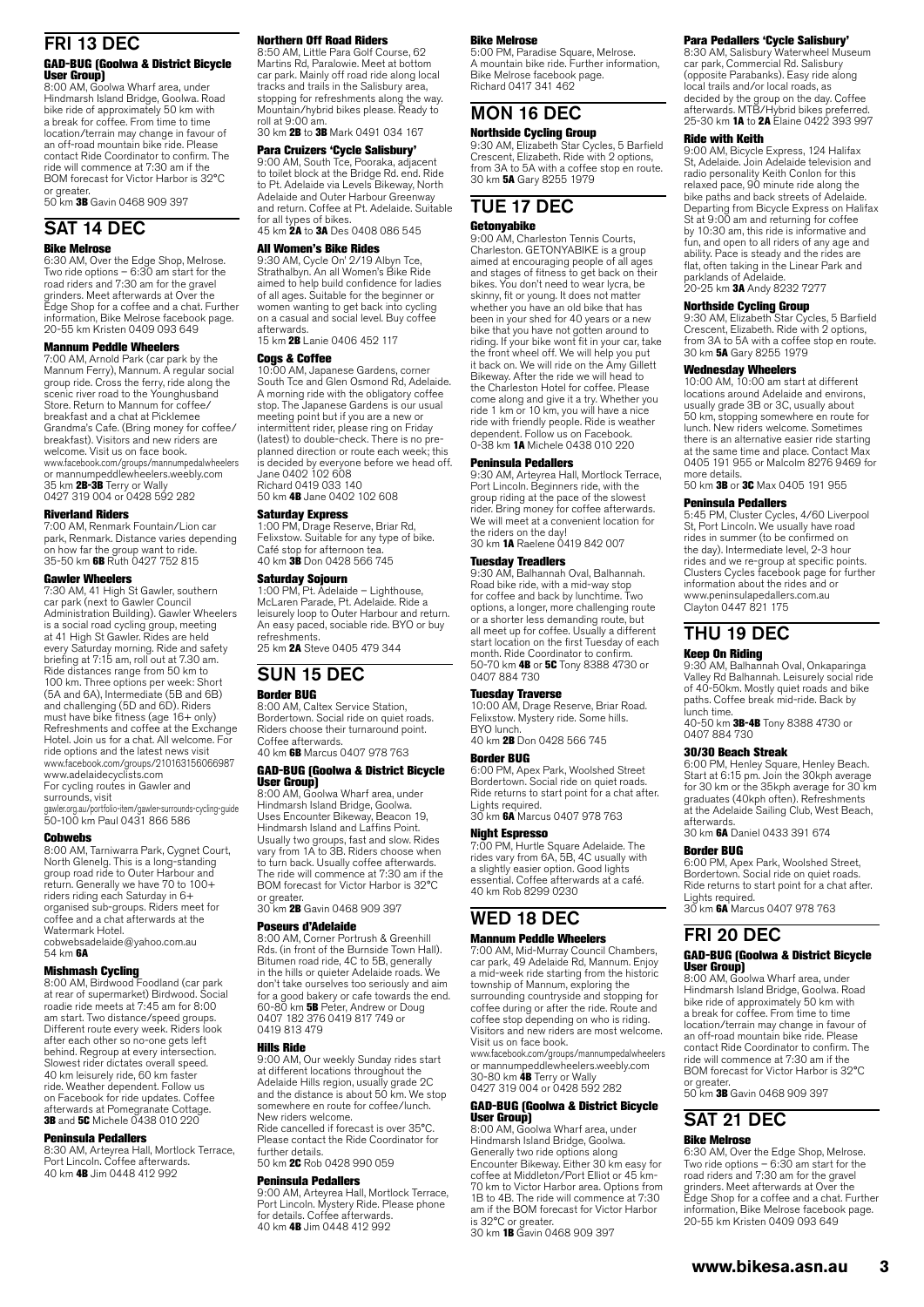Dec 2019-Feb 2020

#### Mannum Peddle Wheelers

7:00 AM, Arnold Park (car park by the Mannum Ferry), Mannum. A regular social group ride. Cross the ferry, ride along the scenic river road to the Younghusband Store. Return to Mannum for coffee/ breakfast and a chat at Picklemee Grandma's Cafe. (Bring money for coffee/ breakfast). Visitors and new riders are welcome. Visit us on face book. www.facebook.com/groups/mannumpedalwheelers

or mannumpeddlewheelers.weebly.com<br>35 km **2B-3B** Terry or Wally 0427 319 004 or 0428 592 282

#### Riverland Riders

7:00 AM, Renmark Fountain/Lion car park, Renmark. Distance varies depending on how far the group want to ride. 35-50 km 6B Ruth 0427 752 815

**Gawler Wheelers**<br>7:30 AM, 41 High St Gawler, southern<br>car park (next to Gawler Council Administration Building). Gawler Wheelers is a social road cycling group, meeting at 41 High St Gawler. Rides are held every Saturday morning. Ride and safety briefing at 7:15 am, roll out at 7.30 am. Ride distances range from 50 km to 100 km. Three options per week: Short (5A and 6A), Intermediate (5B and 6B) and challenging (5D and 6D). Riders must have bike fitness (age 16+ only) Refreshments and coffee at the Exchange Hotel. Join us for a chat. All welcome. For ride options and the latest news visit www.facebook.com/groups/210163156066987 www.adelaidecyclists.com For cycling routes in Gawler and surrounds, visit gawler.org.au/portfolio-item/gawler-surrounds-cycling-guide 50-100 km Paul 0431 866 586

**Cobwebs**<br>8:00 AM, Tarniwarra Park, Cygnet Court,<br>North Glenelg. This is a long-standing group road ride to Outer Harbour and return. Generally we have 70 to 100+ riders riding each Saturday in 6+ organised sub-groups. Riders meet for coffee and a chat afterwards at the Watermark Hotel. cobwebsadelaide@ yahoo.com.au 54 km 6A

#### Dry Creek Trailers 'Cycle Salisbury'

8:00 AM, Car park of BMX Club/Skate Park cnr. Bridge Rd. and South Tce, Pooraka. Beginners ride on good gravel trail, no traffic and great scenery. Coffee at<br>Valley View shops. MTB bikes please.<br>15 km MTB Class **1** Bryce 0432 732 540

**Mishmash Cycling**<br>8:00 AM, Birdwood Foodland (car park<br>at rear of supermarket) Birdwood. Social roadie ride meets at 7:45 am for 8:00 am start. Two distance/speed groups. Different route every week. Riders look after each other so no-one gets left behind. Regroup at every intersection. Slowest rider dictates overall speed. 40 km leisurely ride, 60 km faster ride. Weather dependent. Follow us on Facebook for ride updates. Coffee afterwards at Pomegranate Cottage.<br>**3B** and **5C** Michele 0438 010 220

#### Peninsula Pedallers

8:30 AM, Arteyrea Hall, Mortlock Terrace, Port Lincoln. Coffee afterwards. 40 km 4B Jim 0448 412 992

# **Para District Pedallers 'Cycle**<br>**Salisbury'**<br>9:00 AM, Salisbury Waterwheel Museum

car park, Commercial Rd, Salisbury (opposite Parabanks). Ride along bitumen paths and roads for Christmas morning tea at Angle Vale and return. Suit any type

of bike. 32 km 2A-3A Elaine 0422 393 997

#### All Women's Bike Rides

9:30 AM, Cycle On' 2/19 Albyn Tce, Strathalbyn. An all women's social bike ride with coffee afterwards. Various start locations Contact Lanie for details.<br>20 km **2B** Lanie 0406 452 117

#### Cogs & Coffee

10:00 AM, Japanese Gardens, corner South Tce and Glen Osmond Rd, Adelaide. A morning ride with the obligatory coffee stop. The Japanese Gardens is our usual meeting point but if you are a new or intermittent rider, please ring on Friday (latest) to double-check. There is no preplanned direction or route each week; this is decided by everyone before we head off. Jane 0402 102 608 Richard 0419 033 140 50 km 4B Jane 0402 102 608

**Saturday Express**<br>1:00 PM, Conygham St, Glenside.<br>Christmas party. Venue to be advised closer to the time.. 40 km **3B** Patsy 0439 332 533

#### Saturday Sojourn

1:00 PM, Torrens Weir, War Memorial Drive, North Adelaide. Ride through a mix of suburbs and parklands adjacent to the city. An easy paced, sociable ride. BYO or buy refreshments. 25 km **2A** Helen 0428 511 724

 Broken Gadgets The Broken Gadgets MTB rides occur 2 or 3 times a month at different locations throughout the Adelaide Hills. Rides vary considerably in terrain (sometimes predominantly single-track adventures, sometimes predominantly gravel road tours), duration (from 1.5 riding hours to all-day expeditions) and demeanour (sometimes leisurely and sometimes at least at intermediate-level speeds). BYO nibbles, water, lunch and spares accordingly. Contact Stu Clement at

[stu.clement@yahoo.com](mailto:stu.clement@yahoo.com) for details.

# SUN 22 DEC

Border BUG 8:00 AM, Caltex Service Station, Bordertown. Social ride on quiet roads. Riders choose their turnaround point. Coffee afterwards. 40 km 6B Marcus 0407 978 763

#### GAD-BUG (Goolwa & District Bicycle User Group)

8:00 AM, Goolwa Wharf area, under Hindmarsh Island Bridge, Goolwa. Uses Encounter Bikeway, Beacon 19, Hindmarsh Island and Laffins Point. Usually two groups, fast and slow. Rides vary from 1A to 3B. Riders choose when to turn back. Usually coffee afterwards. The ride will commence at 7:30 am if the BOM forecast for Victor Harbor is 32°C

or greater.<br>30 km **2B** Gavin 0468 909 397

#### Poseurs d'Adelaide

8:00 AM, Corner Portrush & Greenhill Rds. (in front of the Burnside Town Hall). Bitumen road ride, 4C to 5B, generally in the hills or quieter Adelaide roads. We don't take ourselves too seriously and aim for a good bakery or cafe towards the end. 60-80 km 5B Peter, Andrew or Doug 0407 182 376 0419 817 749 or 0419 813 479

#### Hills Ride

9:00 AM, Our weekly Sunday rides start at different locations throughout the Adelaide Hills region, usually grade 2C and the distance is about 50 km. We stop somewhere en route for coffee/lunch. New riders welcome. Ride cancelled if forecast is over 35°C. Please contact the Ride Coordinator for further details.

### 50 km **2C** Rob 0428 990 059

#### Peninsula Pedallers

9:00 AM, Arteyrea Hall, Mortlock Terrace,<br>Port Lincoln. Coffee afterwards.<br>40 km **4B** Jim 0448 412 992

#### Bike Melrose

5:00 PM, Paradise Square, Melrose. A mountain bike ride. Further information, Bike Melrose facebook page. Richard 0417 341 462

### MON 23 DEC Northside Cycling Group

9:30 AM, Elizabeth Star Cycles, 5 Barfield Crescent, Elizabeth. Ride with 2 options, from 3A to 5A with a coffee stop en route. 30 km 5A Gary 8255 1979

# TUE 24 DEC

### Getonyabike

9:00 AM, Charleston Tennis Courts, Charleston. GETONYABIKE is a group aimed at encouraging people of all ages and stages of fitness to get back on their bikes. You don't need to wear lycra, be skinny, fit or young. It does not matter whether you have an old bike that has been in your shed for 40 years or a new bike that you have not gotten around to riding. If your bike wont fit in your car, take the front wheel off. We will help you put it back on. We will ride on the Amy Gillett Bikeway. After the ride we will head to the Charleston Hotel for coffee. Please come along and give it a try. Whether you ride 1 km or 10 km, you will have a nice ride with friendly people. Ride is weather dependent. Follow us on Facebook. 0-38 km 1A Michele 0438 010 220

#### Peninsula Pedallers

9:30 AM, Arteyrea Hall, Mortlock Terrace, Port Lincoln. Beginners ride, with the group riding at the pace of the slowest rider. Bring money for coffee afterwards. We will meet at a convenient location for the riders on the day!<br>30 km **1A** Raelene 0419 842 007

**Tuesday Treadlers**<br>9:30 AM, Balhannah Oval, Balhannah. Road bike ride, with a mid-way stop for coffee and back by lunchtime. Two options, a longer, more challenging route or a shorter less demanding route, but all meet up for coffee. Usually a different start location on the first Tuesday of each month. Ride Coordinator to confirm.<br>50-70 km **4B** or **5C** Tony 8388 4730 or 0407 884 730

**Tuesday Traverse**<br>10:00 AM, Torrens Weir, War Memorial<br>Drive North Adelaide. Shortish Christmas ride. BYO lunch.<br>25 km **2B** Peter 0418 844 963

#### Border BUG

6:00 PM, Apex Park, Woolshed Street Bordertown. Social ride on quiet roads. Ride returns to start point for a chat after. Lights required. 30 km 6A Marcus 0407 978 763

#### Night Espresso

7:00 PM, Hurtle Square Adelaide. The rides vary from 6A, 5B, 4C usually with a slightly easier option. Good lights essential. Coffee afterwards at a café. 40 km Rob 8299 0230

# WED 25 DEC GAD-BUG (Goolwa & District Bicycle

User Group) 8:00 AM, Goolwa Wharf area, under Hindmarsh Island Bridge, Goolwa. Generally two ride options along Encounter Bikeway. Either 30 km easy for coffee at Middleton/Port Elliot or 45 km-70 km to Victor Harbor area. Options from 1B to 4B. The ride will commence at 7:30 am if the BOM forecast for Victor Harbor is 32°C or greater.<br>30 km **1B** Gavin 0468 909 397

#### Ride with Keith

9:00 AM, Bicycle Express, 124 Halifax St, Adelaide. Join Adelaide television and radio personality Keith Conlon for this relaxed pace, 90 minute ride along the bike paths and back streets of Adelaide. Departing from Bicycle Express on Halifax St at 9:00 am and returning for coffee by 10:30 am, this ride is informative and fun, and open to all riders of any age and ability. Pace is steady and the rides are flat, often taking in the Linear Park and parklands of Adelaide.<br>20–25 km **3A** Andy 8232 7277

#### Northside Cycling Group

9:30 AM, Elizabeth Star Cycles, 5 Barfield Crescent, Elizabeth. Ride with 2 options, from 3A to 5A with a coffee stop en route. 30 km 5A Gary 8255 1979

#### Peninsula Pedallers

5:45 PM, Cluster Cycles, 4/60 Liverpool St, Port Lincoln. We usually have road rides in summer (to be confirmed on the day). Intermediate level, 2-3 hour rides and we re-group at specific points. Clusters Cycles facebook page for further information about the rides and or www.peninsulapedallers.com.au Clayton 0447 821 175

# THU 26 DEC

#### Keep On Riding

9:30 AM, Balhannah Oval, Onkaparinga Valley Rd Balhannah. Leisurely social ride of 40-50km. Mostly quiet roads and bike paths. Coffee break mid-ride. Back by<br>lunch time.<br>40-50 km **3B-4B** Tony 8388 4730 or

0407 884 730

#### 30/30 Beach Streak

6:00 PM, Henley Square, Henley Beach. Start at 6:15 pm. Join the 30kph average for 30 km or the 35kph average for 30 km graduates (40kph often). Refreshments at the Adelaide Sailing Club, West Beach, afterwards. 30 km 6A Daniel 0433 391 674

### Border BUG

6:00 PM, Apex Park, Woolshed Street, Bordertown. Social ride on quiet roads. Ride returns to start point for a chat after. Lights required. 30 km 6A Marcus 0407 978 763

# FRI 27 DEC

#### GAD-BUG (Goolwa & District Bicycle User Group) 8:00 AM, Goolwa Wharf area, under

Hindmarsh Island Bridge, Goolwa. Road bike ride of approximately 50 km with a break for coffee. From time to time location/terrain may change in favour of an off-road mountain bike ride. Please contact Ride Coordinator to confirm. The ride will commence at 7:30 am if the BOM forecast for Victor Harbor is 32°C or greater. 50 km 3B Gavin 0468 909 397

### SAT 28 DEC Bike Melrose

6:30 AM, Over the Edge Shop, Melrose. Two ride options – 6:30 am start for the road riders and 7:30 am for the gravel grinders. Meet afterwards at Over the Edge Shop for a coffee and a chat. Further information, Bike Melrose facebook page. 20-55 km Kristen 0409 093 649

#### Mannum Peddle Wheelers

7:00 AM, Arnold Park (car park by the Mannum Ferry), Mannum. A regular social group ride. Cross the ferry, ride along the scenic river road to the Younghusband Store. Return to Mannum for coffee/ breakfast and a chat at Picklemee Grandma's Cafe. (Bring money for coffee/ breakfast). Visitors and new riders are welcome. Visit us on face book. www.facebook.com/groups/mannumpedalwheelers

or mannumpeddlewheelers.weebly.com<br>35 km 2B-3B Terry or Wally 0427 319 004 or 0428 592 282

#### Riverland Riders

7:00 AM, Renmark Fountain/Lion car park, Renmark. Distance varies depending on how far the group want to ride. 35-50 km 6B Ruth 0427 752 815

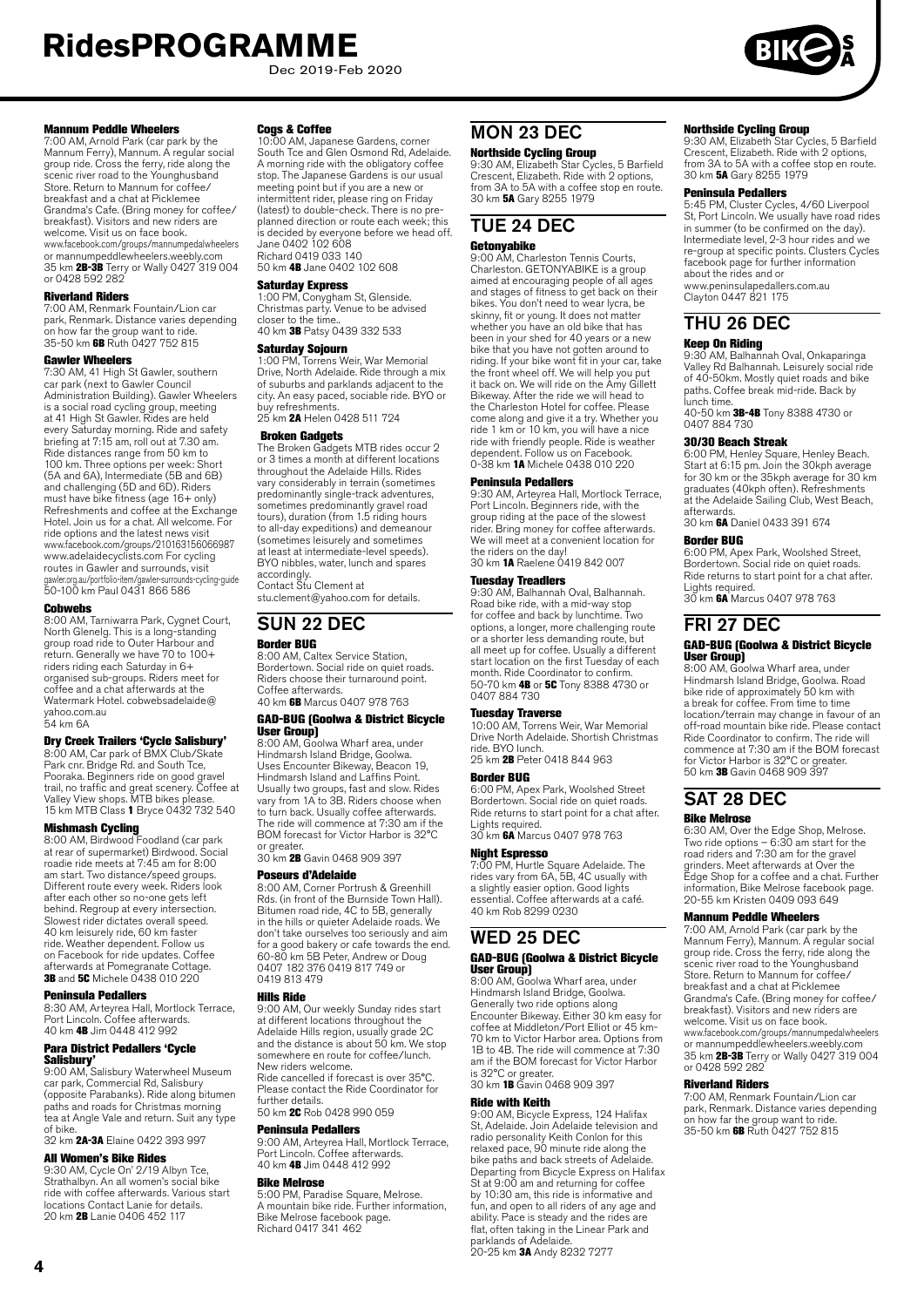#### Gawler Wheelers

7:30 AM, 41 High St Gawler, southern car park (next to Gawler Council Administration Building). Gawler Wheelers is a social road cycling group, meeting at 41 High St Gawler. Rides are held every Saturday morning. Ride and safety briefing at 7:15 am, roll out at 7.30 am. Ride distances range from 50 km to 100 km. Three options per week: Short (5A and 6A), Intermediate (5B and 6B) and challenging (5D and 6D). Riders must have bike fitness (age 16+ only) Refreshments and coffee at the Exchange Hotel. Join us for a chat. All welcome. For ride options and the latest news visit www.facebook.com/groups/210163156066987 www.adelaidecyclists.com For cycling routes in Gawler and surrounds, visit gawler.org.au/portfolio-item/gawler-surrounds-cycling-guide 50-100 km Paul 0431 866 586

#### **Cobwebs**

8:00 AM, Tarniwarra Park, Cygnet Court, North Glenelg. This is a long-standing group road ride to Outer Harbour and return. Generally we have 70 to 100+ riders riding each Saturday in 6+ organised sub-groups. Riders meet for coffee and a chat afterwards at the Watermark Hotel. cobwebsadelaide@yahoo.com.au 54 km 6A

**Mishmash Cycling**<br>8:00 AM, Birdwood Foodland (car park at rear of supermarket) Birdwood. Social roadie ride meets at 7:45 am for 8:00 am start. Two distance/speed groups. Different route every week. Riders look after each other so no-one gets left behind. Regroup at every intersection. Slowest rider dictates overall speed. 40 km leisurely ride, 60 km faster ride. Weather dependent. Follow us on Facebook for ride updates. Coffee afterwards at Pomegranate Cottage.<br>**3B** and **5C** Michele 0438 010 220

#### Peninsula Pedallers

8:30 AM, Arteyrea Hall, Mortlock Terrace, Port Lincoln. Coffee afterwards. 40 km 4B Jim 0448 412 992

#### Northern Off Road Riders

8:50 AM, Jenkins Reserve, Saints Road, Salisbury Park. Meet in car park. Mainly off road ride along local tracks and trails in the Salisbury area, stopping for refreshments<br>along the way. Mountain/hybrid bikes<br>please. Ready to roll at 9:00 am.<br>30 km **2B** to **3B** Mark 0491 034 167

#### All Women's Bike Rides

9:30 AM, Cycle On' 2/19 Albyn Tce, Strathalbyn. An all Women's Bike Ride aimed to help build confidence for ladies of all ages. Suitable for the beginner or women wanting to get back into cycling on a casual and social level. Buy coffee afterwards.

15 km **2B** Lanie 0406 452 117

#### Para Cruizers 'Cycle Salisbury'

9:30 AM, Salisbury Waterwheel Museum car park, Commercial Rd. Salisbury (opposite Parabanks). Easy ride along local trails and/or local roads, as decided by the group on the day. Coffee<br>afterwards. MTB/Hybrid bikes preferred.<br>25-30 km **2A** to **3A** Julian 0434 262 842

### Cogs & Coffee

10:00 AM, Japanese Gardens, corner South Tce and Glen Osmond Rd, Adelaide. A morning ride with the obligatory coffee stop. The Japanese Gardens is our usual meeting point but if you are a new or intermittent rider, please ring on Friday (latest) to double-check. There is no preplanned direction or route each week; this is decided by everyone before we head off. Jane 0402 102 608 Richard 0419 033 140

50 km 4B Jane 0402 102 608

#### Saturday Express

1:00 PM, Velo Café, Victoria Park, 140 Fullarton Rd, Rose Park. Café stop for afternoon tea. 40 km **3B** Rosalind 0448 741 556

### Saturday Sojourn

1:00 PM, Heywood Park, Addiscombe Place, Unley Park. Tour through the eastern and south eastern suburbs. An easy paced, sociable ride. BYO or buy refreshments.<br>25 km **2B** Chris 0414 802 919

# SUN 29 DEC

#### Border BUG

8:00 AM, Caltex Service Station, Bordertown. Social ride on quiet roads. Riders choose their turnaround point. Coffee afterwards. 40 km 6B Marcus 0407 978 763

### GAD-BUG (Goolwa & District Bicycle User Group) 8:00 AM, Goolwa Wharf area, under

Hindmarsh Island Bridge, Goolwa. Uses Encounter Bikeway, Beacon 19, Hindmarsh Island and Laffins Point. Usually two groups, fast and slow. Rides vary from 1A to 3B. Riders choose when to turn back. Usually coffee afterwards. The ride will commence at 7:30 am if the BOM forecast for Victor Harbor is 32°C or greater. 30 km 2B Gavin 0468 909 397

#### Poseurs d'Adelaide

8:00 AM, Corner Portrush & Greenhill Rds. (in front of the Burnside Town Hall). Bitumen road ride, 4C to 5B, generally in the hills or quieter Adelaide roads. We don't take ourselves too seriously and aim for a good bakery or cafe towards the end. 60-80 km 5B Peter, Andrew or Doug 0407 182 376 0419 817 749 or 0419 813 479

#### Hills Ride

9:00 AM, Our weekly Sunday rides start at different locations throughout the Adelaide Hills region, usually grade 2C and the distance is about 50 km. We stop somewhere en route for coffee/lunch. New riders welcome. Ride cancelled if forecast is over 35°C. Please contact the Ride Coordinator for further details. 50 km 2C Rob 0428 990 059

#### Peninsula Pedallers

9:00 AM, Arteyrea Hall, Mortlock Terrace, Port Lincoln. Coffee afterwards. 40 km 4B Jim 0448 412 992

#### Salisbury Explorers 'Cycle Salisbury'

9:00 AM, Car park, corner Waterloo Corner Rd. and Davis St, Salisbury North. Beginners/easy ride along the bitumised path of the Little Para Trail. 5-10 km MTB 1-2A Jim 0401 984 767

#### Bike Melrose

5:00 PM, Paradise Square, Melrose. A mountain bike ride. Further information, Bike Melrose facebook page. Richard 0417 341 462

# MON 30 DEC

### Northside Cycling Group

9:30 AM, Elizabeth Star Cycles, 5 Barfield Crescent, Elizabeth. Ride with 2 options, from 3A to 5A with a coffee stop en route. 30 km 5A Gary 8255 1979

# TUE 31 DEC

Getonyabike 9:00 AM, Charleston Tennis Courts, Charleston. GETONYABIKE is a group aimed at encouraging people of all ages and stages of fitness to get back on their bikes. You don't need to wear lycra, be skinny, fit or young. It does not matter whether you have an old bike that has been in your shed for 40 years or a new bike that you have not gotten around to riding. If your bike wont fit in your car, take the front wheel off. We will help you put it back on. We will ride on the Amy Gillett Bikeway. After the ride we will head to the Charleston Hotel for coffee. Please come along and give it a try. Whether you ride 1 km or 10 km, you will have a nice ride with friendly people. Ride is weather dependent. Follow us on Facebook. 0-38 km 1A Michele 0438 010 220

#### Peninsula Pedallers

9:30 AM, Arteyrea Hall, Mortlock Terrace, Port Lincoln. Beginners ride, with the group riding at the pace of the slowest rider. Bring money for coffee afterwards. We will meet at a convenient location for the riders on the day! 30 km 1A Raelene 0419 842 007

#### Tuesday Treadlers

9:30 AM, Balhannah Oval, Balhannah. Road bike ride, with a mid-way stop for coffee and back by lunchtime. Two options, a longer, more challenging route or a shorter less demanding route, but all meet up for coffee. Usually a different start location on the first Tuesday of each month. Ride Coordinator to confirm. 50-70 km 4B or 5C Tony 8388 4730 or 0407 884 730

**Tuesday Traverse**<br>10:00 AM, Marion Railway Station (Rick's<br>Place). Shorter flat ride to finish the year. BYO lunch. 30 km 2B Rick 0417 816 372

#### Border BUG

6:00 PM, Apex Park, Woolshed Street Bordertown. Social ride on quiet roads. Ride returns to start point for a chat after. Lights required. 30 km 6A Marcus 0407 978 763

## Night Espresso

7:00 PM, Hurtle Square Adelaide. The rides vary from 6A, 5B, 4C usually with a slightly easier option. Good lights essential. Coffee afterwards at a café. 40 km Rob 8299 0230

# WED 1 JAN

### Mannum Peddle Wheelers

7:00 AM, Mid-Murray Council Chambers, car park, 49 Adelaide Rd, Mannum. Enjoy a mid-week ride starting from the historic township of Mannum, exploring the surrounding countryside and stopping for coffee during or after the ride. Route and coffee stop depending on who is riding. Visitors and new riders are most welcome. Visit us on face book.

www.facebook.com/groups/mannumpedalwheelers or mannumpeddlewheelers.weebly.com 30-80 km **4B** Terry or Wally<br>0427 319 004 or 0428 592 282

# GAD-BUG (Goolwa & District Bicycle

User Group) 8:00 AM, Goolwa Wharf area, under Hindmarsh Island Bridge, Goolwa. Generally two ride options along Encounter Bikeway. Either 30 km easy for coffee at Middleton/Port Elliot or 45 km-70 km to Victor Harbor area. Options from 1B to 4B. The ride will commence at 7:30 am if the BOM forecast for Victor Harbor

is 32°C or greater.<br>30 km **1B** Gavin 0468 909 397

#### Ride with Keith

9:00 AM, Bicycle Express, 124 Halifax St, Adelaide. Join Adelaide television and radio personality Keith Conlon for this relaxed pace, 90 minute ride along the bike paths and back streets of Adelaide. Departing from Bicycle Express on Halifax St at 9:00 am and returning for coffee by 10:30 am, this ride is informative and fun, and open to all riders of any age and ability. Pace is steady and the rides are flat, often taking in the Linear Park and<br>parklands of Adelaide.<br>20-25 km **3A** Andy 8232 7277

Northside Cycling Group

9:30 AM, Elizabeth Star Cycles, 5 Barfield Crescent, Elizabeth. Ride with 2 options, from 3A to 5A with a coffee stop en route. 30 km 5A Gary 8255 1979

Wednesday Wheelers<br>10:00 AM, 10:00 am start at different locations around Adelaide and environs, usually grade 3B or 3C, usually about 50 km, stopping somewhere en route for lunch. New riders welcome. Sometimes there is an alternative easier ride starting at the same time and place. Contact Max 0405 191 955 or Malcolm 8276 9469 for more details. 50 km **3B** or 3C Max 0405 191 955

Peninsula Pedallers

5:45 PM, Cluster Cycles, 4/60 Liverpool St, Port Lincoln. We usually have road rides in summer (to be confirmed on the day). Intermediate level, 2-3 hour rides and we re-group at specific points. Clusters Cycles facebook page for further information about the rides and or www.peninsulapedallers.com.au Clayton 0447 821 175

### THU 2 JAN Keep On Riding

9:30 AM, Balhannah Oval, Onkaparinga Valley Rd Balhannah. Leisurely social ride of 40-50km. Mostly quiet roads and bike paths. Coffee break mid-ride. Back by

lunch time.<br>40-50 km **3B-4B** Tony 8388 4730 or<br>0407 884 730

### 30/30 Beach Streak

6:00 PM, Henley Square, Henley Beach. Start at 6:15 pm. Join the 30kph average for 30 km or the 35kph average for 30 km graduates (40kph often). Refreshments at the Adelaide Sailing Club, West Beach, afterwards.

30 km 6A Daniel 0433 391 674

### Border BUG

6:00 PM, Apex Park, Woolshed Street, Bordertown. Social ride on quiet roads. Ride returns to start point for a chat after. Lights required.<br>30 km **6A** Marcus 0407 978 763

## FRI 3 JAN GAD-BUG (Goolwa & District Bicycle

User Group) 8:00 AM, Goolwa Wharf area, under Hindmarsh Island Bridge, Goolwa. Road bike ride of approximately 50 km with a break for coffee. From time to time location/terrain may change in favour of an off-road mountain bike ride. Please contact Ride Coordinator to confirm. The ride will commence at 7:30 am if the BOM forecast for Victor Harbor is 32°C

or greater.<br>50 km **3B** Gavin 0468 909 397

# SAT 4 JAN

### Bike Melrose

6:30 AM, Over the Edge Shop, Melrose. Two ride options – 6:30 am start for the road riders and 7:30 am for the gravel grinders. Meet afterwards at Over the Edge Shop for a coffee and a chat. Further information, Bike Melrose facebook page. 20-55 km Kristen 0409 093 649

#### Mannum Peddle Wheelers

7:00 AM, Arnold Park (car park by the Mannum Ferry), Mannum. A regular social group ride. Cross the ferry, ride along the scenic river road to the Younghusband Store. Return to Mannum for coffee/ breakfast and a chat at Picklemee Grandma's Cafe. (Bring money for coffee/ breakfast). Visitors and new riders are welcome. Visit us on face book. www.facebook.com/groups/mannumpedalwheelers or mannumpeddlewheelers.weebly.com

35 km 2B-3B Terry or Wally<br>0427 319 004 or 0428 592 282

#### Riverland Riders

7:00 AM, Renmark Fountain/Lion car park, Renmark. Distance varies depending on how far the group want to ride.<br>35-50 km 6B Ruth 0427 752 815

#### Gawler Wheelers

7:30 AM, 41 High St Gawler, southern car park (next to Gawler Council Administration Building). Gawler Wheelers is a social road cycling group, meeting at 41 High St Gawler. Rides are held every Saturday morning. Ride and safety briefing at 7:15 am, roll out at 7.30 am. Ride distances range from 50 km to 100 km. Three options per week: Short (5A and 6A), Intermediate (5B and 6B) and challenging (5D and 6D). Riders must have bike fitness (age 16+ only) Refreshments and coffee at the Exchange Hotel. Join us for a chat. All welcome. For ride options and the latest news visit www.facebook.com/groups/210163156066987 www.adelaidecyclists.com For cycling routes in Gawler and surrounds, visit gawler.org.au/portfolio-item/gawler-surrounds-cycling-guide 50-100 km Paul 0431 866 586

#### **Cobwebs**

8:00 AM, Tarniwarra Park, Cygnet Court, North Glenelg. This is a long-standing group road ride to Outer Harbour and return. Generally we have 70 to 100+ riders riding each Saturday in 6+ organised sub-groups. Riders meet for coffee and a chat afterwards at the Watermark Hotel. cobwebsadelaide@yahoo.com.au 54 km 6A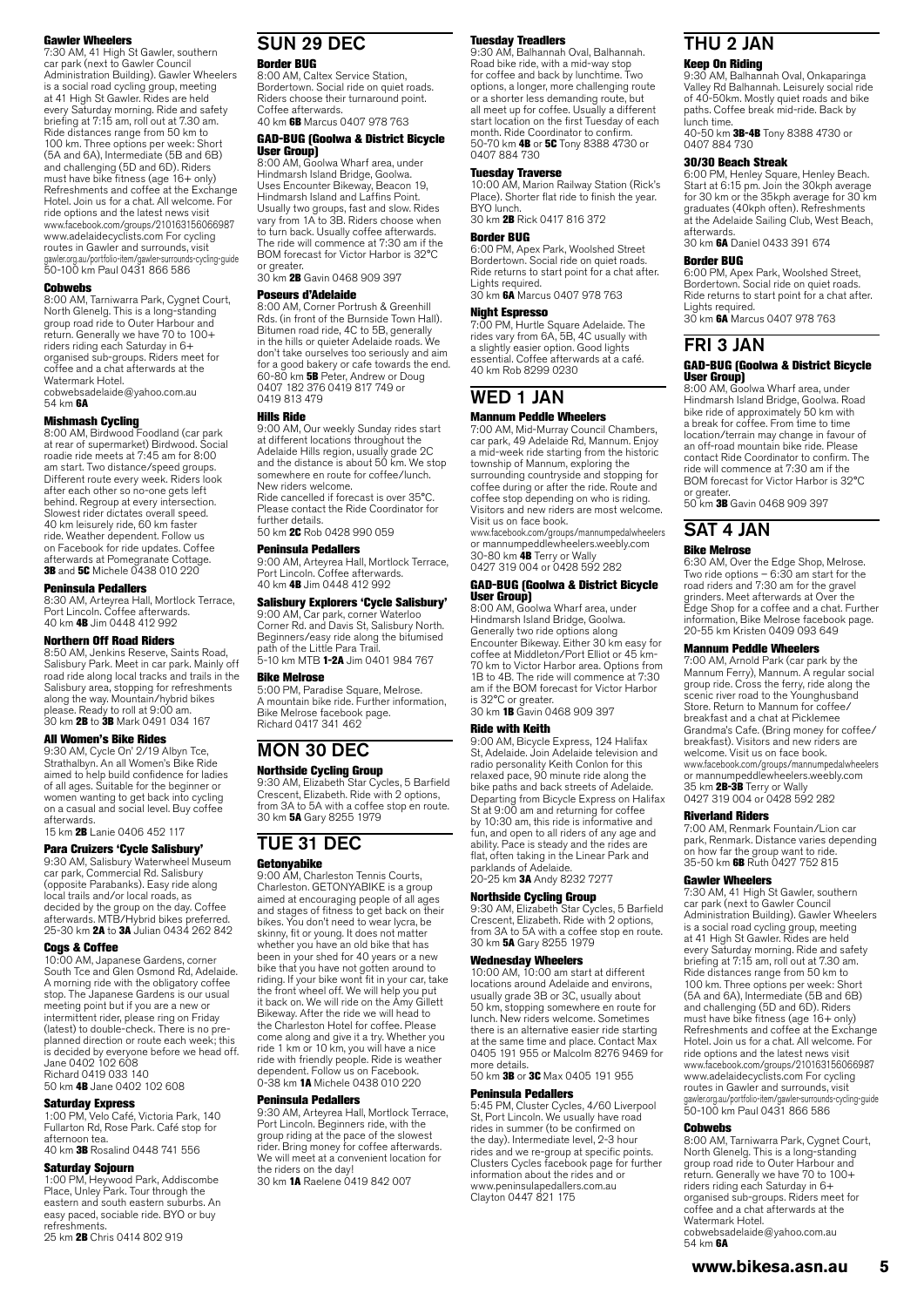Dec 2019-Feb 2020

#### Dry Creek Trailers 'Cycle Salisbury'

8:00 AM, Car park of BMX Club/Skate Park cnr. Bridge Rd. and South Tce, Pooraka. Beginners ride on good gravel trail, no traffic and great scenery. Coffee at Valley View shops. MTB bikes please. 15 km MTB Class 1 Bryce 0432 732 540

**Mishmash Cycling**<br>8:00 AM, Birdwood Foodland (car park at rear of supermarket) Birdwood. Social roadie ride meets at 7:45 am for 8:00 am start. Two distance/speed groups. Different route every week. Riders look after each other so no-one gets left behind. Regroup at every intersection. Slowest rider dictates overall speed. 40 km leisurely ride, 60 km faster ride. Weather dependent. Follow us on Facebook for ride updates. Coffee afterwards at Pomegranate Cottage.<br>**3B** and **5C** Michele 0438 010 220

#### Peninsula Pedallers

8:30 AM, Arteyrea Hall, Mortlock Terrace, Port Lincoln. Coffee afterwards. 40 km 4B Jim 0448 412 992

# Para District Pedallers 'Cycle

**Salisbury'**<br>9:00 AM, Hausler Reserve, Kings Rd, Paralowie (next to Little Para River Trail). Easy ride along the Little Para Trail and hopefully the new Northern Connector pathway to the Stuart O'Grady Bikeway and return. Coffee afterwards. Suit any

type of bike.<br>25 km MTB **1-3A** Jim 0401 984 767

#### Unley BUG

9:00 AM, Unley Civic Centre, 181 Unley Rd, Unley. (meet in car park off Oxford St). Cycling in Historic Unley. A leisurely ride for those interested in the historic areas in the City of Unley. Suitable for all ages; families encouraged. Rides are planned for the first Saturday of the month. For those interested we will have coffee at La Scala Cafe, at the conclusion of the ride, around 10:30 am. If your bike has not been ridden for some time, contact the Ride Coordinator for a voucher for a free bike safety check (david.sutton@live.com.au)

Further details see<br>unleybug1.wixsite.com/ubug<br>**1A** David 0411 268 582

#### All Women's Bike Rides

9:30 AM, Cycle On' 2/19 Albyn Tce, Strathalbyn. An all women's social bike ride with coffee afterwards. Various start locations Contact Lanie for details.<br>20 km **2B** Lanie 0406 452 117

#### **Coas & Coffee**

10:00 AM, Japanese Gardens, corner South Tce and Glen Osmond Rd, Adelaide. A morning ride with the obligatory coffee stop. The Japanese Gardens is our usual meeting point but if you are a new or intermittent rider, please ring on Friday (latest) to double-check. There is no preplanned direction or route each week; this<br>is decided by everyone before we head off.<br>Jane 0402 102 608<br>Richard 0419 033 140<br>50 km **4B** Jane 0402 102 608

#### Saturday Express

1:00 PM, Brighton Railway Station,<br>Brighton. Café stop for afternoon tea.<br>40 km **3B** Jeff 0407 191 958

#### Saturday Sojourn

1:00 PM, Glenelg Jetty, Moseley Square, Glenelg. Ride around the airport on the way to Grange and return through the coastal suburbs. An easy paced, sociable ride. BYO or buy refreshments.<br>25 km **2A** Chris 0414 802 919

#### Broken Gadgets

The Broken Gadgets MTB rides occur 2 or 3 times a month at different locations throughout the Adelaide Hills. Rides vary considerably in terrain (sometimes predominantly single-track adventures, sometimes predominantly gravel road tours), duration (from 1.5 riding hours to all-day expeditions) and demeanour (sometimes leisurely and sometimes at least at intermediate-level speeds). BYO nibbles, water, lunch and spares accordingly. Contact Stu Clement at

[stu.clement@yahoo.com](mailto:stu.clement@yahoo.com) for details.

# SUN 5 JAN

Border BUG 8:00 AM, Caltex Service Station, Bordertown. Social ride on quiet roads. Riders choose their turnaround point.

Coffee afterwards. 40 km 6B Marcus 0407 978 763

#### GAD-BUG (Goolwa & District Bicycle User Group)

8:00 AM, Goolwa Wharf area, under Hindmarsh Island Bridge, Goolwa. Uses Encounter Bikeway, Beacon 19, Hindmarsh Island and Laffins Point. Usually two groups, fast and slow. Rides vary from 1A to 3B. Riders choose when to turn back. Usually coffee afterwards. The ride will commence at 7:30 am if the BOM forecast for Victor Harbor is 32°C or greater 30 km 2B Gavin 0468 909 397

#### Poseurs d'Adelaide

8:00 AM, Corner Portrush & Greenhill Rds. (in front of the Burnside Town Hall). Bitumen road ride, 4C to 5B, generally in the hills or quieter Adelaide roads. We don't take ourselves too seriously and aim<br>for a good bakery or cafe towards the end.<br>60-80 km **5B** Peter, Andrew or Doug 0407 182 376 0419 817 749 or 0407 102 970

#### Hills Ride

9:00 AM, Our weekly Sunday rides start at different locations throughout the Adelaide Hills region, usually grade 2C and the distance is about 50 km. We stop somewhere en route for coffee/lunch. New riders welcome. Ride cancelled if forecast is over 35°C. Please contact the Ride Coordinator for further details. 50 km 2C Rob 0428 990 059

#### Peninsula Pedallers

9:00 AM, Arteyrea Hall, Mortlock Terrace, Port Lincoln. Coffee afterwards. 40 km 4B Jim 0448 412 992

#### Kangaroo Island BUG

10:00 AM, Start location and ride details to be advised. 25-35 km Manfred 8553 0383

#### Bike Melrose

5:00 PM, Paradise Square, Melrose. A mountain bike ride. Further information, Bike Melrose facebook page. Richard 0417 341 462

# MON 6 JAN

Northside Cycling Group 9:30 AM, Elizabeth Star Cycles, 5 Barfield Crescent, Elizabeth. Ride with 2 options, from 3A to 5A with a coffee stop en route. 30 km 5A Gary 8255 1979

### TUE 7 JAN **Getonyabike**

9:00 AM, Charleston Tennis Courts, Charleston. GETONYABIKE is a group aimed at encouraging people of all ages and stages of fitness to get back on their bikes. You don't need to wear lycra, be skinny, fit or young. It does not matter whether you have an old bike that has been in your shed for 40 years or a new bike that you have not gotten around to riding. If your bike wont fit in your car, take the front wheel off. We will help you put it back on. We will ride on the Amy Gillett Bikeway. After the ride we will head to the Charleston Hotel for coffee. Please come along and give it a try. Whether you ride 1 km or 10 km, you will have a nice ride with friendly people. Ride is weather dependent. Follow us on Facebook. 0-38 km 1A Michele 0438 010 220

#### Peninsula Pedallers

9:30 AM, Arteyrea Hall, Mortlock Terrace, Port Lincoln. Beginners ride, with the group riding at the pace of the slowest rider. Bring money for coffee afterwards. We will meet at a convenient location for the riders on the day!<br>30 km **1A** Raelene 0419 842 007

**Tuesday Treadlers**<br>9:30 AM, Balhannah Oval, Balhannah.<br>Road bike ride, with a mid-way stop<br>for coffee and back by lunchtime. Two options, a longer, more challenging route or a shorter less demanding route, but all meet up for coffee. Usually a different start location on the first Tuesday of each<br>month. Ride Coordinator to confirm.<br>50-70 km **4B** or **5C** Tony 8388 4730 or 0407 884 730

### Tuesday Traverse

10:00 AM, Torrens Weir, War Memorial Drive, North Adelaide. Ride to Brownhill Creek and return. Coffee in Hutt Street. BYO lunch. 40 km 2B Robyn 0401 364 019

Border BUG

#### 6:00 PM, Apex Park, Woolshed Street Bordertown. Social ride on quiet roads. Ride returns to start point for a chat after. Lights required. 30 km 6A Marcus 0407 978 763

#### Night Espresso

7:00 PM, Hurtle Square Adelaide. An easier ride option for those wishing to join the Espresso 'night riders' Good lights essential. Coffee afterwards at a café 40 km 4A Rob 8299 0230

**Night Espresso**<br>7:00 PM, Hurtle Square Adelaide. The<br>rides vary from 6A, 5B, 4C usually with<br>a slightly easier option. Good lights<br>essential. Coffee afterwards at a café. 40 km Rob 8299 0230

# WED 8 JAN

# Mannum Peddle Wheelers

7:00 AM, Mid-Murray Council Chambers, car park, 49 Adelaide Rd, Mannum. Enjoy a mid-week ride starting from the historic township of Mannum, exploring the surrounding countryside and stopping for coffee during or after the ride. Route and coffee stop depending on who is riding. Visitors and new riders are most welcome. Visit us on face book.

www.facebook.com/groups/mannumpedalwheelers or mannumpeddlewheelers.weebly.com 30-80 km **4B** Terry or Wally<br>0427 319 004 or 0428 592 282

# GAD-BUG (Goolwa & District Bicycle

**User Group)**<br>8:00 AM, Goolwa Wharf area, under Hindmarsh Island Bridge, Goolwa. Generally two ride options along Encounter Bikeway. Either 30 km easy for coffee at Middleton/Port Elliot or 45 km-70 km to Victor Harbor area. Options from 1B to 4B. The ride will commence at 7:30 am if the BOM forecast for Victor Harbor

is 32°C or greater.<br>30 km **1B** Gavin 0468 909 397

#### Para Pedallers 'Cycle Salisbury'

8:30 AM, Salisbury Waterwheel Museum car park, Commercial Rd. Salisbury (opposite Parabanks). Easy ride along local trails and/or local roads, as decided by the group on the day. Coffee afterwards. MTB/Hybrid bikes preferred. 25-30 km 1A to 2A Elaine 0422 393 997

#### Ride with Keith

9:00 AM, Bicycle Express, 124 Halifax St, Adelaide. Join Adelaide television and radio personality Keith Conlon for this relaxed pace, 90 minute ride along the bike paths and back streets of Adelaide. Departing from Bicycle Express on Halifax St at 9:00 am and returning for coffee by 10:30 am, this ride is informative and fun, and open to all riders of any age and ability. Pace is steady and the rides are flat, often taking in the Linear Park and parklands of Adelaide. 20-25 km 3A Andy 8232 7277

# Northside Cycling Group

9:30 AM, Elizabeth Star Cycles, 5 Barfield Crescent, Elizabeth. Ride with 2 options, from 3A to 5A with a coffee stop en route. 30 km 5A Gary 8255 1979

#### Wednesday Wheelers

10:00 AM, 10:00 am start at different locations around Adelaide and environs, usually grade 3B or 3C, usually about 50 km, stopping somewhere en route for lunch. New riders welcome. Sometimes there is an alternative easier ride starting at the same time and place. Contact Max 0405 191 955 or Malcolm 8276 9469 for more details. 50 km 3B or 3C Max 0405 191 955

### Peninsula Pedallers

5:45 PM, Cluster Cycles, 4/60 Liverpool St, Port Lincoln. We usually have road rides in summer (to be confirmed on the day). Intermediate level, 2-3 hour rides and we re-group at specific points. Clusters Cycles facebook page for further information about the rides and or www.peninsulapedallers.com.au Clayton 0447 821 175

# THU 9 JAN

### Keep On Riding

9:30 AM, Balhannah Oval, Onkaparinga Valley Rd Balhannah. Leisurely social ride of 40-50km. Mostly quiet roads and bike paths. Coffee break mid-ride. Back by lunch time.<br>40-50 km **3B-4B** Tony 8388 4730 or

0407 884 730

#### 30/30 Beach Streak

6:00 PM, Henley Square, Henley Beach. Start at 6:15 pm. Join the 30kph average for 30 km or the 35kph average for 30 km graduates (40kph often). Refreshments at the Adelaide Sailing Club, West Beach, afterwards.

#### 30 km 6A Daniel 0433 391 674

#### Border BUG

6:00 PM, Apex Park, Woolshed Street, Bordertown. Social ride on quiet roads. Ride returns to start point for a chat after. Lights required.<br>30 km **6A** Marcus 0407 978 763

### FRI 10 JAN

### GAD-BUG (Goolwa & District Bicycle User Group) 8:00 AM, Goolwa Wharf area, under

Hindmarsh Island Bridge, Goolwa. Road bike ride of approximately 50 km with a break for coffee. From time to time location/terrain may change in favour of an off-road mountain bike ride. Please contact Ride Coordinator to confirm. The ride will commence at 7:30 am if the BOM forecast for Victor Harbor is 32°C or greater.<br>50 km **3B** Gavin 0468 909 397

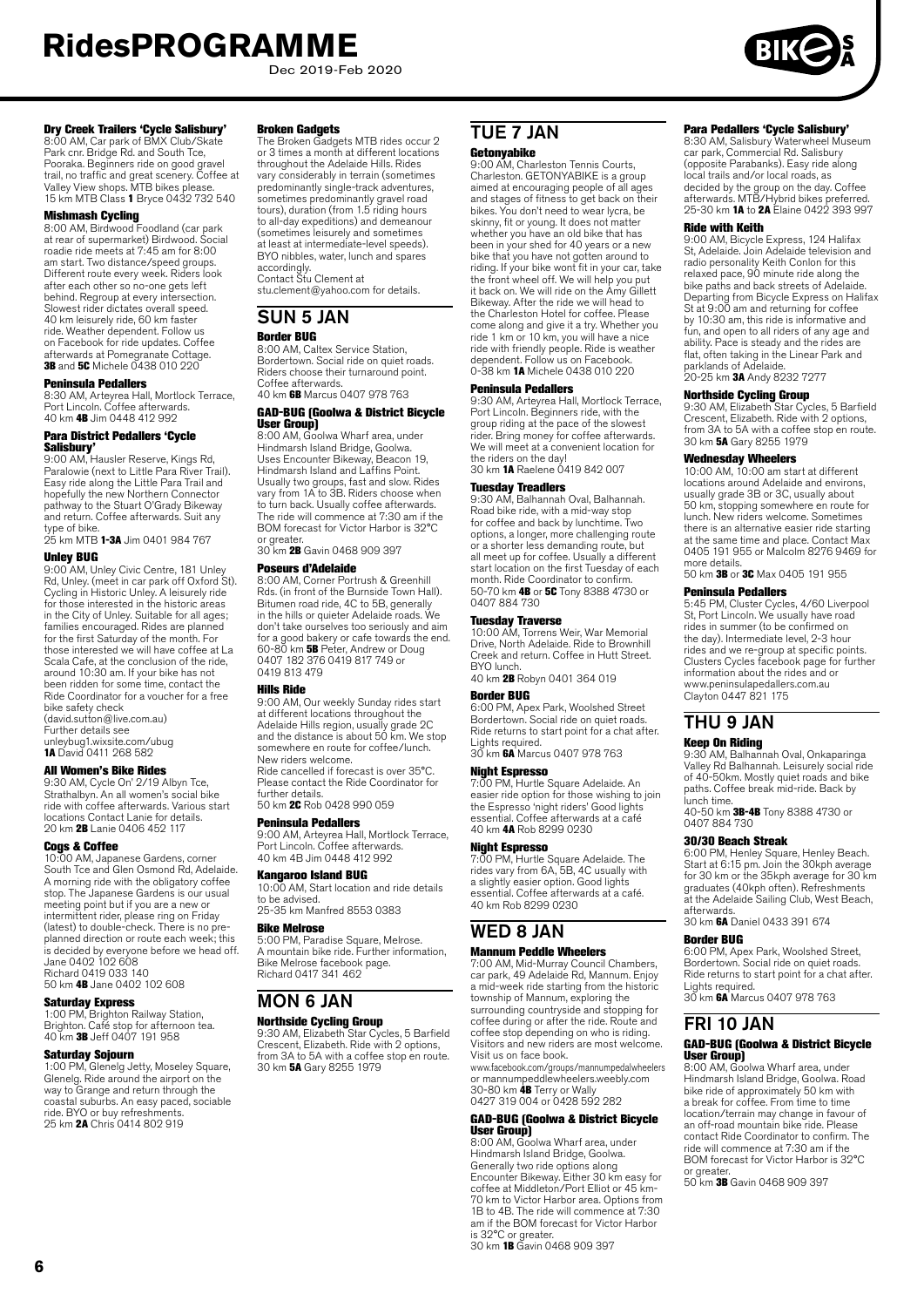# SAT 11 JAN

#### Bike Melrose

6:30 AM, Over the Edge Shop, Melrose. Two ride options – 6:30 am start for the road riders and 7:30 am for the gravel grinders. Meet afterwards at Over the Edge Shop for a coffee and a chat. Further information, Bike Melrose facebook page. 20-55 km Kristen 0409 093 649

#### Mannum Peddle Wheelers

7:00 AM, Arnold Park (car park by the Mannum Ferry), Mannum. A regular social group ride. Cross the ferry, ride along the scenic river road to the Younghusband Store. Return to Mannum for coffee/ breakfast and a chat at Picklemee Grandma's Cafe. (Bring money for coffee/ breakfast). Visitors and new riders are welcome. Visit us on face book. www.facebook.com/groups/mannumpedalwheelers or mannumpeddlewheelers.weebly.com<br>35 km **2B-3B** Terry or Wally 0427 319 004 or 0428 592 282

#### Riverland Riders

7:00 AM, Renmark Fountain/Lion car park, Renmark. Distance varies depending on how far the group want to ride.<br>35-50 km **6B** Ruth 0427 752 815

#### Gawler Wheelers

7:30 AM, 41 High St Gawler, southern car park (next to Gawler Council Administration Building). Gawler Wheelers is a social road cycling group, meeting at 41 High St Gawler. Rides are held every Saturday morning. Ride and safety briefing at 7:15 am, roll out at 7.30 am. Ride distances range from 50 km to 100 km. Three options per week: Short (5A and 6A), Intermediate (5B and 6B) and challenging (5D and 6D). Riders must have bike fitness (age 16+ only) Refreshments and coffee at the Exchange Hotel. Join us for a chat. All welcome. For ride options and the latest news visit www.facebook.com/groups/210163156066987 www.adelaidecyclists.com For cycling routes in Gawler and surrounds, visit gawler.org.au/portfolio-item/gawler-surrounds-cycling-guide 50-100 km Paul 0431 866 586

#### **Cobwebs**

8:00 AM, Tarniwarra Park, Cygnet Court, North Glenelg. This is a long-standing group road ride to Outer Harbour and return. Generally we have 70 to 100+ riders riding each Saturday in 6+ organised sub-groups. Riders meet for coffee and a chat afterwards at the Watermark Hotel

[cobwebsadelaide@yahoo.com.au](mailto:cobwebsadelaide@yahoo.com.au ) 54 km 6A

**Mishmash Cycling**<br>8:00 AM, Birdwood Foodland (car park<br>at rear of supermarket) Birdwood. Social roadie ride meets at 7:45 am for 8:00 am start. Two distance/speed groups. Different route every week. Riders look after each other so no-one gets left behind. Regroup at every intersection. Slowest rider dictates overall speed. 40 km leisurely ride, 60 km faster ride. Weather dependent. Follow us on Facebook for ride updates. Coffee afterwards at Pomegranate Cottage.<br>**3B** and **5C** Michele 0438 010 220

#### Peninsula Pedallers

8:30 AM, Arteyrea Hall, Mortlock Terrace,<br>Port Lincoln. Coffee afterwards.<br>40 km **4B** Jim 0448 412 992

#### Northern Off Road Riders

8:50 AM, Little Para Golf Course, 62 Martins Road, Paralowie. Meet at bottom car park. Mainly off road ride along local tracks and trails in the Salisbury area, stopping for refreshments along the way. Mountain/hybrid bikes please. Ready to roll at 9:00 am. 30 km 2B to 3B Mark 0491 034 167

All Women's Bike Rides

9:30 AM, Cycle On' 2/19 Albyn Tce, Strathalbyn. An all Women's Bike Ride aimed to help build confidence for ladies of all ages. Suitable for the beginner or women wanting to get back into cycling on a casual and social level. Buy coffee afterwards.

15 km 2B Lanie 0406 452 117

#### Para Cruizers 'Cycle Salisbury'

9:30 AM, Salisbury Waterwheel Museum car park, Commercial Rd. Salisbury (opposite Parabanks). Ride to Suart O'Grady bikeway via Edinburgh, follow back to Pt Wakefield, returning via Kaurna Park Wetland, Burton, and the Little Para Linea Park. Coffee at Coff-Tea Café. Einea Park. Corree at Con-Tea Care<br>35 km **2B** to **3B** Des 0408 086 545

#### Cogs & Coffee

10:00 AM, Japanese Gardens, corner South Tce and Glen Osmond Rd, Adelaide. A morning ride with the obligatory coffee stop. The Japanese Gardens is our usual meeting point but if you are a new or intermittent rider, please ring on Friday (latest) to double-check. There is no preplanned direction or route each week; this is decided by everyone before we head off. Jane 0402 102 608 Richard 0419 033 140

50 km 4B Jane 0402 102 608

#### Saturday Express

1:00 PM, Balhannah Oval, Onkaparinga Valley Rd, Balhannah. Ride along the Amy Gillett Bikeway. Café stop for afternoon tea.

10 km **3B** Hal 0427 084 097

### Saturday Sojourn

1:00 PM, Torrens Weir, War Memorial Drive, North Adelaide. Ride through a mix of suburbs and parklands adjacent to the city. An easy paced, sociable ride. BYO or buy refreshments.<br>25 km **2A** Helen 0428 511 724

#### SUN 12 JAN Border BUG

8:00 AM, Caltex Service Station, Bordertown. Social ride on quiet roads. Riders choose their turnaround point. Coffee afterwards. 40 km 6B Marcus 0407 978 763

#### GAD-BUG (Goolwa & District Bicycle User Group)

8:00 AM, Goolwa Wharf area, under Hindmarsh Island Bridge, Goolwa. Uses Encounter Bikeway, Beacon 19, Hindmarsh Island and Laffins Point. Usually two groups, fast and slow. Rides vary from 1A to 3B. Riders choose when to turn back. Usually coffee afterwards. The ride will commence at 7:30 am if the BOM forecast for Victor Harbor is 32°C

or greater.<br>30 km **2B** Gavin 0468 909 397

#### Poseurs d'Adelaide

8:00 AM, Corner Portrush & Greenhill Rds. (in front of the Burnside Town Hall). Bitumen road ride, 4C to 5B, generally in the hills or quieter Adelaide roads. We don't take ourselves too seriously and aim for a good bakery or cafe towards the end.<br>60-80 km **5B** Peter, Andrew or Doug<br>0407 182 376 0419 817 749 or<br>0419 813 479

#### Hills Ride

9:00 AM, Our weekly Sunday rides start at different locations throughout the Adelaide Hills region, usually grade 2C and the distance is about 50 km. We stop somewhere en route for coffee/lunch. New riders welcome. Ride cancelled if forecast is over 35°C. Please contact the Ride Coordinator for further details.

50 km 2C Rob 0428 990 059

#### Peninsula Pedallers

9:00 AM, Arteyrea Hall, Mortlock Terrace, Port Lincoln. Mystery Ride. Please phone for details. Coffee afterwards 40 km 4B Jim 0448 412 992

Semaphore Sojourn 'Cycle Salisbury'<br>9:00 AM, North Adelaide Railway Station, War Memorial Drive, North Adelaide. (On western side near tennis/basketball courts). Easy paced ride along outer Harbour Greenway, bike paths and some roads to Semaphore for coffee/ refreshments before returning via same route. Suitable for all types of bikes.<br>25-30 km 2A-4A Jim 0401 984 767

#### Bike Melrose

5:00 PM, Paradise Square, Melrose. A mountain bike ride. Further information, Bike Melrose facebook page. Richard 0417 341 462

# MON 13 JAN

#### Northside Cycling Group

9:30 AM, Elizabeth Star Cycles, 5 Barfield Crescent, Elizabeth. Ride with 2 options, from 3A to 5A with a coffee stop en route.<br>30 km **5A** Gary 8255 1979

### TUE 14 JAN

#### **Getonyabike**

9:00 AM, Charleston Tennis Courts, Charleston. GETONYABIKE is a group aimed at encouraging people of all ages and stages of fitness to get back on their bikes. You don't need to wear lycra, be skinny, fit or young. It does not matter whether you have an old bike that has been in your shed for 40 years or a new bike that you have not gotten around to riding. If your bike wont fit in your car, take the front wheel off. We will help you put it back on. We will ride on the Amy Gillett Bikeway. After the ride we will head to the Charleston Hotel for coffee. Please come along and give it a try. Whether you ride 1 km or 10 km, you will have a nice ride with friendly people. Ride is weather dependent. Follow us on Facebook. 0-38 km 1A Michele 0438 010 220

#### Peninsula Pedallers

9:30 AM, Arteyrea Hall, Mortlock Terrace, Port Lincoln. Beginners ride, with the group riding at the pace of the slowest rider. Bring money for coffee afterwards. We will meet at a convenient location for the riders on the day!<br>30 km **1A** Raelene 0419 842 007

#### Tuesday Treadlers

9:30 AM, Balhannah Oval, Balhannah. Road bike ride, with a mid-way stop for coffee and back by lunchtime. Two options, a longer, more challenging route or a shorter less demanding route, but all meet up for coffee. Usually a different start location on the first Tuesday of each month. Ride Coordinator to confirm. 50-70 km **4B** or **5C** Tony 8388 4730 or<br>0407 884 730

**Tuesday Traverse**<br>10:00 AM, Torrens Weir, Adelaide. Tour<br>the North Western suburbs with lunch in Grange area. BYO lunch. 40 km 2B Trevor 0434 961 488

#### Border BUG

6:00 PM, Apex Park, Woolshed Street Bordertown. Social ride on quiet roads. Border town: Social ride on quiet roads.<br>Ride returns to start point for a chat after. Lights required.<br>30 km **6A** Marcus 0407 978 763

**Night Espresso**<br>7:00 PM, Hurtle Square Adelaide. The<br>rides vary from 6A, 5B, 4C usually with a slightly easier option. Good lights essential. Coffee afterwards at a café. 40 km Rob 8299 0230

#### WED 15 JAN Mannum Peddle Wheelers

7:00 AM, Mid-Murray Council Chambers, car park, 49 Adelaide Rd, Mannum. Enjoy a mid-week ride starting from the historic township of Mannum, exploring the surrounding countryside and stopping for coffee during or after the ride. Route and coffee stop depending on who is riding. Visitors and new riders are most welcome. Visit us on face book. www.facebook.com/groups/mannumpedalwheelers

or mannumpeddlewheelers.weebly.com<br>30-80 km **4B** Terry or Wally<br>0427 319 004 or 0428 592 282

## GAD-BUG (Goolwa & District Bicycle **User Group)**<br>8:00 AM, Goolwa Wharf area, under

Hindmarsh Island Bridge, Goolwa. Generally two ride options along Encounter Bikeway. Either 30 km easy for coffee at Middleton/Port Elliot or 45 km-70 km to Victor Harbor area. Options from 1B to 4B. The ride will commence at 7:30 am if the BOM forecast for Victor Harbor is 32°C or greater.<br>30 km **1B** Gavin 0468 909 397

#### Ride with Keith

9:00 AM, Bicycle Express, 124 Halifax St, Adelaide. Join Adelaide television and radio personality Keith Conlon for this relaxed pace, 90 minute ride along the bike paths and back streets of Adelaide. Departing from Bicycle Express on Halifax St at 9:00 am and returning for coffee by 10:30 am, this ride is informative and fun, and open to all riders of any age and ability. Pace is steady and the rides are flat, often taking in the Linear Park and<br>parklands of Adelaide.<br>20-25 km **3A** Andy 8232 7277

### Northside Cycling Group

9:30 AM, Elizabeth Star Cycles, 5 Barfield Crescent, Elizabeth. Ride with 2 options, from 3A to 5A with a coffee stop en route. 30 km 5A Gary 8255 1979

#### Wednesday Wheelers

10:00 AM, 10:00 am start at different locations around Adelaide and environs, usually grade 3B or 3C, usually about 50 km, stopping somewhere en route for lunch. New riders welcome. Sometimes there is an alternative easier ride starting at the same time and place. Contact Max 0405 191 955 or Malcolm 8276 9469 for more details.

50 km 3B or 3C Max 0405 191 955

#### Peninsula Pedallers

5:45 PM, Cluster Cycles, 4/60 Liverpool St, Port Lincoln. We usually have road rides in summer (to be confirmed on the day). Intermediate level, 2-3 hour rides and we re-group at specific points. Clusters Cycles facebook page for further information about the rides and or www.peninsulapedallers.com.au Clayton 0447 821 175

# THU 16 JAN

Keep On Riding 9:30 AM, Balhannah Oval, Onkaparinga Valley Rd Balhannah. Leisurely social ride of 40-50km. Mostly quiet roads and bike paths. Coffee break mid-ride. Back by lunch time.<br>40-50 km **3B-4B** Tony 8388 4730 or

0407 884 730

#### 30/30 Beach Streak

6:00 PM, Henley Square, Henley Beach. Start at 6:15 pm. Join the 30kph average for 30 km or the 35kph average for 30 km graduates (40kph often). Refreshments at the Adelaide Sailing Club, West Beach, afterwards.

30 km 6A Daniel 0433 391 674

#### Border BUG

6:00 PM, Apex Park, Woolshed Street, Bordertown. Social ride on quiet roads. Ride returns to start point for a chat after. Lights required. 30 km 6A Marcus 0407 978 763

# FRI 17 JAN

# GAD-BUG (Goolwa & District Bicycle

User Group) 8:00 AM, Goolwa Wharf area, under Hindmarsh Island Bridge, Goolwa. Road bike ride of approximately 50 km with a break for coffee. From time to time location/terrain may change in favour of an off-road mountain bike ride. Please contact Ride Coordinator to confirm. The ride will commence at 7:30 am if the BOM forecast for Victor Harbor is 32°C or greater.<br>50 km **3B** Gavin 0468 909 397

### SAT 18 JAN Bike Melrose

6:30 AM, Over the Edge Shop, Melrose. Two ride options – 6:30 am start for the road riders and 7:30 am for the gravel grinders. Meet afterwards at Over the Edge Shop for a coffee and a chat. Further information, Bike Melrose facebook page. 20-55 km Kristen 0409 093 649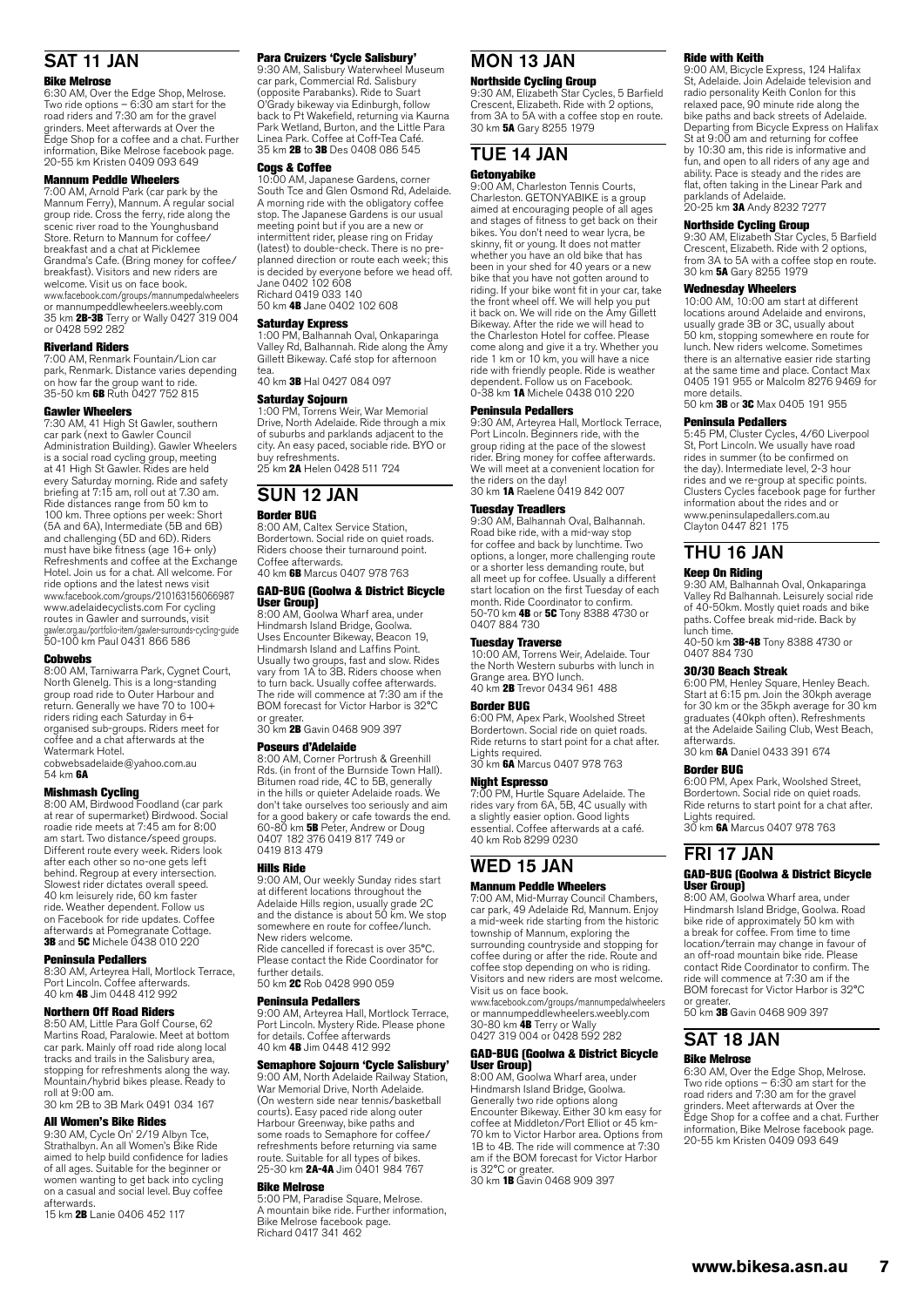Dec 2019-Feb 2020

#### Mannum Peddle Wheelers

7:00 AM, Arnold Park (car park by the Mannum Ferry), Mannum. A regular social group ride. Cross the ferry, ride along the scenic river road to the Younghusband Store. Return to Mannum for coffee/ breakfast and a chat at Picklemee Grandma's Cafe. (Bring money for coffee/ breakfast). Visitors and new riders are welcome. Visit us on face book. www.facebook.com/groups/mannumpedalwheelers

or mannumpeddlewheelers.weebly.com<br>35 km **2B-3B** Terry or Wally 0427 319 004 or 0428 592 282

#### Riverland Riders

7:00 AM, Renmark Fountain/Lion car park, Renmark. Distance varies depending on how far the group want to ride. 35-50 km 6B Ruth 0427 752 815

**Gawler Wheelers**<br>7:30 AM, 41 High St Gawler, southern<br>car park (next to Gawler Council Administration Building). Gawler Wheelers is a social road cycling group, meeting at 41 High St Gawler. Rides are held every Saturday morning. Ride and safety briefing at 7:15 am, roll out at 7.30 am. Ride distances range from 50 km to 100 km. Three options per week: Short (5A and 6A), Intermediate (5B and 6B) and challenging (5D and 6D). Riders must have bike fitness (age 16+ only) Refreshments and coffee at the Exchange Hotel. Join us for a chat. All welcome. For ride options and the latest news visit www.facebook.com/groups/210163156066987 www.adelaidecyclists.com For cycling routes in Gawler and surrounds, visit gawler.org.au/portfolio-item/gawler-surrounds-cycling-guide 50-100 km Paul 0431 866 586

**Cobwebs**<br>8:00 AM, Tarniwarra Park, Cygnet Court, North Glenelg. This is a long-standing group road ride to Outer Harbour and return. Generally we have 70 to 100+ riders riding each Saturday in 6+ organised sub-groups. Riders meet for coffee and a chat afterwards at the Watermark Hotel. cobwebsadelaide@yahoo.com.au

54 km **6A** 

**Dry Creek Trailers 'Cycle Salisbury'**<br>8:00 AM, Car park of BMX Club/Skate<br>Park cnr. Bridge Rd. and South Tce, Pooraka. Beginners ride on good gravel trail, no traffic and great scenery. Coffee at<br>Valley View shops. MTB bikes please.<br>15 km MTB Class **1** Bryce 0432 732 540

**Mishmash Cycling**<br>8:00 AM, Birdwood Foodland (car park<br>at rear of supermarket) Birdwood. Social roadie ride meets at 7:45 am for 8:00 am start. Two distance/speed groups. Different route every week. Riders look after each other so no-one gets left behind. Regroup at every intersection. Slowest rider dictates overall speed. 40 km leisurely ride, 60 km faster ride. Weather dependent. Follow us on Facebook for ride updates. Coffee afterwards at Pomegranate Cottage.<br>**3B** and **5C** Michele 0438 010 220

#### Peninsula Pedallers

8:30 AM, Arteyrea Hall, Mortlock Terrace, Port Lincoln. Coffee afterwards. 40 km 4B Jim 0448 412 992

**Para District Pedallers 'Cycle**<br>**Salisbury'**<br>9:00 AM, Salisbury Waterwheel Museum car park, Commercial Rd, Salisbury (opposite Parabanks). Ride to St Kilda via bitumen paths and roads. Coffee at St Kilda then return via same route. Suit any

type of bike.<br>26 km **2A-3A** Elaine 0422 393 997

#### All Women's Bike Rides

9:30 AM, Cycle On' 2/19 Albyn Tce, Strathalbyn. An all women's social bike ride with coffee afterwards. Various start locations Contact Lanie for details.<br>20 km **2B** Lanie 0406 452 117

#### Cogs & Coffee

10:00 AM, Japanese Gardens, corner South Tce and Glen Osmond Rd, Adelaide. A morning ride with the obligatory coffee stop. The Japanese Gardens is our usual meeting point but if you are a new or intermittent rider, please ring on Friday (latest) to double-check. There is no preplanned direction or route each week; this is decided by everyone before we head off. Jane 0402 102 608 Richard 0419 033 140 50 km 4B Jane 0402 102 608

#### Saturday Express

1:00 PM, Drage Reserve, Briar Rd, Felixstow. Ride suitable for any type of bike. Café stop for afternoon tea. 40 km 3B Daryl 0411 474 096

#### Saturday Sojourn

1:00 PM, Glenelg Jetty, Moseley Square, Glenelg. Ride along the coast? Or inland? Maybe both. Come along and find out. An easy paced, sociable ride. BYO or buy refreshments. 25 km **2A** Joan 0412 181 643

#### Broken Gadgets

The Broken Gadgets MTB rides occur 2 or 3 times a month at different locations throughout the Adelaide Hills. Rides vary considerably in terrain (sometimes predominantly single-track adventures, sometimes predominantly gravel road tours), duration (from 1.5 riding hours to all-day expeditions) and demeanour (sometimes leisurely and sometimes at least at intermediate-level speeds). BYO nibbles, water, lunch and spares accordingly. Contact Stu Clement at

[stu.clement@yahoo.com](mailto:stu.clement@yahoo.com) for details.

# SUN 19 JAN

Border BUG 8:00 AM, Caltex Service Station, Bordertown. Social ride on quiet roads. Riders choose their turnaround point. Coffee afterwards. 40 km 6B Marcus 0407 978 763

#### GAD-BUG (Goolwa & District Bicycle User Group)

8:00 AM, Goolwa Wharf area, under Hindmarsh Island Bridge, Goolwa. Uses Encounter Bikeway, Beacon 19, Hindmarsh Island and Laffins Point. Usually two groups, fast and slow. Rides vary from 1A to 3B. Riders choose when to turn back. Usually coffee afterwards. The ride will commence at 7:30 am if the BOM forecast for Victor Harbor is 32°C

or greater.<br>30 km **2B** Gavin 0468 909 397

#### Poseurs d'Adelaide

8:00 AM, Corner Portrush & Greenhill Rds. (in front of the Burnside Town Hall). Bitumen road ride, 4C to 5B, generally in the hills or quieter Adelaide roads. We don't take ourselves too seriously and aim for a good bakery or cafe towards the end. 60-80 km 5B Peter, Andrew or Doug 0407 182 376 0419 817 749 or 0419 813 479

#### Hills Ride

9:00 AM, Our weekly Sunday rides start at different locations throughout the Adelaide Hills region, usually grade 2C and the distance is about 50 km. We stop somewhere en route for coffee/lunch. New riders welcome. Ride cancelled if forecast is over 35°C. Please contact the Ride Coordinator for

further details. 50 km **2C** Rob 0428 990 059

#### Peninsula Pedallers

9:00 AM, Arteyrea Hall, Mortlock Terrace,<br>Port Lincoln. Coffee afterwards.<br>40 km **4B** Jim 0448 412 992

#### Bike Melrose

5:00 PM, Paradise Square, Melrose. A mountain bike ride. Further information, Bike Melrose facebook page. Richard 0417 341 462

#### Peninsula Pedallers

Port Lincoln. Stamford Hill – TDU training ride. Road bikes, please. Raelene 0419 842 007

# MON 20 JAN

**Northside Cycling Group**<br>9:30 AM, Elizabeth Star Cycles, 5 Barfield<br>Crescent, Elizabeth. Ride with 2 options,<br>from 3A to 5A with a coffee stop en route. 30 km 5A Gary 8255 1979

# TUE 21 JAN

Getonyabike

9:00 AM, Charleston Tennis Courts, Charleston. GETONYABIKE is a group aimed at encouraging people of all ages and stages of fitness to get back on their bikes. You don't need to wear lycra, be skinny, fit or young. It does not matter whether you have an old bike that has been in your shed for 40 years or a new bike that you have not gotten around to riding. If your bike wont fit in your car, take the front wheel off. We will help you put it back on. We will ride on the Amy Gillett Bikeway. After the ride we will head to the Charleston Hotel for coffee. Please come along and give it a try. Whether you ride 1 km or 10 km, you will have a nice ride with friendly people. Ride is weather dependent. Follow us on Facebook. 0-38 km **1A** Michele 0438 010 220

#### Peninsula Pedallers

9:30 AM, Arteyrea Hall, Mortlock Terrace, Port Lincoln. Beginners ride, with the group riding at the pace of the slowest rider. Bring money for coffee afterwards. We will meet at a convenient location for the riders on the day! 30 km 1A Raelene 0419 842 007

**Tuesday Treadlers**<br>9:30 AM, Balhannah Oval, Balhannah. Road bike ride, with a mid-way stop for coffee and back by lunchtime. Two options, a longer, more challenging route or a shorter less demanding route, but all meet up for coffee. Usually a different start location on the first Tuesday of each month. Ride Coordinator to confirm.<br>50-70 km **4B** or **5C** Tony 8388 4730 or 0407 884 730

#### Tuesday Traverse

10:00 AM, Torrens Weir, Wr Memorial Drive, North Adelaide. Mystery ride. BYO lunch. 40 km 2B Liz 8296 5769

#### Border BUG

6:00 PM, Apex Park, Woolshed Street Bordertown. Social ride on quiet roads. Ride returns to start point for a chat after. Lights required.

30 km 6A Marcus 0407 978 763

#### Night Espresso

7:00 PM, Hurtle Square Adelaide. The rides vary from 6A, 5B, 4C usually with a slightly easier option. Good lights essential. Coffee afterwards at a café. 40 km Rob 8299 0230

### WED 22 JAN Mannum Peddle Wheelers

7:00 AM, Mid-Murray Council Chambers, car park, 49 Adelaide Rd, Mannum. Enjoy a mid-week ride starting from the historic township of Mannum, exploring the surrounding countryside and stopping for coffee during or after the ride. Route and coffee stop depending on who is riding. Visitors and new riders are most welcome. Visit us on face book.

www.facebook.com/groups/mannumpedalwheelers or mannumpeddlewheelers.weebly.com 30-80 km **4B** Terry or Wally<br>0427 319 004 or 0428 592 282

### GAD-BUG (Goolwa & District Bicycle **User Group)**<br>8:00 AM. Goo

.<br>Wharf area, under Hindmarsh Island Bridge, Goolwa. Generally two ride options along Encounter Bikeway. Either 30 km easy for coffee at Middleton/Port Elliot or 45 km-70 km to Victor Harbor area. Options from 1B to 4B. The ride will commence at 7:30 am if the BOM forecast for Victor Harbor is 32°C or greater.<br>30 km **1B** Gavin 0468 909 397

### Para Pedallers 'Cycle Salisbury'

8:30 AM, Salisbury Waterwheel Museum car park, Commercial Rd. Salisbury (opposite Parabanks). Easy ride along local trails and/or local roads, as decided by the group on the day. Coffee afterwards. MTB/Hybrid bikes preferred. 25-30 km 1A to 2A Elaine 0422 393 997

#### Ride with Keith

9:00 AM, Bicycle Express, 124 Halifax St, Adelaide. Join Adelaide television and radio personality Keith Conlon for this relaxed pace, 90 minute ride along the bike paths and back streets of Adelaide. Departing from Bicycle Express on Halifax St at 9:00 am and returning for coffee by 10:30 am, this ride is informative and fun, and open to all riders of any age and ability. Pace is steady and the rides are flat, often taking in the Linear Park and<br>parklands of Adelaide.<br>20-25 km **3A** Andy 8232 7277

#### Northside Cycling Group

9:30 AM, Elizabeth Star Cycles, 5 Barfield Crescent, Elizabeth. Ride with 2 options, from 3A to 5A with a coffee stop en route. 30 km 5A Gary 8255 1979

#### Wednesday Wheelers

10:00 AM, 10:00 am start at different locations around Adelaide and environs, usually grade 3B or 3C, usually about 50 km, stopping somewhere en route for lunch. New riders welcome. Sometimes there is an alternative easier ride starting at the same time and place. Contact Max 0405 191 955 or Malcolm 8276 9469 for more details.

50 km 3B or 3C Max 0405 191 955

#### Peninsula Pedallers

5:45 PM, Cluster Cycles, 4/60 Liverpool St, Port Lincoln. We usually have road rides in summer (to be confirmed on the day). Intermediate level, 2-3 hour rides and we re-group at specific points. Clusters Cycles facebook page for further information about the rides and or www.peninsulapedallers.com.au Clayton 0447 821 175

### THU 23 JAN

#### Keep On Riding

9:30 AM, Balhannah Oval, Onkaparinga Valley Rd Balhannah. Leisurely social ride of 40-50km. Mostly quiet roads and bike paths. Coffee break mid-ride. Back by lunch time.<br>40-50 km **3B-4B** Tony 8388 4730 or 0407 884 730

30/30 Beach Streak

6:00 PM, Henley Square, Henley Beach. Start at 6:15 pm. Join the 30kph average for 30 km or the 35kph average for 30 km graduates (40kph often). Refreshments at the Adelaide Sailing Club, West Beach, afterwards. 30 km 6A Daniel 0433 391 674

### Border BUG

6:00 PM, Apex Park, Woolshed Street, Bordertown. Social ride on quiet roads. Ride returns to start point for a chat after. Lights required. 30 km 6A Marcus 0407 978 763

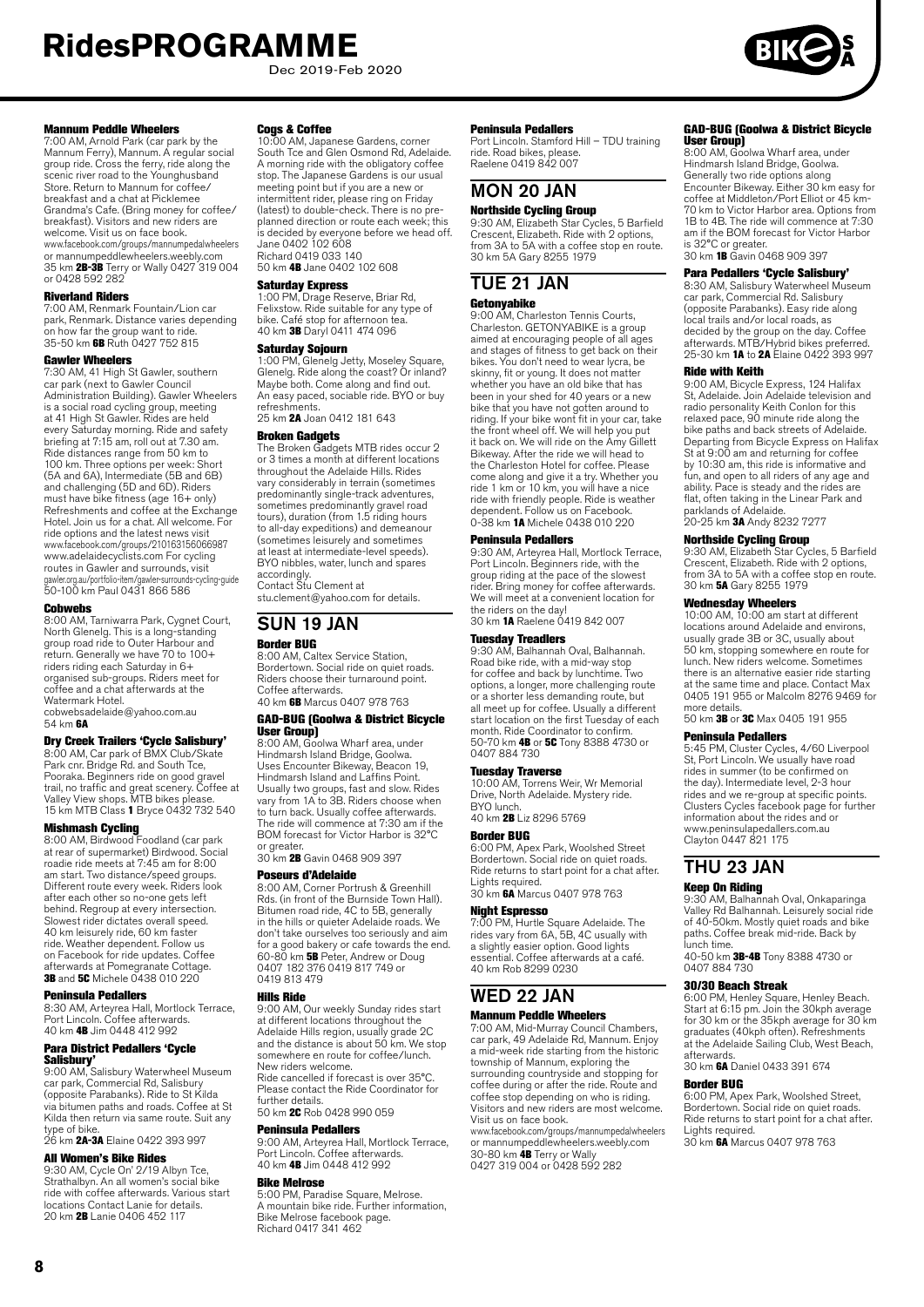#### FRI 24 JAN GAD-BUG (Goolwa & District Bicycle User Group)

8:00 AM, Goolwa Wharf area, under Hindmarsh Island Bridge, Goolwa. Road bike ride of approximately 50 km with a break for coffee. From time to time location/terrain may change in favour of an off-road mountain bike ride. Please contact Ride Coordinator to confirm. The ride will commence at 7:30 am if the BOM forecast for Victor Harbor is 32°C

or greater.<br>50 km **3B** Gavin 0468 909 397

# SAT 25 JAN

#### Bike Melrose

6:30 AM, Over the Edge Shop, Melrose. Two ride options – 6:30 am start for the road riders and 7:30 am for the gravel grinders. Meet afterwards at Over the Edge Shop for a coffee and a chat. Further information, Bike Melrose facebook page. 20-55 km Kristen 0409 093 649

#### Mannum Peddle Wheelers

7:00 AM, Arnold Park (car park by the Mannum Ferry), Mannum. A regular social group ride. Cross the ferry, ride along the scenic river road to the Younghusband Store. Return to Mannum for coffee/ breakfast and a chat at Picklemee Grandma's Cafe. (Bring money for coffee/ breakfast). Visitors and new riders are welcome. Visit us on face book. www.facebook.com/groups/mannumpedalwheelers

or mannumpeddlewheelers.weebly.com 35 km **2B-3B** Terry or Wally<br>0427 319 004 or 0428 592 282

#### Riverland Riders

7:00 AM, Renmark Fountain/Lion car park, Renmark. Distance varies depending on how far the group want to ride.<br>35-50 km **6B** Ruth 0427 752 815

#### Gawler Wheelers

7:30 AM, 41 High St Gawler, southern car park (next to Gawler Council Administration Building). Gawler Wheelers is a social road cycling group, meeting at 41 High St Gawler. Rides are held every Saturday morning. Ride and safety briefing at 7:15 am, roll out at 7.30 am. Ride distances range from 50 km to 100 km. Three options per week: Short (5A and 6A), Intermediate (5B and 6B) and challenging (5D and 6D). Riders must have bike fitness (age 16+ only) Refreshments and coffee at the Exchange Hotel. Join us for a chat. All welcome. For ride options and the latest news visit www.facebook.com/groups/210163156066987 www.adelaidecyclists.com For cycling routes in Gawler and surrounds, visit gawler.org.au/portfolio-item/gawler-surrounds-cycling-guide 50-100 km Paul 0431 866 586

#### **Cobwebs**

8:00 AM, Tarniwarra Park, Cygnet Court, North Glenelg. This is a long-standing group road ride to Outer Harbour and return. Generally we have 70 to 100+ riders riding each Saturday in 6+ organised sub-groups. Riders meet for coffee and a chat afterwards at the Watermark Hotel. cobwebsadelaide@yahoo.com.au

54 km 6A

**Mishmash Cycling**<br>8:00 AM, Birdwood Foodland (car park at rear of supermarket) Birdwood. Social roadie ride meets at 7:45 am for 8:00 am start. Two distance/speed groups. Different route every week. Riders look after each other so no-one gets left behind. Regroup at every intersection. Slowest rider dictates overall speed. 40 km leisurely ride, 60 km faster ride. Weather dependent. Follow us on Facebook for ride updates. Coffee afterwards at Pomegranate Cottage. **3B** and 5C Michele 0438 010 220

#### Northern Off Road Riders

8:00 AM, Mawson Lakes. Meet at the train station car park under Elder Smith Road. 50km, Walkerville and return ride. Along the Dry Creek Trail and Torrens Linear track. Coffee stop in Walkerville. Mountain/hybrid bikes please. We leave at 8.00 am prompt. 50 km 2B to 3B Mark 0491 034 167

# Peninsula Pedallers

8:30 AM, Arteyrea Hall, Mortlock Terrace, Port Lincoln. Coffee afterwards. 40 km 4B Jim 0448 412 992

#### Para Cruizers 'Cycle Salisbury'

9:00 AM, Salisbury Waterwheel Museum car park, Commercial Rd. Salisbury (opposite Parabanks). Easy ride along loical trails and/or local roads, as decided by the group on the day. Coffee afterwards. MTB/Hybrid bikes preferred. 25-30 km 1A to 3A Bryce 0432 732 540

#### All Women's Bike Rides

9:30 AM, Cycle On' 2/19 Albyn Tce, Strathalbyn. An all Women's Bike Ride aimed to help build confidence for ladies of all ages. Suitable for the beginner or women wanting to get back into cycling on a casual and social level. Buy coffee afterwards.

15 km **2B** Lanie 0406 452 117

#### Cogs & Coffee

10:00 AM, Japanese Gardens, corner South Tce and Glen Osmond Rd, Adelaide. A morning ride with the obligatory coffee stop. The Japanese Gardens is our usual meeting point but if you are a new or intermittent rider, please ring on Friday (latest) to double-check. There is no pre-planned direction or route each week; this is decided by everyone before we head off. Jane 0402 102 608 Richard 0419 033 140

50 km 4B Jane 0402 102 608

#### Saturday Express

1:00 PM, Henley Square, Henley Beach. Café stop for afternoon tea. 40 km 3B Peter 0414 719 296

# SUN 26 JAN

### Border BUG

8:00 AM, Caltex Service Station, Bordertown. Social ride on quiet roads. Riders choose their turnaround point. Coffee afterwards. 40 km 6B Marcus 0407 978 763

# GAD-BUG (Goolwa & District Bicycle

User Group) 8:00 AM, Goolwa Wharf area, under Hindmarsh Island Bridge, Goolwa. Uses Encounter Bikeway, Beacon 19, Hindmarsh Island and Laffins Point. Usually two groups, fast and slow. Rides vary from 1A to 3B. Riders choose when to turn back. Usually coffee afterwards. The ride will commence at 7:30 am if the BOM forecast for Victor Harbor is 32°C or greater.

30 km 2B Gavin 0468 909 397

#### Poseurs d'Adelaide

8:00 AM, Corner Portrush & Greenhill Rds. (in front of the Burnside Town Hall). Bitumen road ride, 4C to 5B, generally in the hills or quieter Adelaide roads. We don't take ourselves too seriously and aim for a good bakery or cafe towards the end. 60-80 km **5B** Peter, Andrew or Doug<br>0407 182 376 0419 817 749 or<br>0419 813 479

#### Hills Ride

9:00 AM, Our weekly Sunday rides start at different locations throughout the Adelaide Hills region, usually grade 2C and the distance is about 50 km. We stop somewhere en route for coffee/lunch. New riders welcome. Ride cancelled if forecast is over 35°C. Please contact the Ride Coordinator for further details. 50 km 2C Rob 0428 990 059

### Peninsula Pedallers

9:00 AM, Arteyrea Hall, Mortlock Terrace, Port Lincoln. Coffee afterwards. 40 km 4B Jim 0448 412 992

#### Salisbury Explorers 'Cycle Salisbury'

9:00 AM, Hausler Reserve, Kings Rd, Paralowie next to Little Para River Trail. Beginners/easy ride along the path of the Little Para Trail. 5-10 km MTB 1-2A Jim 0401 984 767

Bike Melrose

5:00 PM, Paradise Square, Melrose. A mountain bike ride. Further information, Bike Melrose facebook page. Richard 0417 341 462

### MON 27 JAN Northside Cycling Group

9:30 AM, Elizabeth Star Cycles, 5 Barfield Crescent, Elizabeth. Ride with 2 options, from 3A to 5A with a coffee stop en route. 30 km 5A Gary 8255 1979

# TUE 28 JAN

#### Getonyabike

9:00 AM, Charleston Tennis Courts, Charleston. GETONYABIKE is a group aimed at encouraging people of all ages and stages of fitness to get back on their bikes. You don't need to wear lycra, be skinny, fit or young. It does not matter whether you have an old bike that has been in your shed for 40 years or a new bike that you have not gotten around to riding. If your bike wont fit in your car, take the front wheel off. We will help you put it back on. We will ride on the Amy Gillett Bikeway. After the ride we will head to the Charleston Hotel for coffee. Please come along and give it a try. Whether you ride 1 km or 10 km, you will have a nice ride with friendly people. Ride is weather dependent. Follow us on Facebook. 0-38 km **1A** Michele 0438 010 220

#### Peninsula Pedallers

9:30 AM, Arteyrea Hall, Mortlock Terrace, Port Lincoln. Beginners ride, with the group riding at the pace of the slowest rider. Bring money for coffee afterwards. We will meet at a convenient location for the riders on the day!<br>30 km **1A** Raelene 0419 842 007

#### Tuesday Treadlers

9:30 AM, Balhannah Oval, Balhannah. Road bike ride, with a mid-way stop for coffee and back by lunchtime. Two options, a longer, more challenging route or a shorter less demanding route, but all meet up for coffee. Usually a different start location on the first Tuesday of each month. Ride Coordinator to confirm.<br>50-70 km **4B** or **5C** Tony 8388 4730 or 0407 884 730

#### Tuesday Traverse

10:00 AM, Brighton Railway Station (Beach side). Mystery ride. BYO lunch. 40 km 2B Sue 0402 880 655

# Bicycle Maintenance Course

**Basic Bike Care 5:30 PM-8:30 PM Tuesday 28 January 2020 Bicycle SA Office 11a Croydon Rd, Keswick**

# This basic 3 hour course is designed

specifically for those just starting out or who haven't got the bike out of the shed for a while. Learn how to clean and lubricate the major mechanical working parts of a bike, and get the inside story on repairing punctures! **Fee applies**

**Early bookings essential (maximum 10 registrants per course) Bicycle office 8168 9999 office@bikesa.asn.au [www.bikesa.asn.au](http://www.bikesa.asn.au)**

#### Border BUG

6:00 PM, Apex Park, Woolshed Street Bordertown. Social ride on quiet roads. Ride returns to start point for a chat after. Lights required.<br>30 km **6A** Marcus 0407 978 763

#### Night Espresso

7:00 PM, Hurtle Square Adelaide. Introducing the Night Expresso rides. The rides vary from 6A, 5B, 4C usually with a slightly easier option. Good lights essential. Coffee afterwards at a café. 40 km Rob 8299 0230

# WED 29 JAN

# Mannum Peddle Wheelers

7:00 AM, Mid-Murray Council Chambers, car park, 49 Adelaide Rd, Mannum. Enjoy a mid-week ride starting from the historic township of Mannum, exploring the surrounding countryside and stopping for coffee during or after the ride. Route and coffee stop depending on who is riding. Visitors and new riders are most welcome. Visit us on face book.

www.facebook.com/groups/mannumpedalwheelers or mannumpeddlewheelers.weebly.com 30-80 km **4B** Terry or Wally<br>0427 319 004 or 0428 592 282

#### GAD-BUG (Goolwa & District Bicycle User Group)

8:00 AM, Goolwa Wharf area, under Hindmarsh Island Bridge, Goolwa. Generally two ride options along Encounter Bikeway. Either 30 km easy for coffee at Middleton/Port Elliot or 45 km-70 km to Victor Harbor area. Options from 1B to 4B. The ride will commence at 7:30 am if the BOM forecast for Victor Harbor is 32°C or greater.<br>30 km **1B** Gavin 0468 909 397

Ride with Keith

9:00 AM, Bicycle Express, 124 Halifax St, Adelaide. Join Adelaide television and radio personality Keith Conlon for this relaxed pace, 90 minute ride along the bike paths and back streets of Adelaide. Departing from Bicycle Express on Halifax St at 9:00 am and returning for coffee by 10:30 am, this ride is informative and fun, and open to all riders of any age and ability. Pace is steady and the rides are flat, often taking in the Linear Park and parklands of Adelaide. 20-25 km 3A Andy 8232 7277

# Northside Cycling Group

9:30 AM, Elizabeth Star Cycles, 5 Barfield Crescent, Elizabeth. Ride with 2 options, from 3A to 5A with a coffee stop en route. 30 km 5A Gary 8255 1979

Wednesday Wheelers<br>10:00 AM, 10:00 am start at different locations around Adelaide and environs, usually grade 3B or 3C, usually about 50 km, stopping somewhere en route for lunch. New riders welcome. Sometimes there is an alternative easier ride starting at the same time and place. Contact Max 0405 191 955 or Malcolm 8276 9469 for more details.

50 km 3B or 3C Max 0405 191 955

#### Peninsula Pedallers

5:45 PM, Cluster Cycles, 4/60 Liverpool St, Port Lincoln. We usually have road rides in summer (to be confirmed on the day). Intermediate level, 2-3 hour rides and we re-group at specific points. Clusters Cycles facebook page for further information about the rides and or www.peninsulapedallers.com.au Clayton 0447 821 175

# THU 30 JAN

#### Keep On Riding

9:30 AM, Balhannah Oval, Onkaparinga Valley Rd Balhannah. Leisurely social ride of 40-50km. Mostly quiet roads and bike paths. Coffee break mid-ride. Back by

lunch time.<br>40-50 km **3B-4B** Tony 8388 4730 or<br>0407 884 730

#### 30/30 Beach Streak

6:00 PM, Henley Square, Henley Beach. Start at 6:15 pm. Join the 30kph average for 30 km or the 35kph average for 30 km graduates (40kph often). Refreshments at the Adelaide Sailing Club, West Beach, afterwards. 30 km 6A Daniel 0433 391 674

### Border BUG

6:00 PM, Apex Park, Woolshed Street, Bordertown. Social ride on quiet roads. Ride returns to start point for a chat after. Lights required. 30 km 6A Marcus 0407 978 763

# FRI 31 JAN GAD-BUG (Goolwa & District Bicycle

User Group) 8:00 AM, Goolwa Wharf area, under Hindmarsh Island Bridge, Goolwa. Road bike ride of approximately 50 km with a break for coffee. From time to time location/terrain may change in favour of an off-road mountain bike ride. Please contact Ride Coordinator to confirm. The ride will commence at 7:30 am if the BOM forecast for Victor Harbor is 32°C or greater.

50 km 3B Gavin 0468 909 397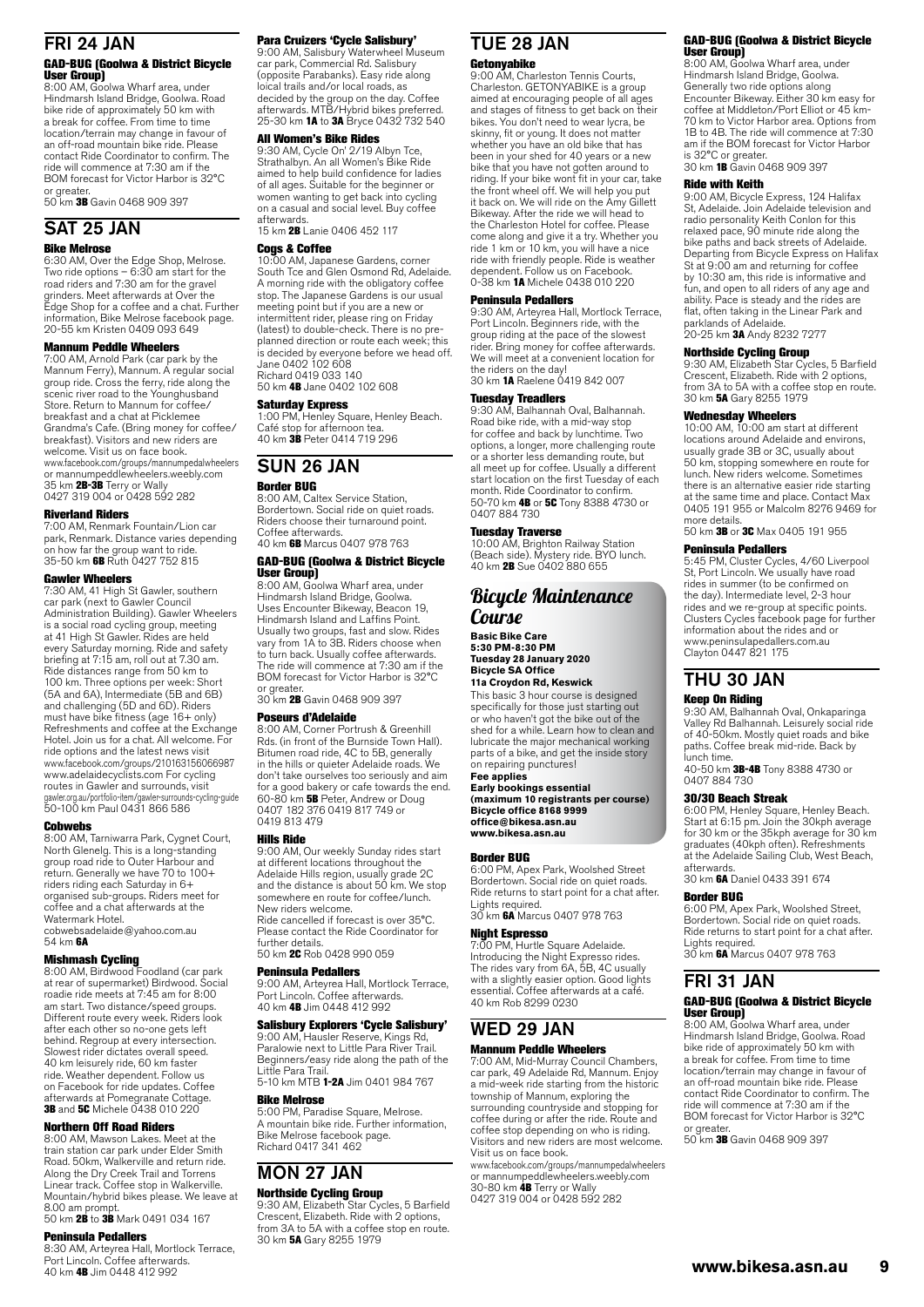Dec 2019-Feb 2020



# SAT 1 FEB

#### Bike Melrose

6:30 AM, Over the Edge Shop, Melrose. Two ride options – 6:30 am start for the road riders and 7:30 am for the gravel grinders. Meet afterwards at Over the Edge Shop for a coffee and a chat. Further information, Bike Melrose facebook page. 20-55 km Kristen 0409 093 649

**Mannum Peddle Wheelers**<br>7:00 AM, Arnold Park (car park by the<br>Mannum Ferry), Mannum. A regular social group ride. Cross the ferry, ride along the scenic river road to the Younghusband Store. Return to Mannum for coffee/ breakfast and a chat at Picklemee Grandma's Cafe. (Bring money for coffee/ breakfast). Visitors and new riders are welcome. Visit us on face book. wereome: visit as on race book. or mannumpeddlewheelers.weebly.com<br>35 km **2B-3B** Terry or Wally<br>0427 319 004 or 0428 592 282

#### Riverland Riders

7:00 AM, Renmark Fountain/Lion car park, Renmark. Distance varies depending on how far the group want to ride.<br>35-50 km **6B** Ruth 0427 752 815

#### Gawler Wheelers

7:30 AM, 41 High St Gawler, southern car park (next to Gawler Council Administration Building). Gawler Wheelers is a social road cycling group, meeting at 41 High St Gawler. Rides are held every Saturday morning. Ride and safety briefing at 7:15 am, roll out at 7.30 am. Ride distances range from 50 km to 100 km. Three options per week: Short (5A and 6A), Intermediate (5B and 6B) and challenging (5D and 6D). Riders must have bike fitness (age 16+ only) Refreshments and coffee at the Exchange Hotel. Join us for a chat. All welcome. For ride options and the latest news visit www.facebook.com/groups/210163156066987 www.adelaidecyclists.com For cycling routes in Gawler and surrounds, visit gawler.org.au/portfolio-item/gawler-surrounds-cycling-guide 50-100 km Paul 0431 866 586

**Cobwebs**<br>8:00 AM, Tarniwarra Park, Cygnet Court,<br>North Glenelg. This is a long-standing group road ride to Outer Harbour and return. Generally we have 70 to 100+ riders riding each Saturday in 6+ organised sub-groups. Riders meet for coffee and a chat afterwards at the Watermark Hotel. cobwebsadelaide@yahoo.com.au

 $54 \text{ km}$  GA

**Dry Creek Trailers 'Cycle Salisbury'**<br>8:00 AM, Car park of BMX Club/Skate<br>Park cnr. Bridge Rd. and South Tce, Pooraka. Beginners ride on good gravel trail, no traffic and great scenery. Coffee at<br>Valley View shops. MTB bikes please.<br>15 km MTB Class **1** Bryce 0432 732 540

#### Mishmash Cycling

8:00 AM, Birdwood Foodland (car park at rear of supermarket) Birdwood. Social roadie ride meets at 7:45 am for 8:00 am start. Two distance/speed groups. Different route every week. Riders look after each other so no-one gets left behind. Regroup at every intersection. Slowest rider dictates overall speed. 40 km leisurely ride, 60 km faster ride. Weather dependent. Follow us on Facebook for ride updates. Coffee afterwards at Pomegranate Cottage.<br>3B and **5C** Michele 0438 010 220

#### Peninsula Pedallers

8:30 AM, Arteyrea Hall, Mortlock Terrace, Port Lincoln. Coffee afterwards. 40 km 4B Jim 0448 412 992

#### Para District Pedallers 'Cycle

Salisbury' 9:00 AM, Shelter Shed, Carisbrook Park Reserve, Main North Rd, Salisbury Park. Easy ride along local paths and trails around Salisbury and surrounding areas. Coffee en route. MTB/Hybrid bikes preferred. 20-30 km MTB **1-3A**<br>Julian 0434 262 842

#### Unley BUG

9:00 AM, Unley Civic Centre, 181 Unley Rd, Unley. (meet in car park off Oxford St). Cycling in Historic Unley. A leisurely ride for those interested in the historic areas in the City of Unley. Suitable for all ages; families encouraged. Rides are planned for the first Saturday of the month. For those interested we will have coffee at La Scala Cafe, at the conclusion of the ride, around 10:30 am. If your bike has not been ridden for some time, contact the Ride Coordinator for a voucher for a free bike safety check (david.sutton@live.com.au) Further details see

unleybug1.wixsite.com/ubug 1A David 0411 268 582

#### All Women's Bike Rides

9:30 AM, Cycle On' 2/19 Albyn Tce, Strathalbyn. An all women's social bike ride with coffee afterwards. Various start locations Contact Lanie for details. 20 km 2B Lanie 0406 452 117

### **Coas & Coffee**

10:00 AM, Japanese Gardens, corner South Tce and Glen Osmond Rd, Adelaide. A morning ride with the obligatory coffee stop. The Japanese Gardens is our usual meeting point but if you are a new or intermittent rider, please ring on Friday (latest) to double-check. There is no preplanned direction or route each week; this is decided by everyone before we head off. Jane 0402 102 608 Richard 0419 033 140 50 km 1 Jane 0402 102 608

**Saturday Express<br>1:00 PM, Drage Reserve, Briar Rd,<br>Felixstow. Café stop for afternoon tea.<br>40 km 1 Daryl 0411 474 096** 

**Saturday Sojourn**<br>1:00 PM, Torrens Weir, War Memorial<br>Drive, North Adelaide. Ride through a mix of suburbs and parklands adjacent to the city. An easy paced, sociable ride. BYO or buy refreshments. 25 km 1 Helen 0428 511 724

## Broken Gadgets

The Broken Gadgets MTB rides occur 2 or 3 times a month at different locations throughout the Adelaide Hills. Rides vary considerably in terrain (sometimes predominantly single-track adventures, sometimes predominantly gravel road tours), duration (from 1.5 riding hours to all-day expeditions) and demeanour (sometimes leisurely and sometimes at least at intermediate-level speeds). BYO nibbles, water, lunch and spares accordingly. Contact Stu Clement at

[stu.clement@yahoo.com](mailto:stu.clement@yahoo.com) for details.

# SUN 2 FEB

### Border BUG

8:00 AM, Caltex Service Station, Bordertown. Social ride on quiet roads. Riders choose their turnaround point. Coffee afterwards. 40 km 6B Marcus 0407 978 763

# GAD-BUG (Goolwa & District Bicycle

User Group) 8:00 AM, Goolwa Wharf area, under Hindmarsh Island Bridge, Goolwa. Uses Encounter Bikeway, Beacon 19, Hindmarsh Island and Laffins Point. Usually two groups, fast and slow. Rides vary from 1A to 3B. Riders choose when to turn back. Usually coffee afterwards. The ride will commence at 7:30 am if the BOM forecast for Victor Harbor is 32°C or greater.<br>30 km **2B** Gavin 0468 909 397

#### Poseurs d'Adelaide

8:00 AM, Corner Portrush & Greenhill Rds. (in front of the Burnside Town Hall). Bitumen road ride, 4C to 5B, generally in the hills or quieter Adelaide roads. We don't take ourselves too seriously and aim for a good bakery or cafe towards the end.<br>60-80 km **5B** Peter, Andrew or Doug 0407 182 376 0419 817 749 or 0419 813 479

# Advanced Bike Maintenance Course

**9:00 AM-4:00 PM Sunday 2, 9 and 16 February 2020 Bicycle SA office 11a Croydon Rd, Keswick The first session in a series of 3** 

**successive Sunday workshops**  The Advanced Bike Maintenance course,

with extensive practical experience, is specifically suited to riders who can confidently undertake the regular tuning and cleaning tasks required to keep their bikes running but are seeking an in depth knowledge of their bikes' anatomy so that they can remove, repair, adjust and replace each of the major mechanical working components themselves.

This programme is structured to include content relating to both road and MTB enthusiasts and covers workshop specifics for both bike designs, so whether your passion lies on the black stuff or the dirt you will get the instruction and the answers you are looking for!

#### **Fee applies**

**Registration covers the three successive Sunday sessions. Free workshop manual valued at \$40 provided to all participants. Bicycle SA office 8168 9999 office@bikesa.asn.au www.bikesa.asn.au**

#### Hills Ride

9:00 AM, Our weekly Sunday rides start at different locations throughout the Adelaide Hills region, usually grade 2C and the distance is about 50 km. We stop somewhere en route for coffee/lunch. New riders welcome. Ride cancelled if forecast is over 35°C. Please contact the Ride Coordinator for further details. 50 km 2C Rob 0428 990 059

Peninsula Pedallers

9:00 AM, Arteyrea Hall, Mortlock Terrace, Port Lincoln. Coffee afterwards. 40 km 4B Jim 0448 412 992

#### Kangaroo Island BUG

10:00 AM, Start location and ride details to be advised. 25-35 km Manfred 8553 0383

#### Bike Melrose

5:00 PM, Paradise Square, Melrose. A mountain bike ride. Further information, Bike Melrose facebook page. Richard 0417 341 462

# MON 3 FEB

**Northside Cycling Group**<br>9:30 AM, Elizabeth Star Cycles, 5 Barfield Crescent, Elizabeth. Ride with 2 options, from 3A to 5A with a coffee stop en route. 30 km 5A Gary 8255 1979

# TUE 4 FFR

Getonyabike 9:00 AM, Charleston Tennis Courts, Charleston. GETONYABIKE is a group aimed at encouraging people of all ages and stages of fitness to get back on their bikes. You don't need to wear lycra, be skinny, fit or young. It does not matter whether you have an old bike that has been in your shed for 40 years or a new bike that you have not gotten around to riding. If your bike wont fit in your car, take the front wheel off. We will help you put it back on. We will ride on the Amy Gillett Bikeway. After the ride we will head to the Charleston Hotel for coffee. Please come along and give it a try. Whether you ride 1 km or 10 km, you will have a nice ride with friendly people. Ride is weather dependent. Follow us on Facebook. 0-38 km 1A Michele 0438 010 220

#### Peninsula Pedallers

9:30 AM, Arteyrea Hall, Mortlock Terrace, Port Lincoln. Beginners ride, with the group riding at the pace of the slowest rider. Bring money for coffee afterwards. We will meet at a convenient location for the riders on the day! 30 km 1A Raelene 0419 842 007

**Tuesday Treadlers**<br>9:30 AM, Balhannah Oval, Balhannah.<br>Road bike ride, with a mid-way stop for coffee and back by lunchtime. Two options, a longer, more challenging route or a shorter less demanding route, but all meet up for coffee. Usually a different start location on the first Tuesday of each month. Ride Coordinator to confirm. 50-70 km 4B or 5C Tony 8388 4730 or 0407 884 730

Tuesday Traverse<br>10:00 AM, Moana Caravan Park. Mystery ride. BYO lunch.<br>40 km **2B** Judy 0401 000 641

Border BUG

#### 6:00 PM, Apex Park, Woolshed Street Bordertown. Social ride on quiet roads. Ride returns to start point for a chat after. Lights required.

30 km 6A Marcus 0407 978 763

### Night Espresso

7:00 PM, Hurtle Square Adelaide. An easier ride option for those wishing to join the Espresso 'night riders' Good lights essential. Coffee afterwards at a café 40 km 4A Rob 8299 0230

#### Night Espresso

7:00 PM, Hurtle Square Adelaide. The rides vary from 6A, 5B, 4C usually with a slightly easier option. Good lights essential. Coffee afterwards at a café. 40 km Rob 8299 0230

# WED 5 FEB

### Mannum Peddle Wheelers

7:00 AM, Mid-Murray Council Chambers, car park, 49 Adelaide Rd, Mannum. Enjoy a mid-week ride starting from the historic township of Mannum, exploring the surrounding countryside and stopping for coffee during or after the ride. Route and coffee stop depending on who is riding. Visitors and new riders are most welcome. Visit us on face book. www.facebook.com/groups/mannumpedalwheelers or mannumpeddlewheelers.weebly.com

30-80 km 4B Terry or Wally 0427 319 004 or 0428 592 282

# **GAD-BUG (Goolwa & District Bicycle<br><b>User Group)**<br>8:00 AM, Goolwa Wharf area, under

Hindmarsh Island Bridge, Goolwa. Generally two ride options along Encounter Bikeway. Either 30 km easy for coffee at Middleton/Port Elliot or 45 km-70 km to Victor Harbor area. Options from 1B to 4B. The ride will commence at 7:30 am if the BOM forecast for Victor Harbor is 32°C or greater.<br>30 km **1B** Gavin 0468 909 397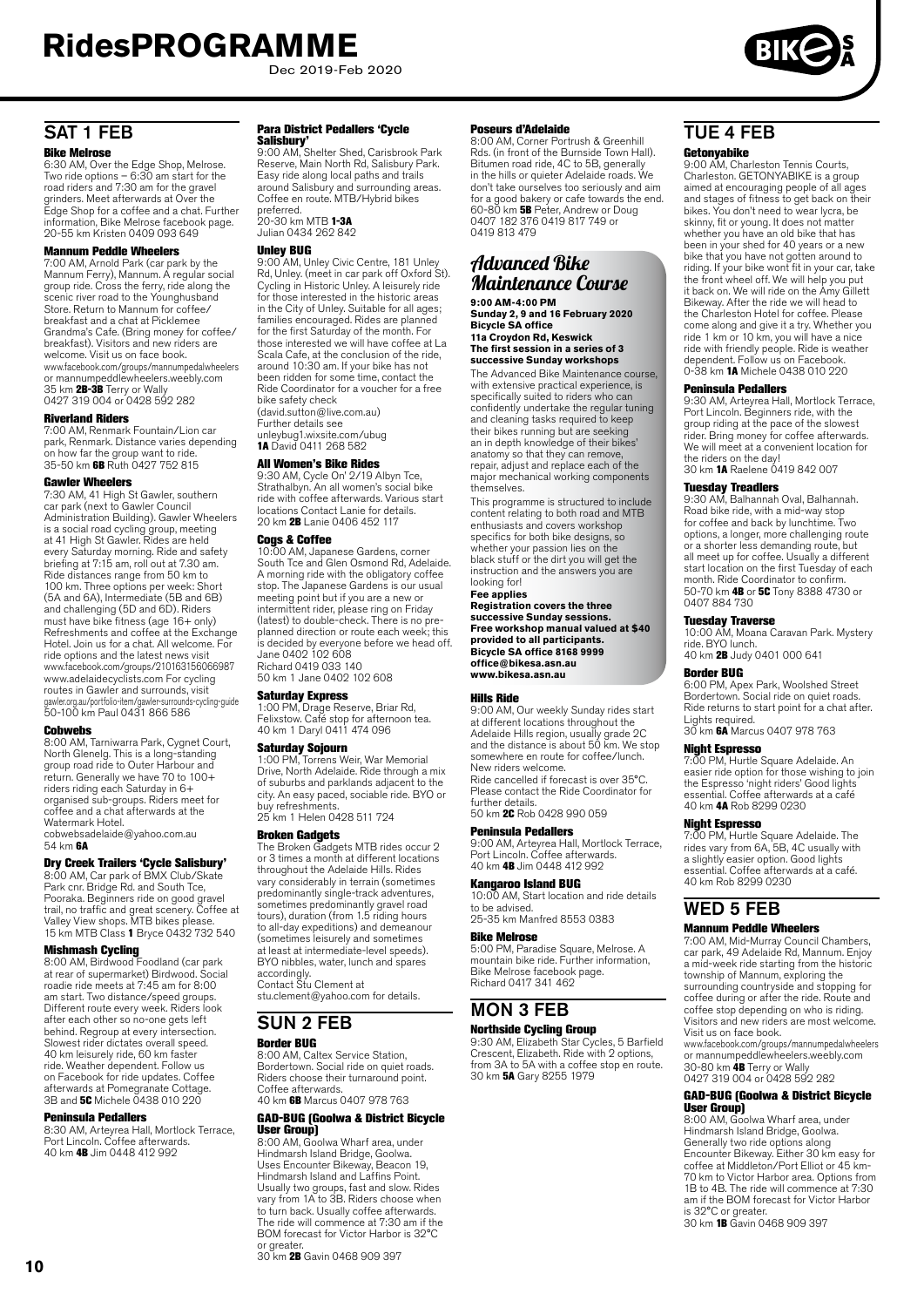**Para Pedallers 'Cycle Salisbury'**<br>8:30 AM, Salisbury Waterwheel Museum<br>car park, Commercial Rd. Salisbury (opposite Parabanks). Easy ride along local trails and/or local roads, as decided by the group on the day. Coffee<br>afterwards. MTB/Hybrid bikes preferred.<br>25-30 km **1A** to **2A** Elaine 0422 393 997

#### Ride with Keith

9:00 AM, Bicycle Express, 124 Halifax St, Adelaide. Join Adelaide television and radio personality Keith Conlon for this relaxed pace, 90 minute ride along the bike paths and back streets of Adelaide. Departing from Bicycle Express on Halifax St at 9:00 am and returning for coffee by 10:30 am, this ride is informative and fun, and open to all riders of any age and ability. Pace is steady and the rides are<br>flat, often taking in the Linear Park and<br>parklands of Adelaide.<br>20-25 km **3A** Andy 8232 7277

# Northside Cycling Group

9:30 AM, Elizabeth Star Cycles, 5 Barfield Crescent, Elizabeth. Ride with 2 options, from 3A to 5A with a coffee stop en route.<br>30 km **5A** Gary 8255 1979

#### Wednesday Wheelers

10:00 AM, 10:00 am start at different locations around Adelaide and environs, usually grade 3B or 3C, usually about 50 km, stopping somewhere en route for lunch. New riders welcome. Sometimes there is an alternative easier ride starting at the same time and place. Contact Max 0405 191 955 or Malcolm 8276 9469 for more details.

50 km 3B or 3C Max 0405 191 955

#### Peninsula Pedallers

5:45 PM, Cluster Cycles, 4/60 Liverpool St, Port Lincoln. We usually have road rides in summer (to be confirmed on the day). Intermediate level, 2-3 hour rides and we re-group at specific points. Clusters Cycles facebook page for further information about the rides and or www.peninsulapedallers.com.au Clayton 0447 821 175

### THU 6 FEB

**Keep On Riding**<br>9:30 AM, Balhannah Oval, Onkaparinga Valley Rd Balhannah. Leisurely social ride of 40-50km. Mostly quiet roads and bike paths. Coffee break mid-ride. Back by lunch time.<br>40-50 km **3B-4B** Tony 8388 4730 or

0407 884 730

#### 30/30 Beach Streak

6:00 PM, Henley Square, Henley Beach. Start at 6:15 pm. Join the 30kph average for 30 km or the 35kph average for 30 km graduates (40kph often). Refreshments at the Adelaide Sailing Club, West Beach, afterwards.

30 km 6A Daniel 0433 391 674

#### Border BUG

6:00 PM, Apex Park, Woolshed Street, Bordertown. Social ride on quiet roads. Ride returns to start point for a chat after. Lights required.

30 km 6A Marcus 0407 978 763

### FRI 7 FEB

### GAD-BUG (Goolwa & District Bicycle **User Group)**<br>8:00 AM, Goolwa Wharf area, under

Hindmarsh Island Bridge, Goolwa. Road bike ride of approximately 50 km with a break for coffee. From time to time location/terrain may change in favour of an off-road mountain bike ride. Please contact Ride Coordinator to confirm. The ride will commence at 7:30 am if the BOM forecast for Victor Harbor is 32°C

or greater.<br>50 km **3B** Gavin 0468 909 397

# SAT 8 FEB

#### Bike Melrose

6:30 AM, Over the Edge Shop, Melrose. Two ride options – 6:30 am start for the road riders and 7:30 am for the gravel grinders. Meet afterwards at Over the Edge Shop for a coffee and a chat. Further information, Bike Melrose facebook page. 20-55 km Kristen 0409 093 649

#### Mannum Peddle Wheelers

7:00 AM, Arnold Park (car park by the Mannum Ferry), Mannum. A regular social group ride. Cross the ferry, ride along the group ride: cross are ferry, ride dierig a Store. Return to Mannum for coffee/ breakfast and a chat at Picklemee Grandma's Cafe. (Bring money for coffee/ breakfast). Visitors and new riders are welcome. Visit us on face book. www.facebook.com/groups/mannumpedalwheelers or mannumpeddlewheelers.weebly.com<br>35 km **2B-3B** Terry or Wally 0427 319 004 or 0428 592 282

#### Riverland Riders

7:00 AM, Renmark Fountain/Lion car park, Renmark. Distance varies depending on how far the group want to ride. 35-50 km 6B Ruth 0427 752 815

### Gawler Wheelers

7:30 AM, 41 High St Gawler, southern car park (next to Gawler Council Administration Building). Gawler Wheelers is a social road cycling group, meeting at 41 High St Gawler. Rides are held every Saturday morning. Ride and safety briefing at 7:15 am, roll out at 7.30 am. Ride distances range from 50 km to 100 km. Three options per week: Short (5A and 6A), Intermediate (5B and 6B) and challenging (5D and 6D). Riders must have bike fitness (age 16+ only) Refreshments and coffee at the Exchange Hotel. Join us for a chat. All welcome. For ride options and the latest news visit www.facebook.com/groups/210163156066987 www.adelaidecyclists.com For cycling routes in Gawler and surrounds, visit<br>gawler.org.au/portfolio-item/gawler-surrounds-cycling-guide gawler.org.au/portfolio-item/gawler-surrounds-cycling-guide 50-100 km Paul 0431 866 586

#### **Cobwebs**

8:00 AM, Tarniwarra Park, Cygnet Court, North Glenelg. This is a long-standing group road ride to Outer Harbour and return. Generally we have 70 to 100+ riders riding each Saturday in 6+ organised sub-groups. Riders meet for coffee and a chat afterwards at the Watermark Hotel. cobwebsadelaide@yahoo.com.au

54 km 6A

### Mishmash Cycling

8:00 AM, Birdwood Foodland (car park at rear of supermarket) Birdwood. Social roadie ride meets at 7:45 am for 8:00 am start. Two distance/speed groups. Different route every week. Riders look after each other so no-one gets left behind. Regroup at every intersection. Slowest rider dictates overall speed. 40 km leisurely ride, 60 km faster ride. Weather dependent. Follow us on Facebook for ride updates. Coffee afterwards at Pomegranate Cottage. 3B and 5C Michele 0438 010 220

#### Peninsula Pedallers

8:30 AM, Arteyrea Hall, Mortlock Terrace, Port Lincoln. Coffee afterwards. 40 km 4B Jim 0448 412 992

**Northern Off Road Riders**<br>8:50 AM, Little Para Golf Course, 62 Martins Road, Paralowie. Meet at bottom car park. Mainly off road ride along local tracks and trails in the Salisbury area, stopping for refreshments along the way. Mountain/hybrid bikes please. Ready to roll at 9:00 am.

30 km 2B to 3B Mark 0491 034 167

### All Women's Bike Rides

9:30 AM, Cycle On' 2/19 Albyn Tce, Strathalbyn. An all Women's Bike Ride aimed to help build confidence for ladies of all ages. Suitable for the beginner or women wanting to get back into cycling on a casual and social level. Buy coffee afterwards.

15 km **2B** Lanie 0406 452 117

#### Para Cruizers 'Cycle Salisbury'

9:30 AM, Williamstown cnr. Queen St. and Memorial Drive. Ride to Lyndoch for coffee and return. Gravel and bitumen roads, MTB/Hybrid bikes preferred.<br>30 km 2B to 3B Des 0408 086 545

Cogs & Coffee<br>10:00 AM, Japanese Gardens, corner South Tce and Glen Osmond Rd, Adelaide. A morning ride with the obligatory coffee stop. The Japanese Gardens is our usual meeting point but if you are a new or intermittent rider, please ring on Friday (latest) to double-check. There is no preplanned direction or route each week; this is decided by everyone before we head off. Jane 0402 102 608 Richard 0419 033 140

50 km 4B Jane 0402 102 608

### Saturday Express

1:00 PM, SA Film Corporation, Fullarton Rd, Glenside. Café stop for afternoon tea.<br>40 km **3B** Hal 0427 084 097

#### Saturday Sojourn

1:00 PM, Heywood Park, Addiscombe Place, Unley Park. Ride to Glenelg following the railway line and Sturt Creek Linear Park and return along the Mike Turtur Bikeway. An easy paced, sociable ride. BYO or buy refreshments. 25 km 2A Chris 0414 802 919

#### SUN 9 FEB Border BUG

8:00 AM, Caltex Service Station, Bordertown. Social ride on quiet roads. Riders choose their turnaround point.

#### Coffee afterwards. 40 km 6B Marcus 0407 978 763 GAD-BUG (Goolwa & District Bicycle

User Group) 8:00 AM, Goolwa Wharf area, under Hindmarsh Island Bridge, Goolwa. Uses Encounter Bikeway, Beacon 19, Hindmarsh Island and Laffins Point. Usually two groups, fast and slow. Rides vary from 1A to 3B. Riders choose when to turn back. Usually coffee afterwards. The ride will commence at 7:30 am if the BOM forecast for Victor Harbor is 32°C or greater.

30 km 2B Gavin 0468 909 397

#### Poseurs d'Adelaide

8:00 AM, Corner Portrush & Greenhill Rds. (in front of the Burnside Town Hall). Bitumen road ride, 4C to 5B, generally in the hills or quieter Adelaide roads. We don't take ourselves too seriously and aim for a good bakery or cafe towards the end. 60-80 km 5B Peter, Andrew or Doug 0407 182 376 0419 817 749 or 0419 813 479

# Advanced Bike Maintenance Course

**9:00 AM-4:00 PM Sunday 9 and 16 February 2020 Bicycle SA office 11a Croydon Rd, Keswick The second 2020 session in a series of 3** 

**successive Sunday workshops**  The Advanced Bike Maintenance course,

with extensive practical experience, is specifically suited to riders who can confidently undertake the regular tuning and cleaning tasks required to keep their bikes running but are seeking an in depth knowledge of their bikes' anatomy so that they can remove, repair, adjust and replace each of the major mechanical working components themselves.

This programme is structured to include content relating to both road and MTB enthusiasts and covers workshop specifics for both bike designs, so whether your passion lies on the black stuff or the dirt you will get the instruction and the answers you are looking for! **Fee applies**

#### **Free workshop manual valued at \$40 provided to all participants. Bicycle SA office 8168 9999 office@bikesa.asn.au www.bikesa.asn.au**

#### Hills Ride

9:00 AM, Our weekly Sunday rides start at different locations throughout the Adelaide Hills region, usually grade 2C and the distance is about 50 km. We stop somewhere en route for coffee/lunch. New riders welcome. Ride cancelled if forecast is over 35°C. Please contact the Ride Coordinator for further details. 50 km 2C Rob 0428 990 059

#### Peninsula Pedallers

9:00 AM, Arteyrea Hall, Mortlock Terrace, Port Lincoln. Mystery Ride. Please phone for details. Coffee afterwards. 40 km 4B Jim 0448 412 992

#### Bike Melrose

5:00 PM, Paradise Square, Melrose. A mountain bike ride. Further information, Bike Melrose facebook page. Richard 0417 341 462

### MON 10 FEB Northside Cycling Group

9:30 AM, Elizabeth Star Cycles, 5 Barfield Crescent, Elizabeth. Ride with 2 options, from 3A to 5A with a coffee stop en route. 30 km 5A Gary 8255 1979

### TUE 11 FEB **Getonyabike**

9:00 AM, Charleston Tennis Courts, Charleston. GETONYABIKE is a group aimed at encouraging people of all ages and stages of fitness to get back on their bikes. You don't need to wear lycra, be skinny, fit or young. It does not matter whether you have an old bike that has been in your shed for 40 years or a new bike that you have not gotten around to riding. If your bike wont fit in your car, take the front wheel off. We will help you put it back on. We will ride on the Amy Gillett Bikeway. After the ride we will head to the Charleston Hotel for coffee. Please come along and give it a try. Whether you ride 1 km or 10 km, you will have a nice ride with friendly people. Ride is weather dependent. Follow us on Facebook 0-38 km 1A Michele 0438 010 220

#### Peninsula Pedallers

9:30 AM, Arteyrea Hall, Mortlock Terrace, Port Lincoln. Beginners ride, with the group riding at the pace of the slowest rider. Bring money for coffee afterwards. We will meet at a convenient location for the riders on the day! 30 km 1A Raelene 0419 842 007

### Tuesday Treadlers

9:30 AM, Balhannah Oval, Balhannah. Road bike ride, with a mid-way stop for coffee and back by lunchtime. Two options, a longer, more challenging route or a shorter less demanding route, but all meet up for coffee. Usually a different start location on the first Tuesday of each month. Ride Coordinator to confirm. 50-70 km 4B or 5C Tony 8388 4730 or 0407 884 730

#### Tuesday Traverse

10:00 AM, Brighton Railway Station (Beach side) Ride Brighton to Grange and return. BYO lunch. 40 km 2B Denise 0409 097 408

Border BUG

6:00 PM, Apex Park, Woolshed Street Bordertown. Social ride on quiet roads. Ride returns to start point for a chat after. Lights required.<br>30 km **6A** Marcus 0407 978 763

### Night Espresso

7:00 PM, Hurtle Square Adelaide. The rides vary from 6A, 5B, 4C usually with a slightly easier option. Good lights essential. Coffee afterwards at a café. 40 km Rob 8299 0230

#### WED 12 FEB Mannum Peddle Wheelers

7:00 AM, Mid-Murray Council Chambers, car park, 49 Adelaide Rd, Mannum. Enjoy a mid-week ride starting from the historic township of Mannum, exploring the surrounding countryside and stopping for coffee during or after the ride. Route and coffee stop depending on who is riding. Visitors and new riders are most welcome. Visit us on face book.

www.facebook.com/groups/mannumpedalwheelers or mannumpeddlewheelers.weebly.com 30-80 km 4B Terry or Wally 0427 319 004 or 0428 592 282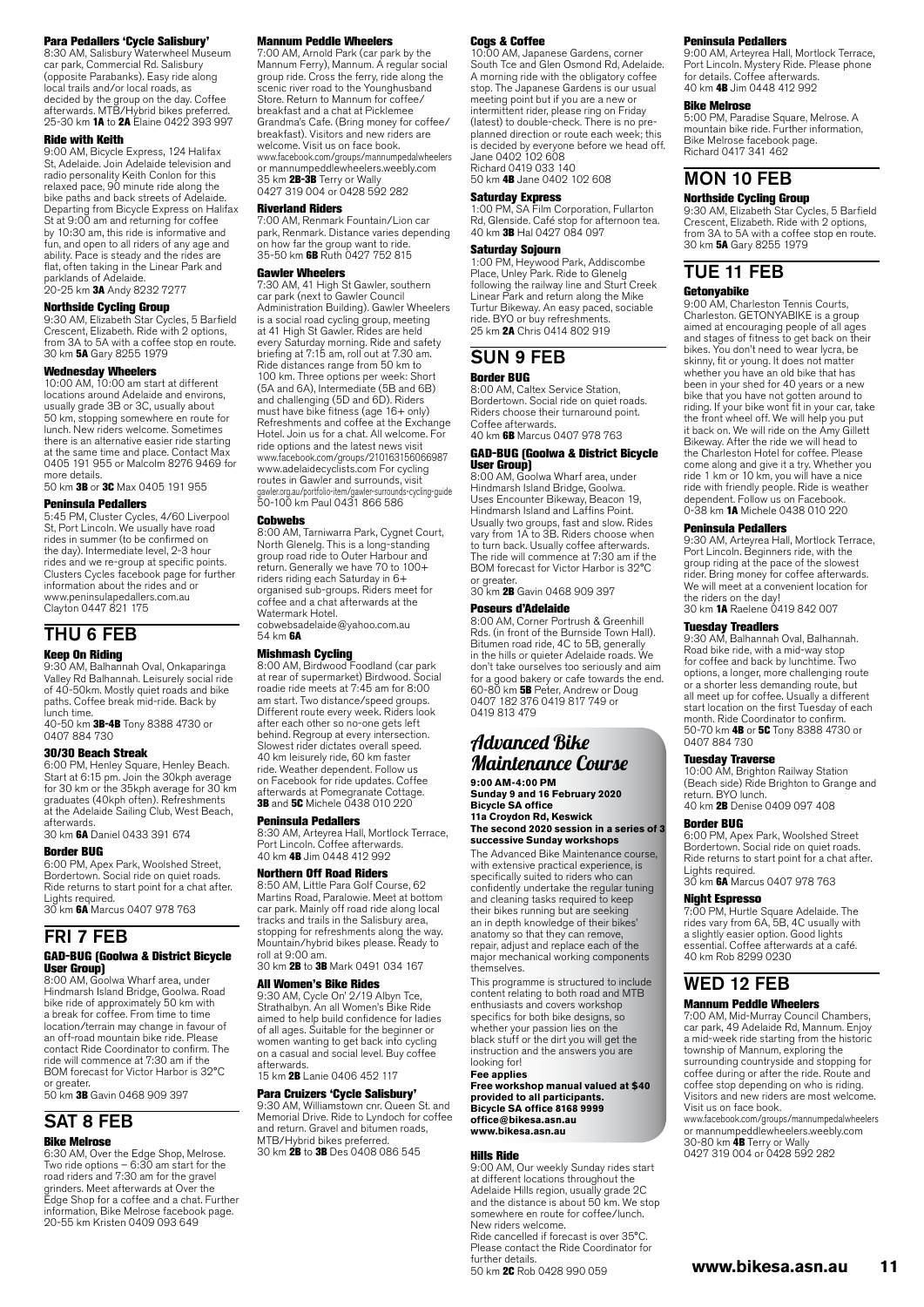Dec 2019-Feb 2020

### GAD-BUG (Goolwa & District Bicycle **User Group)**<br>8:00 AM. God

.<br>Wharf area, under Hindmarsh Island Bridge, Goolwa. Generally two ride options along Encounter Bikeway. Either 30 km easy for coffee at Middleton/Port Elliot or 45 km-70 km to Victor Harbor area. Options from 1B to 4B. The ride will commence at 7:30 am if the BOM forecast for Victor Harbor is 32°C or greater.<br>30 km **1B** Gavin 0468 909 397

#### Ride with Keith

9:00 AM, Bicycle Express, 124 Halifax St, Adelaide. Join Adelaide television and radio personality Keith Conlon for this relaxed pace, 90 minute ride along the bike paths and back streets of Adelaide. Departing from Bicycle Express on Halifax St at 9:00 am and returning for coffee by 10:30 am, this ride is informative and fun, and open to all riders of any age and ability. Pace is steady and the rides are flat, often taking in the Linear Park and parklands of Adelaide.<br>20-25 km **3A** Andy 8232 7277

# Northside Cycling Group

9:30 AM, Elizabeth Star Cycles, 5 Barfield Crescent, Elizabeth. Ride with 2 options, from 3A to 5A with a coffee stop en route. 30 km 5A Gary 8255 1979

#### Wednesday Wheelers

10:00 AM, 10:00 am start at different locations around Adelaide and environs, usually grade 3B or 3C, usually about 50 km, stopping somewhere en route for lunch. New riders welcome. Sometimes there is an alternative easier ride starting at the same time and place. Contact Max 0405 191 955 or Malcolm 8276 9469 for more details. 50 km 3B or 3C Max 0405 191 955

#### Peninsula Pedallers

5:45 PM, Cluster Cycles, 4/60 Liverpool St, Port Lincoln. We usually have road rides in summer (to be confirmed on the day). Intermediate level, 2-3 hour rides and we re-group at specific points. Clusters Cycles facebook page for further information about the rides and or www.peninsulapedallers.com.au Clayton 0447 821 175

# THU 13 FEB

### Keep On Riding

9:30 AM, Balhannah Oval, Onkaparinga Valley Rd Balhannah. Leisurely social ride of 40-50km. Mostly quiet roads and bike paths. Coffee break mid-ride. Back by lunch time.<br>40-50 km **3B-4B** Tony 8388 4730 or

0407 884 730

### 30/30 Beach Streak

6:00 PM, Henley Square, Henley Beach. Start at 6:15 pm. Join the 30kph average for 30 km or the 35kph average for 30 km graduates (40kph often). Refreshments at the Adelaide Sailing Club, West Beach, afterwards.

30 km 6A Daniel 0433 391 674

#### Border BUG

6:00 PM, Apex Park, Woolshed Street, Bordertown. Social ride on quiet roads. Border town. Social ride on quiet reduct.<br>Ride returns to start point for a chat after. Lights required. 30 km 6A Marcus 0407 978 763

# FRI 14 FEB

#### GAD-BUG (Goolwa & District Bicycle User Group)

8:00 AM, Goolwa Wharf area, under Hindmarsh Island Bridge, Goolwa. Road bike ride of approximately 50 km with a break for coffee. From time to time location/terrain may change in favour of an off-road mountain bike ride. Please contact Ride Coordinator to confirm. The ride will commence at 7:30 am if the BOM forecast for Victor Harbor is 32°C or greater.

50 km 3B Gavin 0468 909 397

# SAT 15 FFB

#### Bike Melrose

6:30 AM, Over the Edge Shop, Melrose. Two ride options – 6:30 am start for the road riders and 7:30 am for the gravel grinders. Meet afterwards at Over the Edge Shop for a coffee and a chat. Further information, Bike Melrose facebook page. 20-55 km Kristen 0409 093 649

## Mannum Peddle Wheelers

7:00 AM, Arnold Park (car park by the Mannum Ferry), Mannum. A regular social group ride. Cross the ferry, ride along the scenic river road to the Younghusband Store. Return to Mannum for coffee/ breakfast and a chat at Picklemee Grandma's Cafe. (Bring money for coffee/ breakfast). Visitors and new riders are welcome. Visit us on face book. www.facebook.com/groups/mannumpedalwheelers or mannumpeddlewheelers.weebly.com<br>35 km **2B-3B** Terry or Wally<br>0427 319 004 or 0428 592 282

#### Riverland Riders

7:00 AM, Renmark Fountain/Lion car park, Renmark. Distance varies depending on how far the group want to ride. 35-50 km 6B Ruth 0427 752 815

#### Gawler Wheelers

7:30 AM, 41 High St Gawler, southern car park (next to Gawler Council Administration Building). Gawler Wheelers is a social road cycling group, meeting at 41 High St Gawler. Rides are held every Saturday morning. Ride and safety briefing at 7:15 am, roll out at 7.30 am. Ride distances range from 50 km to 100 km. Three options per week: Short (5A and 6A), Intermediate (5B and 6B) and challenging (5D and 6D). Riders must have bike fitness (age 16+ only) Refreshments and coffee at the Exchange Hotel. Join us for a chat. All welcome. For ride options and the latest news visit www.facebook.com/groups/210163156066987 www.adelaidecyclists.com For cycling routes in Gawler and surrounds, visit gawler.org.au/portfolio-item/gawler-surrounds-cycling-guide 50-100 km Paul 0431 866 586

#### Cobwebs

8:00 AM, Tarniwarra Park, Cygnet Court, North Glenelg. This is a long-standing group road ride to Outer Harbour and return. Generally we have 70 to 100+ riders riding each Saturday in 6+ organised sub-groups. Riders meet for coffee and a chat afterwards at the Watermark Hotel. cobwebsadelaide@yahoo.com.au

54 km 6A

# **Dry Creek Trailers 'Cycle Salisbury'**<br>8:00 AM, Car park of BMX Club/Skate

Park cnr. Bridge Rd. and South Tce, Pooraka. Beginners ride on good gravel trail, no traffic and great scenery. Coffee at Valley View shops. MTB bikes please. 15 km MTB Class 1 Bryce 0432 732 540

**Mishmash Cycling**<br>8:00 AM, Birdwood Foodland (car park<br>at rear of supermarket) Birdwood. Social<br>roadie ride meets at 7:45 am for 8:00 am start. Two distance/speed groups. Different route every week. Riders look after each other so no-one gets left behind. Regroup at every intersection. Slowest rider dictates overall speed. 40 km leisurely ride, 60 km faster ride. Weather dependent. Follow us on Facebook for ride updates. Coffee afterwards at Pomegranate Cottage. 3B and 5C Michele 0438 010 220

#### Peninsula Pedallers

8:30 AM, Arteyrea Hall, Mortlock Terrace, Port Lincoln. Coffee afterwards. 40 km 4B Jim 0448 412 992

### Bicycle Maintenance Course

**Intermediate Bike Maintenance – Session #1 (Gears and Brakes) 9:00 AM-1:00pm PM Saturday 15 February 2020 Bicycle SA Office 11a Croydon Rd, Keswick** 

The next step after Basic Bike Care, this course will provide you with the skills and knowledge needed to confidently carry out the basic scheduled maintenance tasks that are essential for a well maintained bike. The class sizes are limited to 10 participants to maximise learning and the course structured to include content relevant to both road and mountain bike enthusiasts, as well as everyday riders. Please book into Session 1 and 2 of the course on the dates suitable for you. **Fee applies**

**Early bookings essential (maximum 10 registrants per course) Bicycle office 8168 9999 office@bikesa.asn.au www.bikesa.asn.au**

**Para District Pedallers 'Cycle<br><b>Salisbury'**<br>9:00 AM, Car park of BMX Club/Skate Park, cnr. Bridge Rd. and South Tce, Pooraka. Bitumen ride along City-Levels Bikeway and Linear Trail to North Adelaide for coffee and return. Suit any type of bike.<br>25 km **2A-3A** Elaine 0422 393 997

#### Cogs & Coffee

10:00 AM, Japanese Gardens, corner South Tce and Glen Osmond Rd, Adelaide. A morning ride with the obligatory coffee stop. The Japanese Gardens is our usual meeting point but if you are a new or intermittent rider, please ring on Friday (latest) to double-check. There is no preplanned direction or route each week; this is decided by everyone before we head off. Jane 0402 102 608 Richard 0419 033 140

50 km 4B Jane 0402 102 608

#### Saturday Express

1:00 PM, Velo Café, Victoria Park, 140 Fullarton Rd, Rose Park. Café stop for afternoon tea. 40 km 3B Rosalind 0448 741 556

#### Broken Gadgets

The Broken Gadgets MTB rides occur 2 or 3 times a month at different locations throughout the Adelaide Hills. Rides vary considerably in terrain (sometimes predominantly single-track adventures, sometimes predominantly gravel road tours), duration (from 1.5 riding hours to all-day expeditions) and demeanour (sometimes leisurely and sometimes at least at intermediate-level speeds). BYO nibbles, water, lunch and spares accordingly. Contact Stu Clement at

[stu.clement@yahoo.com](mailto:stu.clement@yahoo.com) for details.

# SUN 16 FEB

## Border BUG

8:00 AM, Caltex Service Station, Bordertown. Social ride on quiet roads. Riders choose their turnaround point. Coffee afterwards. 40 km 6B Marcus 0407 978 763

# GAD-BUG (Goolwa & District Bicycle

User Group) 8:00 AM, Goolwa Wharf area, under Hindmarsh Island Bridge, Goolwa. Uses Encounter Bikeway, Beacon 19, Hindmarsh Island and Laffins Point. Usually two groups, fast and slow. Rides vary from 1A to 3B. Riders choose when to turn back. Usually coffee afterwards. The ride will commence at 7:30 am if the BOM forecast for Victor Harbor is 32°C or greater.<br>30 km **2B** Gavin 0468 909 397

#### Poseurs d'Adelaide

8:00 AM, Corner Portrush & Greenhill Rds. (in front of the Burnside Town Hall). Bitumen road ride, 4C to 5B, generally in the hills or quieter Adelaide roads. We don't take ourselves too seriously and aim for a good bakery or cafe towards the end.<br>60-80 km 5B Peter, Andrew or Doug 0407 182 376 0419 817 749 or 0419 813 479

# Advanced Bike Maintenance Course

**9:00 AM – 4:00 PM Sunday 16 February 2020 Bicycle SA office 11a Croydon Rd, Keswick**

#### **The third 2020 session in a series of 3 successive Sunday workshops**

The Advanced Bike Maintenance course, with extensive practical experience, is specifically suited to riders who can confidently undertake the regular tuning and cleaning tasks required to keep their bikes running but are seeking an in depth knowledge of their bikes' anatomy so that they can remove, repair, adjust and replace each of the major mechanical working components themselves.

This programme is structured to include content relating to both road and MTB enthusiasts and covers workshop specifics for both bike designs, so whether your passion lies on the black stuff or the dirt you will get the instruction and the answers you are looking for!

**Fee applies Free workshop manual valued at \$40 provided to all participants. Bicycle SA office 8168 9999 office@bikesa.asn.au www.bikesa.asn.au**

#### Hills Ride

9:00 AM, Our weekly Sunday rides start at different locations throughout the Adelaide Hills region, usually grade 2C and the distance is about 50 km. We stop somewhere en route for coffee/lunch. New riders welcome. Ride cancelled if forecast is over 35°C. Please contact the Ride Coordinator for

further details. 50 km 2C Rob 0428 990 059

**Peninsula Pedallers**<br>9:00 AM, Arteyrea Hall, Mortlock Terrace,<br>Port Lincoln. Coffee afterwards. 40 km 4B Jim 0448 412 992

#### Bike Melrose

5:00 PM, Paradise Square, Melrose. A mountain bike ride. Further information, Bike Melrose facebook page. Richard 0417 341 462

#### Peninsula Pedallers

Port Lincoln. Peter Clarkson Memorial Ride. Road bikes, please. Greg 0418 837 129

### MON 17 FEB

Northside Cycling Group 9:30 AM, Elizabeth Star Cycles, 5 Barfield Crescent, Elizabeth. Ride with 2 options, from 3A to 5A with a coffee stop en route. 30 km 5A Gary 8255 1979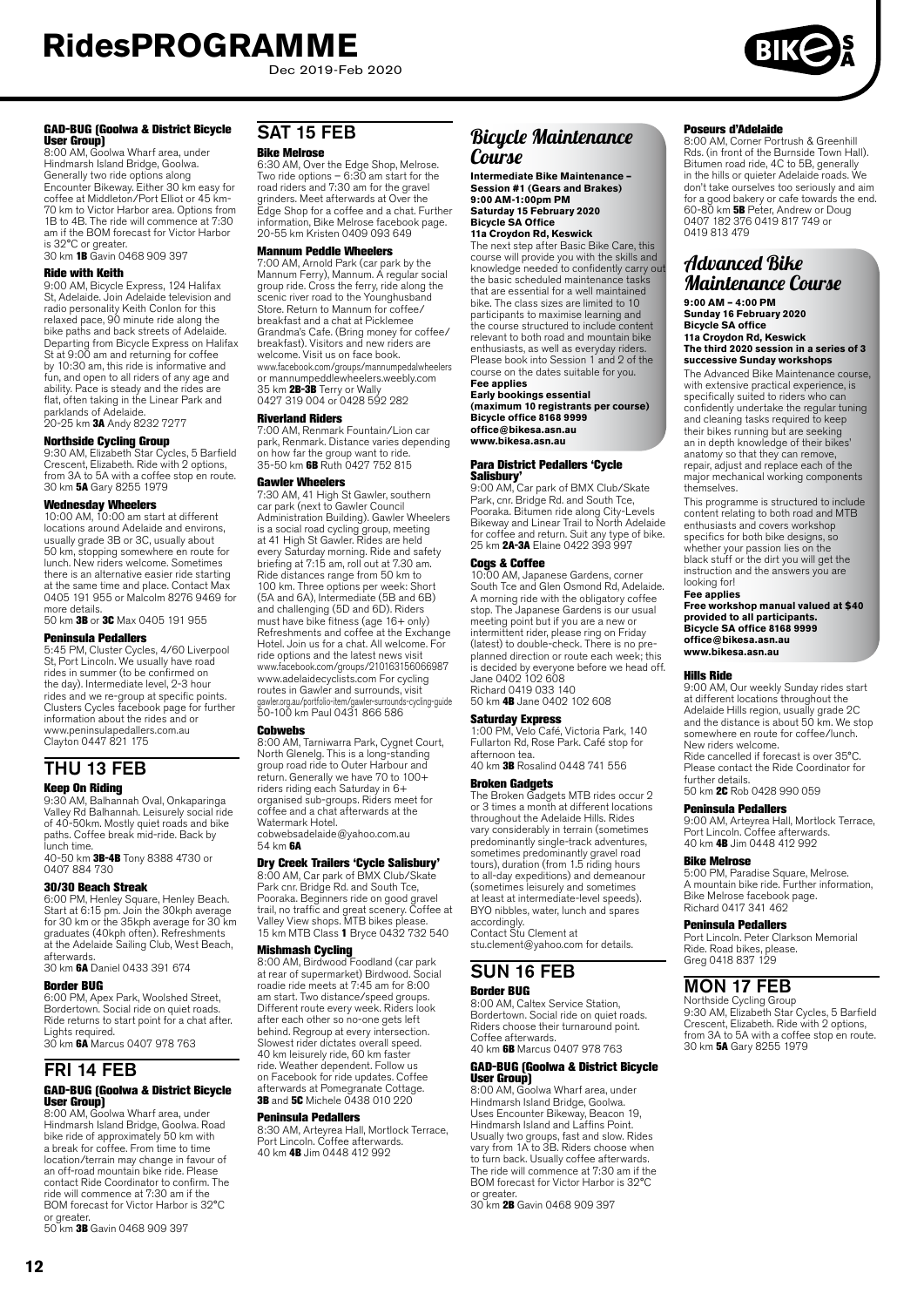# TUE 18 FEB

**Getonyabike**<br>9:00 AM, Charleston Tennis Courts, Charleston. GETONYABIKE is a group aimed at encouraging people of all ages and stages of fitness to get back on their bikes. You don't need to wear lycra, be skinny, fit or young. It does not matter whether you have an old bike that has been in your shed for 40 years or a new bike that you have not gotten around to riding. If your bike wont fit in your car, take the front wheel off. We will help you put it back on. We will ride on the Amy Gillett Bikeway. After the ride we will head to the Charleston Hotel for coffee. Please come along and give it a try. Whether you ride 1 km or 10 km, you will have a nice ride with friendly people. Ride is weather dependent. Follow us on Facebook. 0-38 km 1A Michele 0438 010 220

#### Peninsula Pedallers

9:30 AM, Arteyrea Hall, Mortlock Terrace, Port Lincoln. Beginners ride, with the group riding at the pace of the slowest rider. Bring money for coffee afterwards. We will meet at a convenient location for the riders on the day!<br>30 km **1A** Raelene 0419 842 007

**Tuesday Treadlers**<br>9:30 AM, Balhannah Oval, Balhannah. Road bike ride, with a mid-way stop for coffee and back by lunchtime. Two options, a longer, more challenging route or a shorter less demanding route, but all meet up for coffee. Usually a different start location on the first Tuesday of each month. Ride Coordinator to confirm.<br>50-70 km **4B** or **5C** Tony<br>8388 4730 or 0407 884 730

**Tuesday Traverse**<br>10:00 AM, Torrens Weir, War Memorial<br>Drive, North Adelaide. Gentle ride to Semaphore to celebrate summer. BYO lunch. 40 km 2B Jane 0402 102 608

# Border BUG

6:00 PM, Apex Park, Woolshed Street Bordertown. Social ride on quiet roads. Ride returns to start point for a chat after. Lights required. 30 km 6A Marcus 0407 978 763

#### Night Espresso

7:00 PM, Hurtle Square Adelaide. The rides vary from 6A, 5B, 4C usually with a slightly easier option. Good lights essential. Coffee afterwards at a café. 40 km Rob 8299 0230

# WED 19 FEB

#### Mannum Peddle Wheelers

7:00 AM, Mid-Murray Council Chambers, car park, 49 Adelaide Rd, Mannum. Enjoy a mid-week ride starting from the historic township of Mannum, exploring the surrounding countryside and stopping for coffee during or after the ride. Route and coffee stop depending on who is riding. Visitors and new riders are most welcome. Visit us on face book.

www.facebook.com/groups/mannumpedalwheelers or mannumpeddlewheelers.weebly.com<br>30-80 km **4B** Terry or Wally<br>0427 319 004 or 0428 592 282

#### GAD-BUG (Goolwa & District Bicycle User Group)

8:00 AM, Goolwa Wharf area, under Hindmarsh Island Bridge, Goolwa. Generally two ride options along Encounter Bikeway. Either 30 km easy for coffee at Middleton/Port Elliot or 45 km-70 km to Victor Harbor area. Options from 1B to 4B. The ride will commence at 7:30 am if the BOM forecast for Victor Harbor is 32°C or greater.<br>30 km **1B** Gavin 0468 909 397

#### Para Pedallers 'Cycle Salisbury'

8:30 AM, Salisbury Waterwheel Museum car park, Commercial Rd. Salisbury (opposite Parabanks). Easy ride along local trails and/or local roads, as decided by the group on the day. Coffee<br>afterwards. MTB/Hybrid bikes preferred.<br>25-30 km **1A** to **2A** Elaine 0422 393 997

#### Ride with Keith

9:00 AM, Bicycle Express, 124 Halifax St, Adelaide. Join Adelaide television and radio personality Keith Conlon for this relaxed pace, 90 minute ride along the bike paths and back streets of Adelaide. Departing from Bicycle Express on Halifax St at 9:00 am and returning for coffee by 10:30 am, this ride is informative and fun, and open to all riders of any age and ability. Pace is steady and the rides are flat, often taking in the Linear Park and parklands of Adelaide. 20-25 km 3A Andy 8232 7277

### Northside Cycling Group

9:30 AM, Elizabeth Star Cycles, 5 Barfield Crescent, Elizabeth. Ride with 2 options, from 3A to 5A with a coffee stop en route. 30 km 5A Gary 8255 1979

#### Wednesday Wheelers

10:00AM, 10:00 am start at different locations around Adelaide and environs, usually grade 3B or 3C, usually about 50 km, stopping somewhere en route for lunch. New riders welcome. Sometimes there is an alternative easier ride starting at the same time and place. Contact Max 0405 191 955 or Malcolm 8276 9469 for more details.

50 km 3B or 3C Max 0405 191 955

#### Peninsula Pedallers

5:45 PM, Cluster Cycles, 4/60 Liverpool St, Port Lincoln. We usually have road rides in summer (to be confirmed on the day). Intermediate level, 2-3 hour rides and we re-group at specific points. Clusters Cycles facebook page for further information about the rides and or www.peninsulapedallers.com.au Clayton 0447 821 175

# THU 20 FEB

### Keep On Riding

9:30 AM, Balhannah Oval, Onkaparinga Valley Rd Balhannah. Leisurely social ride of 40-50km. Mostly quiet roads and bike paths. Coffee break mid-ride. Back by

lunch time.<br>40-50 km **3B-4B** Tony 8388 4730 or 0407 884 730

#### 30/30 Beach Streak

6:00 PM, Henley Square, Henley Beach. Start at 6:15 pm. Join the 30kph average for 30 km or the 35kph average for 30 km graduates (40kph often). Refreshments at the Adelaide Sailing Club, West Beach, afterwards.

30 km 6A Daniel 0433 391 674

### Border BUG

6:00 PM, Apex Park, Woolshed Street, Bordertown. Social ride on quiet roads. Ride returns to start point for a chat after. Lights required.

30 km 6A Marcus 0407 978 763

# FRI 21 FEB GAD-BUG (Goolwa & District Bicycle

User Group) 8:00 AM, Goolwa Wharf area, under Hindmarsh Island Bridge, Goolwa. Road bike ride of approximately 50 km with a break for coffee. From time to time location/terrain may change in favour of an off-road mountain bike ride. Please contact Ride Coordinator to confirm. The ride will commence at 7:30 am if the BOM forecast for Victor Harbor is 32°C or greater.<br>50 km **3B** Gavin 0468 909 397

## SAT 22 FEB Bike Melrose

6:30 AM, Over the Edge Shop, Melrose. Two ride options – 6:30 am start for the road riders and 7:30 am for the gravel grinders. Meet afterwards at Over the Edge Shop for a coffee and a chat. Further information, Bike Melrose facebook page. 20-55 km Kristen 0409 093 649

#### Mannum Peddle Wheelers

7:00 AM, Arnold Park (car park by the Mannum Ferry), Mannum. A regular social group ride. Cross the ferry, ride along the scenic river road to the Younghusband Store. Return to Mannum for coffee/ breakfast and a chat at Picklemee Grandma's Cafe. (Bring money for coffee/ breakfast). Visitors and new riders are welcome. Visitors and new new www.facebook.com/groups/mannumpedalwheelers or mannumpeddlewheelers.weebly.com 35 km **2B-3B** Terry or Wally<br>0427 319 004 or 0428 592 282

**Riverland Riders**<br>7:00 AM, Renmark Fountain/Lion car park, Renmark. Distance varies depending on how far the group want to ride.<br>35-50 km **6B** Ruth 0427 752 815

#### Gawler Wheelers

7:30 AM, 41 High St Gawler, southern car park (next to Gawler Council Administration Building). Gawler Wheelers is a social road cycling group, meeting at 41 High St Gawler. Rides are held every Saturday morning. Ride and safety briefing at 7:15 am, roll out at 7.30 am. Ride distances range from 50 km to 100 km. Three options per week: Short (5A and 6A), Intermediate (5B and 6B) and challenging (5D and 6D). Riders must have bike fitness (age 16+ only) Refreshments and coffee at the Exchange Hotel. Join us for a chat. All welcome. For ride options and the latest news visit www.facebook.com/groups/210163156066987 www.adelaidecyclists.com For cycling routes in Gawler and surrounds, visit gawler.org.au/portfolio-item/gawler-surrounds-cycling-guide 50-100 km Paul 0431 866 586

#### **Cobwebs**

8:00 AM, Tarniwarra Park, Cygnet Court, North Glenelg. This is a long-standing group road ride to Outer Harbour and return. Generally we have 70 to 100+ riders riding each Saturday in 6+ organised sub-groups. Riders meet for coffee and a chat afterwards at the Watermark Hotel.

cobwebsadelaide@yahoo.com.au 54 km 6A

**Mishmash Cycling**<br>8:00 AM, Birdwood Foodland (car park<br>at rear of supermarket) Birdwood. Social roadie ride meets at 7:45 am for 8:00 am start. Two distance/speed groups. Different route every week. Riders look after each other so no-one gets left behind. Regroup at every intersection. Slowest rider dictates overall speed. 40 km leisurely ride, 60 km faster ride. Weather dependent. Follow us on Facebook for ride updates. Coffee afterwards at Pomegranate Cottage. 3B and 5C Michele 0438 010 220

#### Peninsula Pedallers

8:30 AM, Arteyrea Hall, Mortlock Terrace,<br>Port Lincoln. Coffee afterwards.<br>40 km **4B** Jim 0448 412 992

#### Northern Off Road Riders

8:50 AM, Brick Works Markets, cnr South Rd and Ashwin Parade. Meet in the car park by the car wash. Off road ride along the Torrens Linear trail to Glenelg and return. Coffee stop along the way. Mountain/hybrid bikes please. Ready to roll at 9:00 am. 30 km 2B to 3B Mark 0491 034 167

**Para Cruizers 'Cycle Salisbury'**<br>9:00 AM, Coff-Tea Café, Commercial Rd, Salisbury. (Please park in side streets nearby). Ride along Diment/Mill Rds and Stuart O'Grady Bikeway to Petherton Rd, and return via Andrews Rd, and bikeway between DSTO/RAAF Base. Coffee on return.

40 km 1A to 3A Nigel 0431 838 735

#### All Women's Bike Rides

9:30 AM, Cycle On' 2/19 Albyn Tce, Strathalbyn. An all Women's Bike Ride aimed to help build confidence for ladies of all ages. Suitable for the beginner or women wanting to get back into cycling on a casual and social level. Buy coffee afterwards.

15 km 2B Lanie 0406 452 117

#### Cogs & Coffee

10:00 AM, Japanese Gardens, corner South Tce and Glen Osmond Rd, Adelaide. A morning ride with the obligatory coffee stop. The Japanese Gardens is our usual meeting point but if you are a new or<br>intermittent rider, please ring on Friday<br>(latest) to double-check. There is no pre-<br>planned direction or route each week; this<br>is decided by everyone before we head off. Jane 0402 102 608 Richard 0419 033 140 50 km 4B Jane 0402 102 608

#### Saturday Express

1:00 PM, Drage Reserve, Briar Rd, Felixstow. Ride suitable for any type of bike. Café stop for afternoon tea. 40 km 3B Don 0428 566 745

#### Saturday Sojourn

1:00 PM, Glenelg Jetty, Moseley Square, Glenelg. Ride along the coast? Or inland? Maybe both. Come along and find out. An easy paced, sociable ride. BYO or buy refreshments. 25 km 2A Joan 0412 181 643

# SUN 23 FEB

# Grand/Mini Slam

### **Recreational Bike Series of 5 rides Sunday 23 February 2020 8:00 AM Centenary Park Oval, Oval Rd,**

# **Mt Torrens**

The first event in the Grand/Mini Slam series of on road personal challenge recreational rides for 2020. Choose between 40 km or 80 km, with the opportunity to ride at your own pace. Morning and afternoon refreshments, freshly cut salad rolls, fruit slice and fruit for lunch.

# **On road support**

**Enter online or further details and/or entry forms available from: Bicycle SA office 8168 9999 [www.bikesa.asn.au](http://www.bikesa.asn.au) [rides@bikesa.asn.au](mailto:rides@bikesa.asn.au)**

#### Border BUG

8:00 AM, Caltex Service Station, Bordertown. Social ride on quiet roads. Riders choose their turnaround point. Coffee afterwards. 40 km 6B Marcus 0407 978 763

#### GAD-BUG (Goolwa & District Bicycle User Group)

8:00 AM, Goolwa Wharf area, under Hindmarsh Island Bridge, Goolwa. Uses Encounter Bikeway, Beacon 19, Hindmarsh Island and Laffins Point. Usually two groups, fast and slow. Rides vary from 1A to 3B. Riders choose when to turn back. Usually coffee afterwards. The ride will commence at 7:30 am if the BOM forecast for Victor Harbor is 32°C or greater.

30 km 2B Gavin 0468 909 397

#### Poseurs d'Adelaide

8:00 AM, Corner Portrush & Greenhill Rds. (in front of the Burnside Town Hall). Bitumen road ride, 4C to 5B, generally in the hills or quieter Adelaide roads. We don't take ourselves too seriously and aim for a good bakery or cafe towards the end.<br>60-80 km 5B Peter, Andrew or Doug 0407 182 376 0419 817 749 or 0419 813 479

#### Hills Ride

9:00 AM, Our weekly Sunday rides start at different locations throughout the Adelaide Hills region, usually grade 2C and the distance is about 50 km. We stop somewhere en route for coffee/lunch. New riders welcome. Ride cancelled if forecast is over 35°C.

Please contact the Ride Coordinator for further details. 50 km 2C Rob 0428 990 059

#### Peninsula Pedallers

9:00 AM, Arteyrea Hall, Mortlock Terrace, Port Lincoln. Coffee afterwards. 40 km 4B Jim 0448 412 992